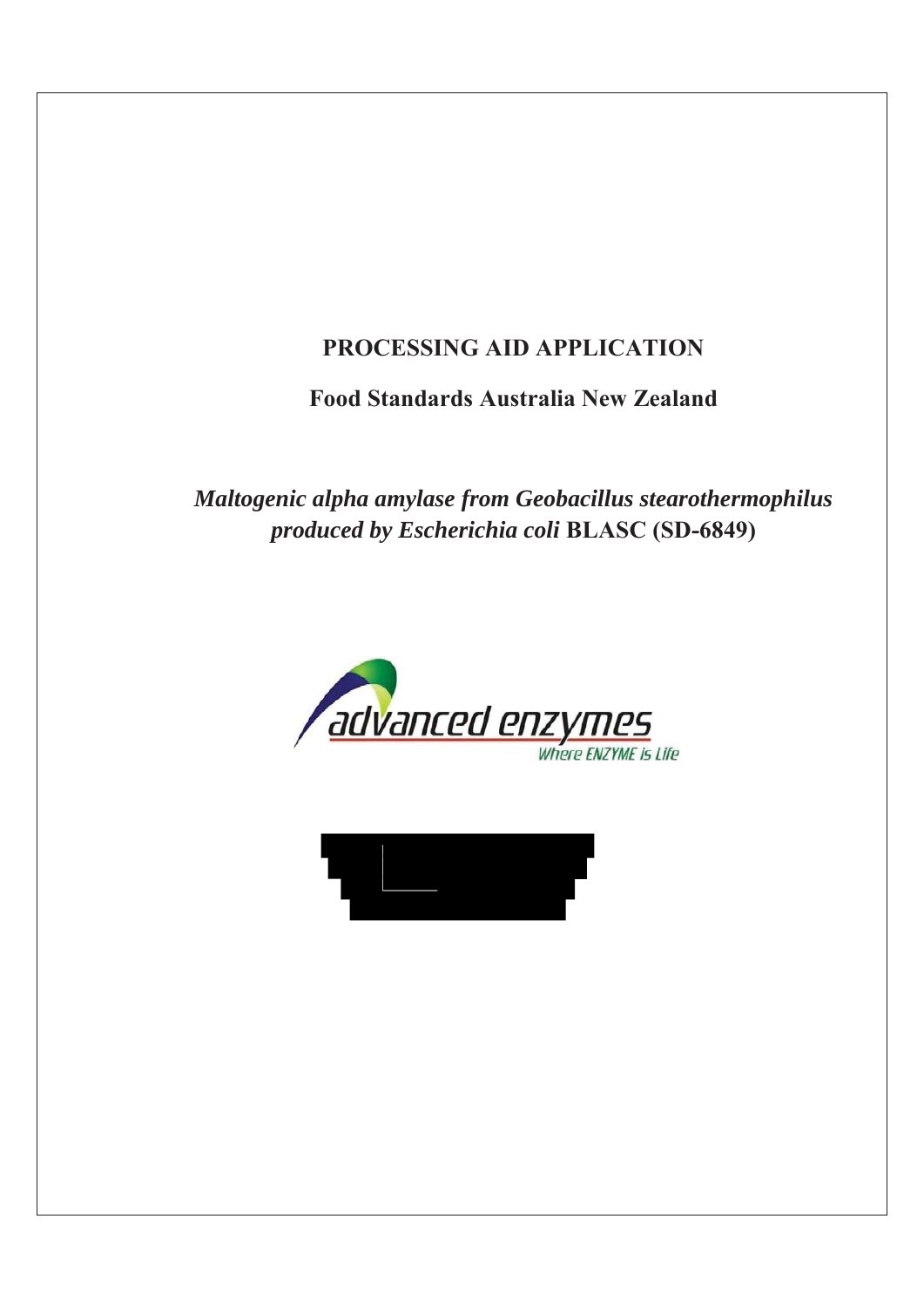

### **Table of Contents**

| 1.                      |                                                                                                 |  |
|-------------------------|-------------------------------------------------------------------------------------------------|--|
| 1.1                     |                                                                                                 |  |
| 1.2                     |                                                                                                 |  |
| 1.3                     |                                                                                                 |  |
| 1.4                     |                                                                                                 |  |
| 1.5                     |                                                                                                 |  |
| 1.6                     |                                                                                                 |  |
| 1.7                     |                                                                                                 |  |
| 1.8                     |                                                                                                 |  |
| 1.9                     |                                                                                                 |  |
| 1.10                    |                                                                                                 |  |
| 1.11                    |                                                                                                 |  |
| 1.12                    |                                                                                                 |  |
| 2.                      |                                                                                                 |  |
| 2.1                     |                                                                                                 |  |
| 2.2                     |                                                                                                 |  |
| 2.3                     |                                                                                                 |  |
| 2.4                     |                                                                                                 |  |
| 2.5                     |                                                                                                 |  |
| 2.6                     |                                                                                                 |  |
| 3.                      |                                                                                                 |  |
| $\overline{\mathbf{4}}$ |                                                                                                 |  |
| 4.1.                    | GENERAL INFORMATION ON THE USE OF THE ENZYME AS A FOOD PROCESSING AID IN OTHER COUNTRIES 29     |  |
| 4.2                     |                                                                                                 |  |
| 4.3                     |                                                                                                 |  |
| 5                       | ADDITIONAL INFORMATION RELATED TO THE SAFETY OF AN ENZYME PROCESSING                            |  |
|                         |                                                                                                 |  |
| 5.1                     |                                                                                                 |  |
| 5.2                     | INFORMATION ON THE PATHOGENICITY AND TOXICITY OF THE SOURCE MICROORGANISM  36                   |  |
| 5.3                     |                                                                                                 |  |
| 6                       | ADDITIONAL INFORMATION RELATED TO THE SAFETY OF AN ENZYME PROCESSING                            |  |
|                         |                                                                                                 |  |
| 6.1                     | INFORMATION ON THE METHODS USED IN THE GENETIC MODIFICATION OF THE SOURCE MICROORGANISM  38     |  |
| 7                       | INFORMATION RELATED TO THE DIETARY EXPOSURE TO THE PROCESSING AID  42                           |  |
| 7.1                     | A LIST OF FOODS OR FOOD GROUPS LIKELY TO CONTAIN THE PROCESSING AID OR ITS METABOLITES.  42     |  |
| 7.2                     | THE LEVELS OF RESIDUES OF THE PROCESSING AID OR ITS METABOLITES FOR EACH FOOD OR FOOD GROUP  46 |  |
| 7.3                     | FOR FOOD OR FOOD GROUPS NOT CURRENTLY LISTED IN THE MOST RECENT AUSTRALIAN OR NEW ZEALAND       |  |
|                         |                                                                                                 |  |
| 7.4                     | THE PERCENTAGE OF THE FOOD GROUP IN WHICH THE PROCESSING AID IS LIKELY TO BE FOUND OR THE       |  |
|                         |                                                                                                 |  |
| 7.5                     | INFORMATION RELATING TO THE LEVELS OF RESIDUES IN FOODS IN OTHER COUNTRIES 49                   |  |
| 7.6                     | FOR FOODS WHERE CONSUMPTION HAS CHANGED IN RECENT YEARS, INFORMATION ON LIKELY CURRENT FOOD     |  |
|                         |                                                                                                 |  |
| 8                       |                                                                                                 |  |
| 9                       | BIBLIOGRAPHY-REGULATIONS / REPORTS BY IMPORTANT AGENCIES (BBR) 52                               |  |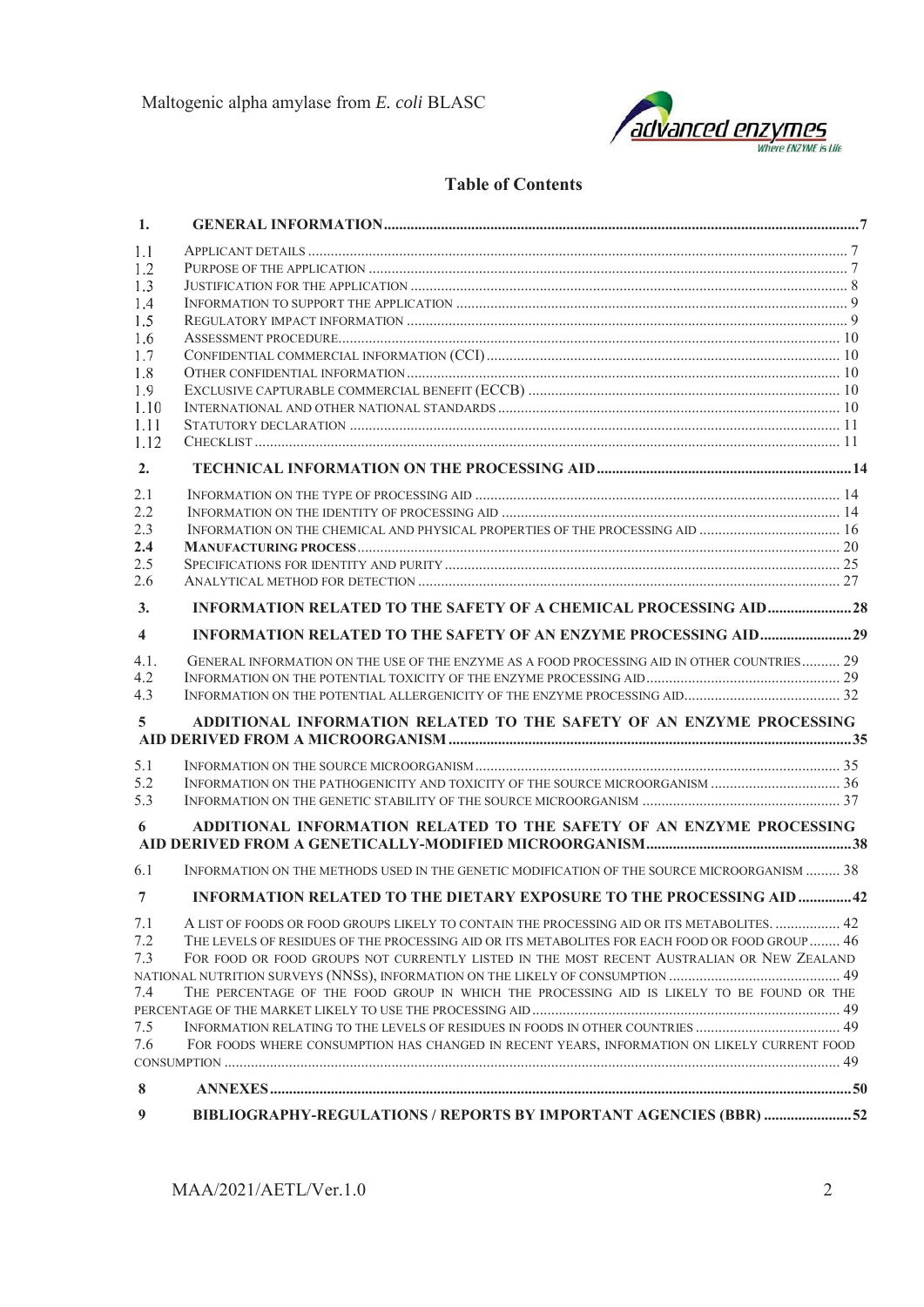

# **List of Tables**

| Table 1: Product specifications for the maltogenic alpha amylase from E. coli BLASC               | 25 |
|---------------------------------------------------------------------------------------------------|----|
| Table 2: Analysis of compositional variability of the maltogenic alpha amylase from E. coli BLASC | 26 |
| Table 3: Variability in production batches of the maltogenic alpha amylase from E. coli BLASC     | 27 |
| Table 4: Recommended use levels                                                                   | 46 |
| Table 5: Maximal level of food enzyme the maltogenic alpha amylase in final food(s)               | 47 |
| <b>List of figures</b>                                                                            |    |
| Figure 1: Electrophoresis of the maltogenic alpha amylase preparation from E. coli BLASC          | 16 |
| Figure 2: pH optimum of the maltogenic alpha amylase                                              | 17 |
| Figure 3: Temperature optimum of the maltogenic alpha amylase                                     | 17 |
| Figure 4: pH stability of the maltogenic alpha amylase                                            | 18 |
| Figure 5: Temperature stability of the maltogenic alpha amylase                                   | 18 |
| Figure 6: Manufacturing process of the maltogenic alpha amylase from E. coli BLASC                | 23 |
| Figure 7: Flow-chart - Use and fate of the maltogenic alpha amylase in baking                     | 43 |
| Figure 8: Flow-chart - Use and fate of the maltogenic alpha amylase in starch processing          | 44 |
| Figure 9: Flow-chart - Use and fate of the maltogenic alpha amylase in brewing                    | 45 |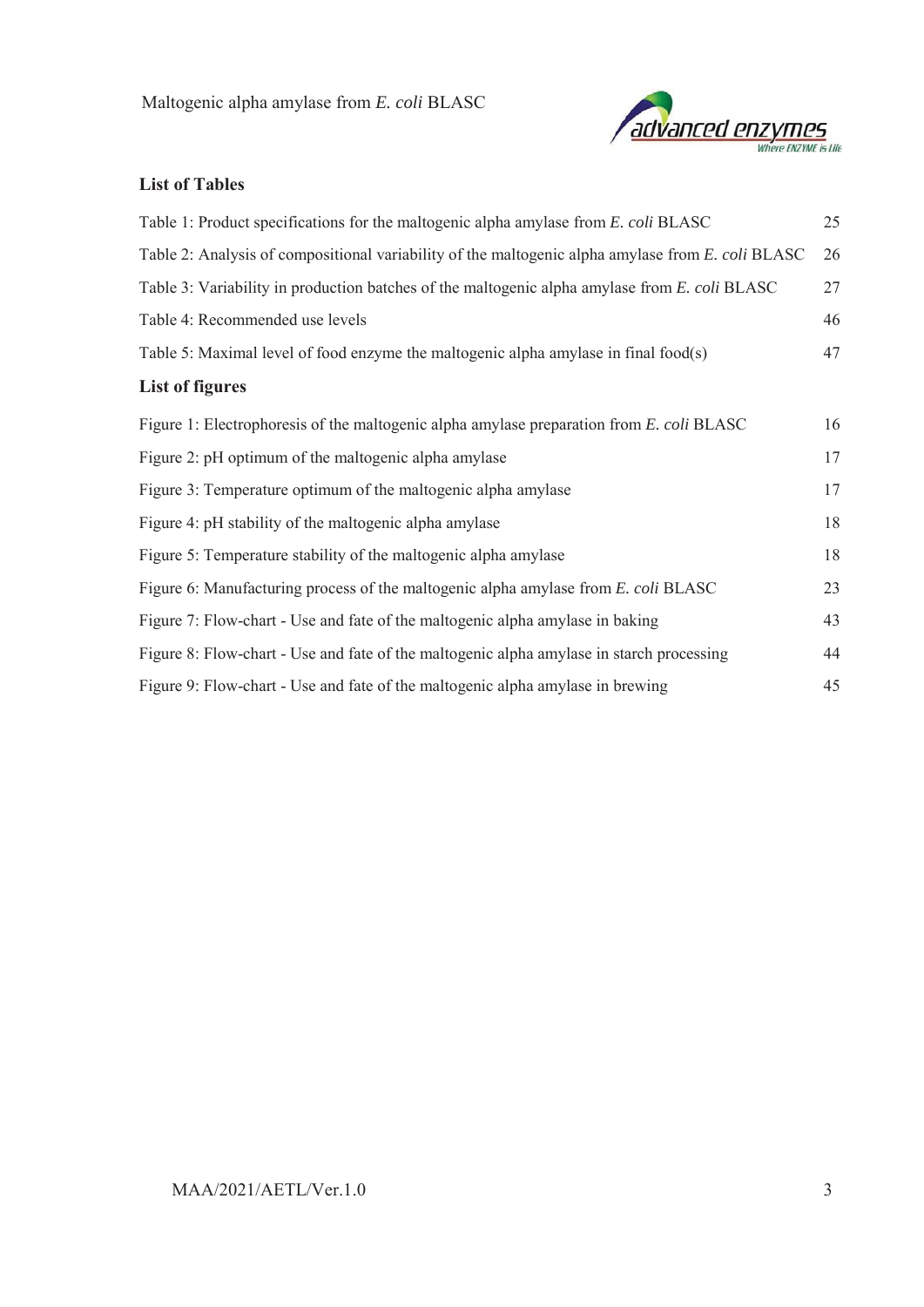

#### **List of Abbreviations**

| $\frac{0}{0}$   | Percentage                                          |
|-----------------|-----------------------------------------------------|
| $\mu$ g         | Microgram                                           |
| ADI             | Acceptable Daily Intake                             |
| <b>AOAC</b>     | Association of Official Agricultural Chemists       |
| <b>ATCC</b>     | American Type Culture Collection                    |
| <b>BLAST</b>    | Basic Local Alignment Search Tool                   |
| bp              | <b>Base Pairs</b>                                   |
| <b>BP</b>       | British Pharmacopoeia                               |
| $BSL-1$         | <b>Biosafety Level 1</b>                            |
| bw              | <b>Body Weight</b>                                  |
| $\rm ^{\circ}C$ | Degrees Celsius                                     |
| <b>CCI</b>      | Confidential Commercial Information                 |
| <b>CFU</b>      | <b>Colony Forming Unit</b>                          |
| cGMP            | <b>Current Good Manufacturing Practice</b>          |
| <b>CLSI</b>     | Clinical and Laboratory Standards Institute         |
| d               | Day                                                 |
| <b>DBETH</b>    | Database of Bacterial ExoToxins for Human           |
| DE              | Dextrose Equivalent                                 |
| <b>DNA</b>      | Deoxyribonucleic Acid                               |
| DP              | Degrees of Polymerization                           |
| E. coli         | Escherichia coli                                    |
| E.C. number     | <b>Enzyme Commission Number</b>                     |
| EC regulation   | European Council Regulation                         |
| <b>ECCB</b>     | <b>Exclusive Capturable Commercial Benefit</b>      |
| EDI             | <b>Estimated Daily Intake</b>                       |
| <b>EFSA</b>     | European Food Safety Authority                      |
| EP (Ph. Eur.)   | European Pharmacopoeia                              |
| <b>ETA</b>      | <b>Enzyme Technical Association</b>                 |
| <b>FALCPA</b>   | Food Allergen Labelling and Consumer Protection Act |
| FAO             | Food and Agriculture Organization                   |
| FARRP           | Food Allergy Research and Resource Program          |
| <b>FASTA</b>    | FAST-All                                            |
| <b>FDA</b>      | U.S. Food and Drug Administration                   |
| FF              | Final Food                                          |
| <b>FNP</b>      | Food and Nutrition Paper                            |
| <b>FSANZ</b>    | Food Standards Australia New Zealand                |
| g               | Gram                                                |
| <b>GLP</b>      | Good Laboratory Practice                            |
| <b>GRAS</b>     | Generally Recognized As Safe                        |
| <b>GRN</b>      | <b>GRAS Notice</b>                                  |
| $\mathbf{h}$    | Hour                                                |
| <b>HACCP</b>    | Hazard Analysis and Critical Control Points         |
| IL              | Interleukin                                         |
| IP              | Indian Pharmacopoeia                                |
| <b>IPTG</b>     | Isopropyl-β-D-thiogalactopyranoside                 |
| <b>ISO</b>      | International Organization for Standardization      |
|                 |                                                     |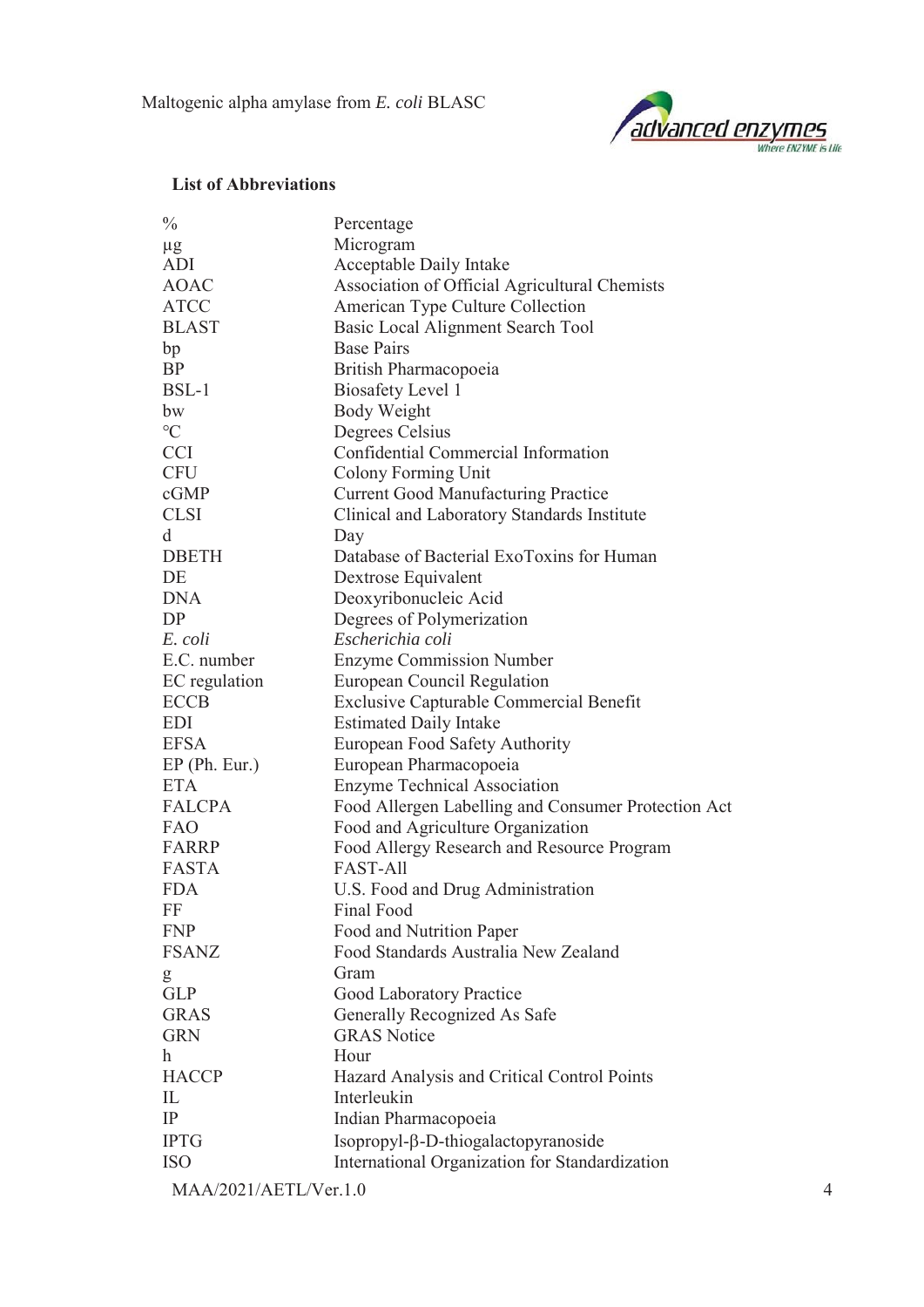

| <b>IUBMB</b>    | International Union of Biochemistry and Molecular Biology |
|-----------------|-----------------------------------------------------------|
| <b>JECFA</b>    | Joint FAO/WHO Expert Committee on Food Additives          |
| kDa             | Kilodalton                                                |
| kg              | Kilogram                                                  |
| L               | Liter                                                     |
| $LD_{50}$       | Median Lethal Dose                                        |
| <b>MANU</b>     | Maltogenic Amylase Unit                                   |
| <b>MCS</b>      | Multiple Cloning site                                     |
| mg              | Milligram                                                 |
| ml              | Milliliter                                                |
| MoS             | Margin of Safety                                          |
| n               | Number                                                    |
| <b>NHC</b>      | National Health Commission                                |
| <b>NLT</b>      | Not Less Than                                             |
| <b>NMT</b>      | Not More Than                                             |
| <b>NNS</b>      | <b>National Nutrition Survey</b>                          |
| <b>NOAEL</b>    | No Observed Adverse Effect Level                          |
| <b>OECD</b>     | Organization for Economic Co-operation and Development    |
| <b>PCR</b>      | Polymerase Chain Reaction                                 |
| PID             | Percentage Identity                                       |
| <b>QPS</b>      | Qualified Presumption of Safety                           |
| <b>RAPD</b>     | Random Amplified Polymorphic DNA                          |
| <b>RM</b>       | <b>Raw Material</b>                                       |
| <b>RNA</b>      | Ribonucleic Acid                                          |
| <b>SDS-PAGE</b> | Sodium Dodecyl Sulfate-Polyacrylamide Gel Electrophoresis |
| <b>SGF</b>      | Simulated Gastric Fluid                                   |
| Spp.            | Species Pluralis (multiple species)                       |
| <b>TMDI</b>     | Theoretical Maximum Daily Intake                          |
| <b>TOS</b>      | <b>Total Organic Solid</b>                                |
| <b>USC</b>      | <b>United States Code</b>                                 |
| <b>USDA</b>     | United States Department of Agriculture                   |
| <b>USP</b>      | United States Pharmacopeia                                |
| <b>WHO</b>      | World Health Organization                                 |
| Mmol            | Milli Mole                                                |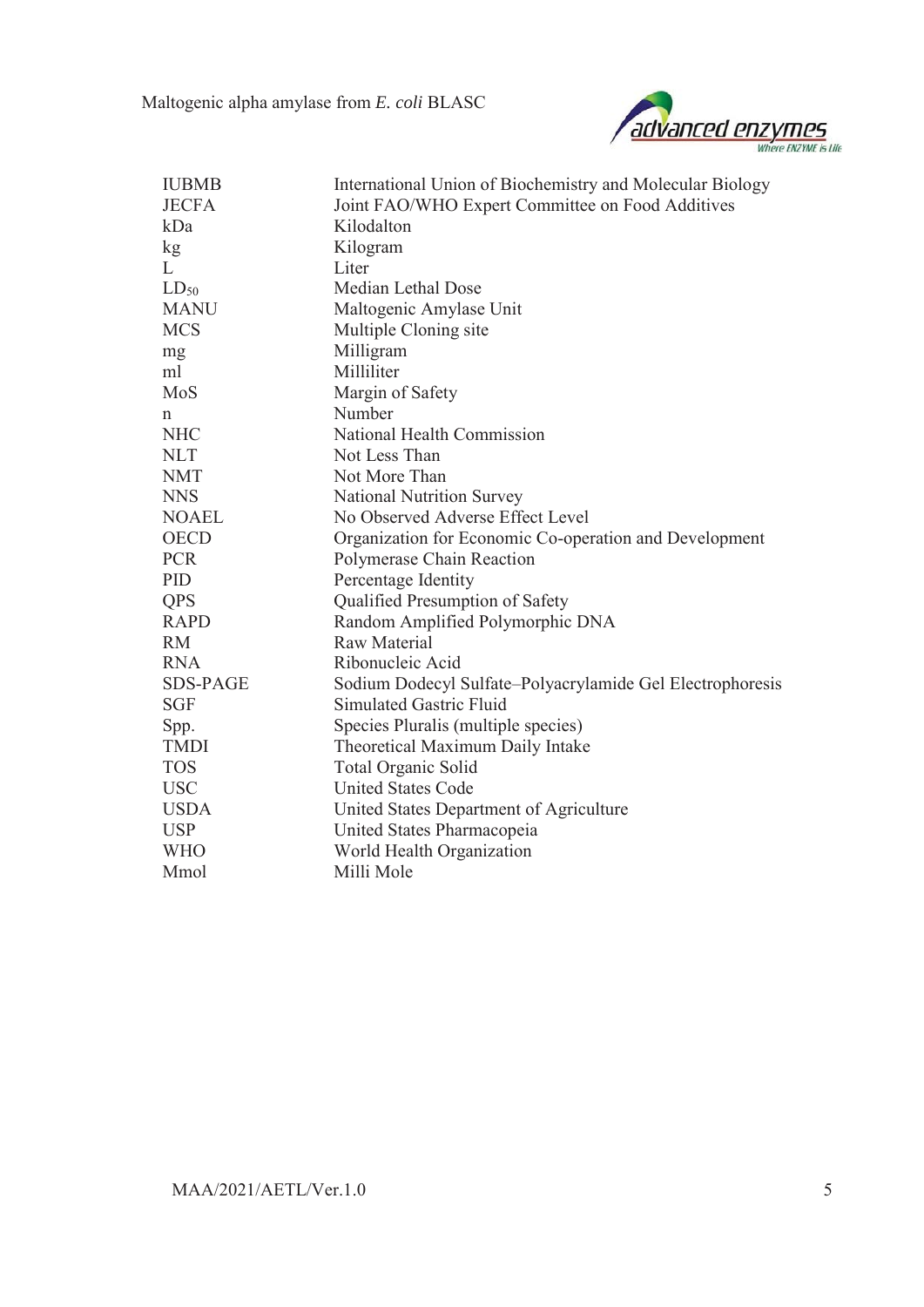

#### **INTRODUCTION**

The present dossier describes an enzyme maltogenic alpha amylase from *Geobacillus stearothermophilus* produced by a recombinant *Escherichia coli* strain and used in food processing*.* The enzyme is produced by the submerged fermentation. The processing aid maltogenic alpha amylase is marketed by M/s Advanced Enzymes with trade names such as SEBake Fresh 1.5P, SEBake Fresh 10P, SEBake Fresh 20P, SEBake Fresh 50P, SEBake Fresh 100P.

Maltogenic alpha amylase (IUBMB  $3.2.1.133$ ) catalyses the hydrolysis of (1→4)-alpha-Dglucosidic linkages in polysaccharides such as starch and primarily remove successive alphamaltose residues from the non-reducing ends of the hexose chains.

Maltogenic alpha amylase is used as a processing aid in baking, brewing and starch processing.

Detailed descriptions of construction of the genetically modified *E. coli* strain, designated as *E. coli* BLASC (the production microorganism); the enzyme production process; product specifications; applications of the enzyme in food processes; and finally the safety evaluation of the processing aid including the toxicology studies have been provided in different sections in this dossier. The information provided is evaluated to confirm the safety of the enzyme for its intended use.

The documentation has been elaborated according to the Application Handbook from Food Standards Australia New Zealand as of July  $1<sup>st</sup>$  2019, applied as relevant for an enzyme application, i.e. outlining the following section:

- Section 3.1.1 General requirements
- Section 3.3.2 Processing aids, subsections A, B, C, D, E, and F

In this dossier, Maltogenic alpha amylase from *E. coli* BLASC is also referred to by names such as 'Maltogenic amylase', 'Maltogenic alpha amylase', 'Maltogenic alpha amylase from *E. coli* (strain BLASC)', 'Maltogenic alpha amylase from *Geobacillus stearothermophilus'* produced by genetically modified *Escherichia coli* BLASC.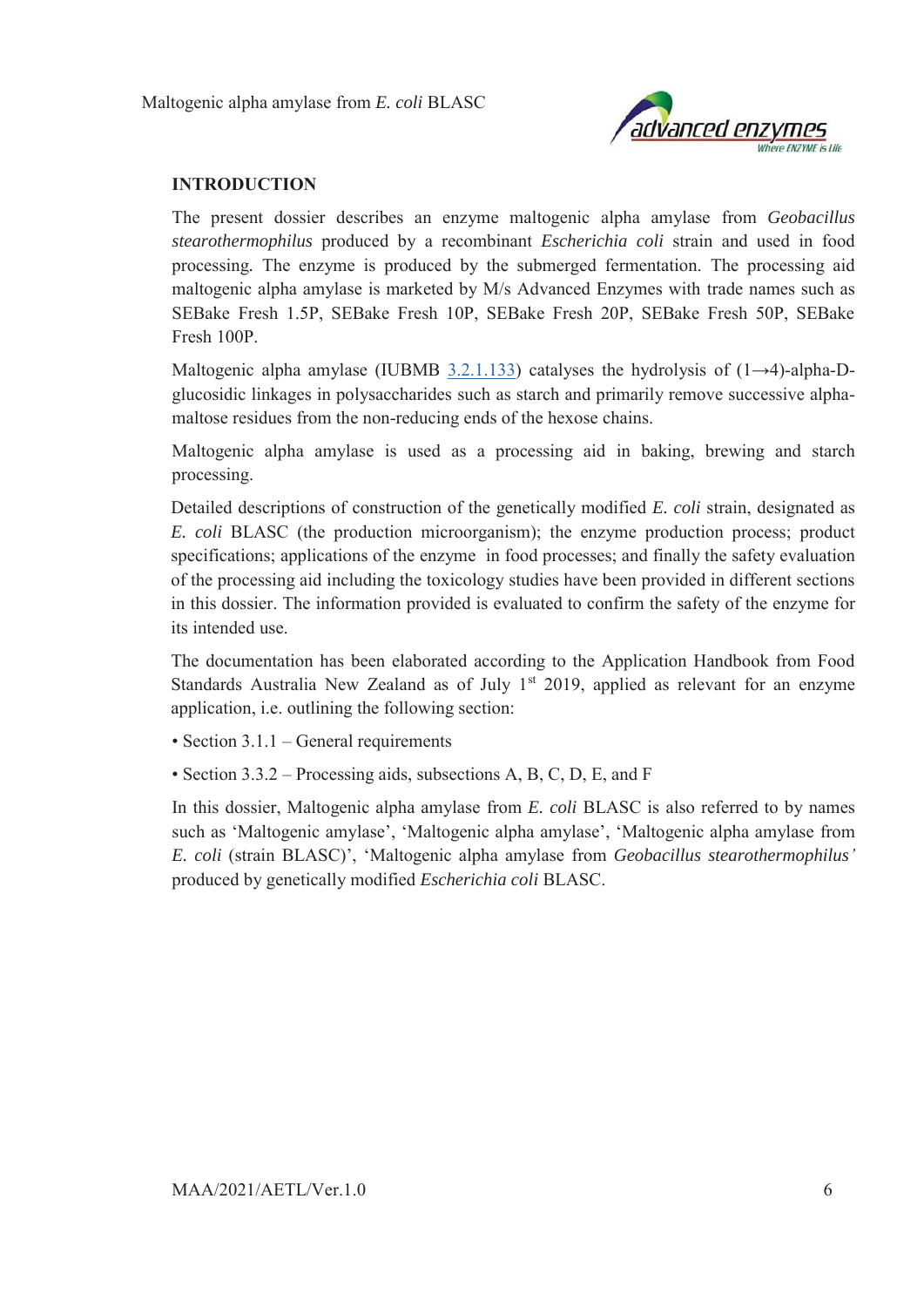

# **1. GENERAL INFORMATION**

#### $1.1$ **Applicant details**

Advanced Enzymes Technologies Ltd. submits this processing aid application to amend Schedule 18 of the Australia New Zealand Food Standards Code.

#### NAME AND ADDRESS OF APPLICANT

| <b>MANUFACTURER</b>                |  |
|------------------------------------|--|
|                                    |  |
|                                    |  |
|                                    |  |
|                                    |  |
| PERSON RESPONSIBLE FOR THE DOSSIER |  |
|                                    |  |
|                                    |  |
|                                    |  |
|                                    |  |
|                                    |  |

### NATURE OF APPLICANT'S BUSINESS

Advanced Enzymes is a manufacturer and marketer of enzymes and probiotics.

#### $1.2$ **Purpose of the application**

This application is submitted to provide for amendment of 'schedule 18- Processing aids' of Australia New Zealand Food Standards Code, to include the processing aid maltogenic alpha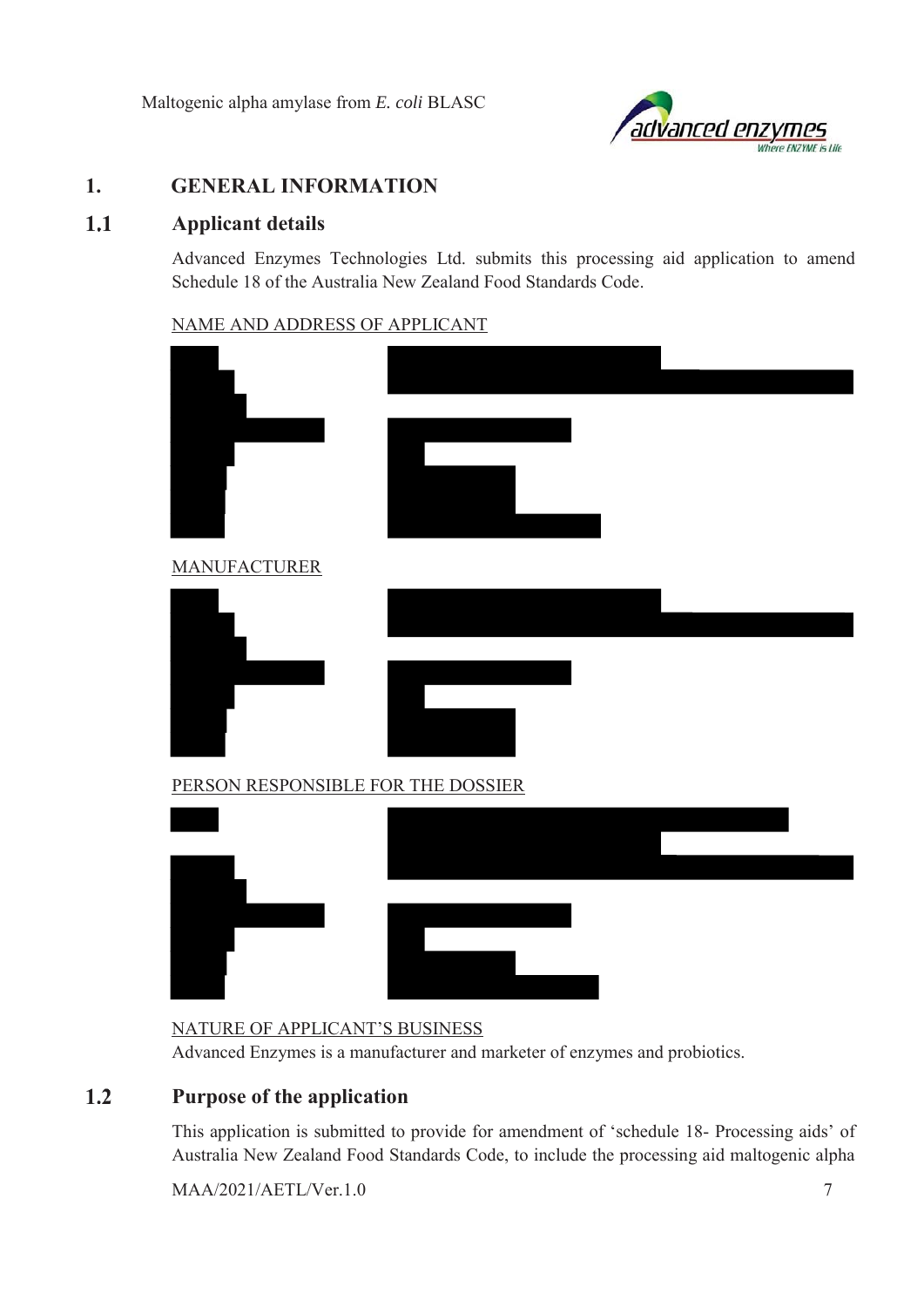

amylase produced by a genetically modified *Escherichia coli* BLASC as permitted source for the maltogenic alpha amylase.

#### $1.3$ **Justification for the application**

#### THE NEED FOR THE PROPOSED CHANGE

'Schedule 18—Processing aids' of Australia New Zealand Food Standards Code, contains a list of permitted enzymes of microbial origin. The processing aid 'maltogenic alpha amylase' produced by a genetically modified strain of *Bacillus subtilis,* expressing the gene from *Geobacillus stearothermophilus,* has been evaluated and included in the schedule 18. The maltogenic alpha amylase enzyme produced by recombinant *E. coli* BLASC, expressing the similar gene from *Geobacillus stearothermophilus* is, however, not evaluated and included as an approved source in the schedule 18 of standard 1.3.3- Permitted enzymes of microbial origin.

M/s Advanced Enzyme Technologies Ltd uses the recombinant strain *E. coli* BLASC to produce the similar processing aid, the maltogenic alpha amylase. Advanced Enzymes Technologies Ltd. is requesting to add this source organism in the schedule 18.

### THE ADVANTAGES OF THE PROPOSED CHANGE OVER THE *STATUS QUO*

Maltogenic alpha amylase is used as a processing aid in baking, brewing and in starch processing applications.

The advantages of the proposed change over the *status quo* can be listed as below

- The processing aid is very well accepted in food processing industries and currently there are limited suppliers. The proposed change will ensure easy availability of the processing aid.
- The change in *status quo* will benefit the food processors in Australia and New Zealand as the manufacturer M/s Advanced Enzymes extends strong application research supports to its' customers.

Benefits of the use of the maltogenic alpha amylase in certain food processes are listed below:

Baking

- Formation of oligosaccharides with different degrees of polymerization (DP) from amylopectin. (Refer to Annex M1 for action of Maltogenic amylase on amylopectin)
- Imparting anti-staling benefits in baked products such as breads, thereby extending shelf life. Enhancing crumb softness, resilience, loaf volume and texture, resulting in superior quality products (Refer to Annex M2 for effect of maltogenic amylase on the properties of the bread).

Starch processing for production of maltose/ glucose syrup

- $\bullet$  Improved yields of maltose/ glucose in reaction.
- Reduced risk of microbial contamination due to high saccharification temperature.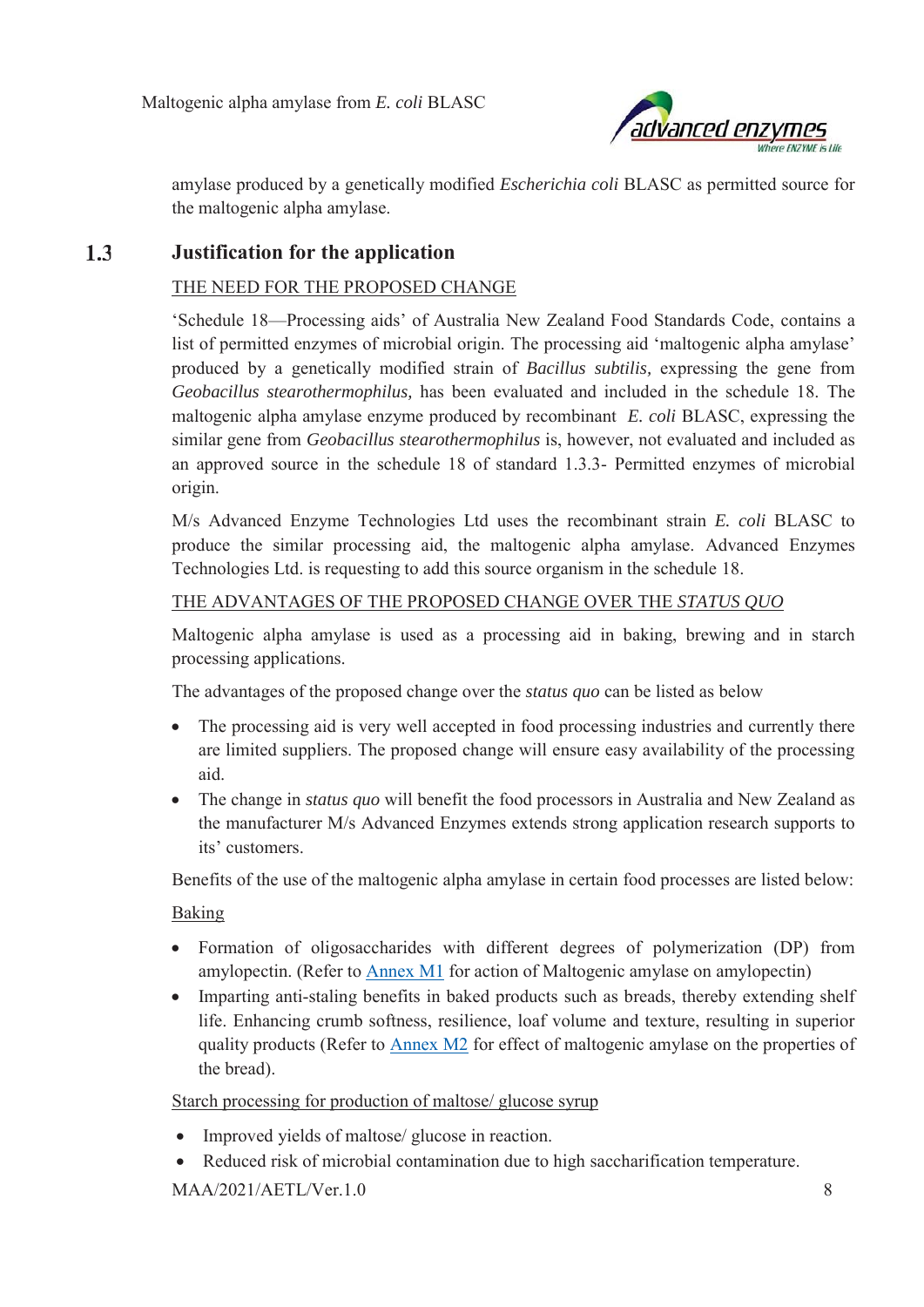

- $\bullet$  Reduction in processing time.
- Improved filterability owing to reduction of long chain dextrins.

(Annex M3 describes action of maltogenic amylase on corn starch modification and its advantages)

Maltogenic alpha amylase from *B. stearothermophilus* reduces viscosity of unmalted flour, owing to starch hydrolysis (Brumm et al. 1988). The increased levels of glucose and maltose compared to maltodextrins in starch hydrolysates, have a positive effect on clarity and filterability (Slominska, 1989) of hydrolysates. The maltogenic amylase hydrolyses starch and produces high amounts of maltose individually and also synergistically works with other enzymes and improves filterability (observation also shared by customers). The in-house data from brewing trials (Annex M4) also shows an increased filterability of wort in the brewing process. Increased filterability and a higher yield of maltose in various application trials results in decreased production time.

#### Brewing

- Improved yield due to release of high amount of maltose sugar.
- Decreased production time.
- Hydrolysing starch from various grains into maltose.

(Refer to Annex M4 for action of Maltogenic amylase in brewing process and decrease in production time and refer to Annex M5 for action of maltogenic amylase on the hydrolysis of starch from various grains)

#### $1.4$ **Information to support the application**

### DATA REQUIREMENT

Sections 2 - 7 of this application contain detailed data that establishes the quality, efficacy, and safety of the processing aid maltogenic alpha amylase derived from *E. coli* BLASC, under the proposed conditions of use in Australia and New Zealand, as presented in accordance with the information requirements listed in Section 3.3.2 (Processing Aids) of the Food Standards Australia New Zealand (FSANZ) Application Handbook (FSANZ, 2019). The data pertaining to the maltogenic alpha amylase derived from *E. coli* BLASC presented in this application is representative of the commercial product for which approval is being sought.

#### $1.5$ **Regulatory impact information**

### COST AND BENEFITS OF THE APPLICATION

The application is not likely to place costs or regulatory restrictions on industry or consumers. Maltogenic alpha amylase is already included in the Schedule 18 as a processing aid. This application is to include another microorganism, i.e., a recombinant *E. coli* strain BLASC as a production host in the Schedule 18 for the same processing aid. For government, the burden is limited to necessary activities for an updation of Schedule 18—Processing aids.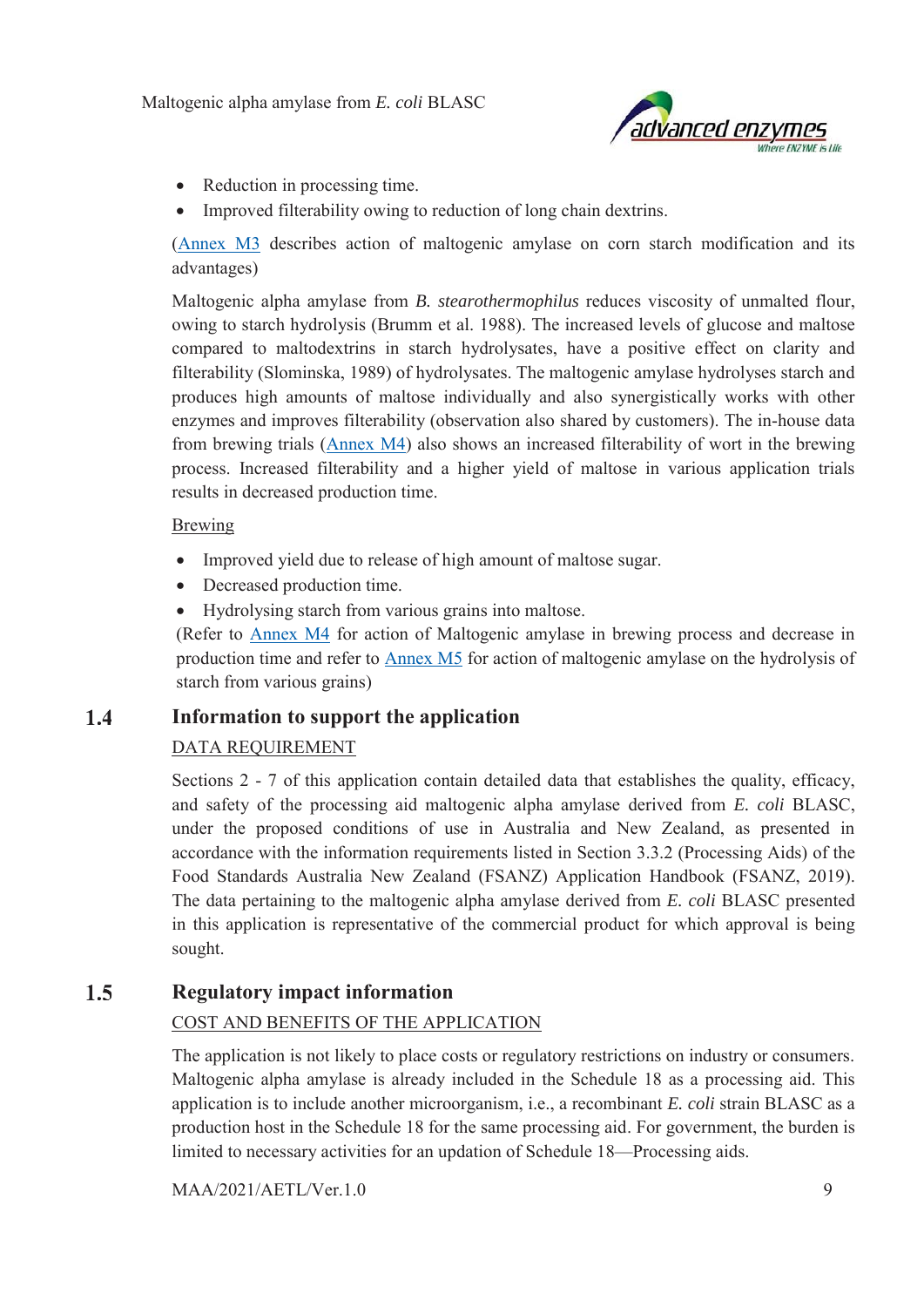

### IMPACT ON INTERNATIONAL TRADE

The application is not likely to cause an impact on international trade. The processing aid is already in use in Australia and New Zealand. The present application will add another supplier for the processing aid.

#### $1.6$ **Assessment procedure**

The application is for a new source organism for an existing enzyme in the Code. Therefore, the appropriate assessment procedure for the application is considered to be a "General Procedure, Level 1".

#### $1.7$ **Confidential commercial information (CCI)**

Detailed information on the genetic modifications and characteristics of the genetically modified production strain is provided in Annex I conf. A summary of this information is given in section 6.

The identity and depository information of the production organism are provided in Annex F Conf. and Annex E Conf. A summary of this information is given in section 5.1.

The formal request for treatment of selected parts of Annexes as confidential commercial information (CCI) is provided in Annex J.

#### 1.8 **Other confidential information**

Apart from the Annexes E Conf., F Conf. and I Conf., identified as confidential commercial information (CCI), no other information is requested to be treated as confidential.

#### 1.9 **Exclusive capturable commercial benefit (ECCB)**

This application is not expected to confer an Exclusive Capturable Commercial Benefit for AETL or to any other individual company.

#### 1.10 **International and other national standards**

### INTERNATIONAL STANDARDS

Use of enzymes as processing aids for food production is not restricted by any Codex Alimentarius Commission (Codex) Standards.

### OTHER NATIONAL STANDARDS OR REGULATIONS

To our knowledge use of enzymes as processing aids for food production is in general not restricted by standards or regulations in other countries. Application for use of the maltogenic alpha amylase from the strain *E. coli* BLASC has already been evaluated by the European Food Safety Authority. Maltogenic alpha amylase from *Geobacillus stearothermophilus* in general has been evaluated by various regulators and approved for use as a processing aid (Section 4.1)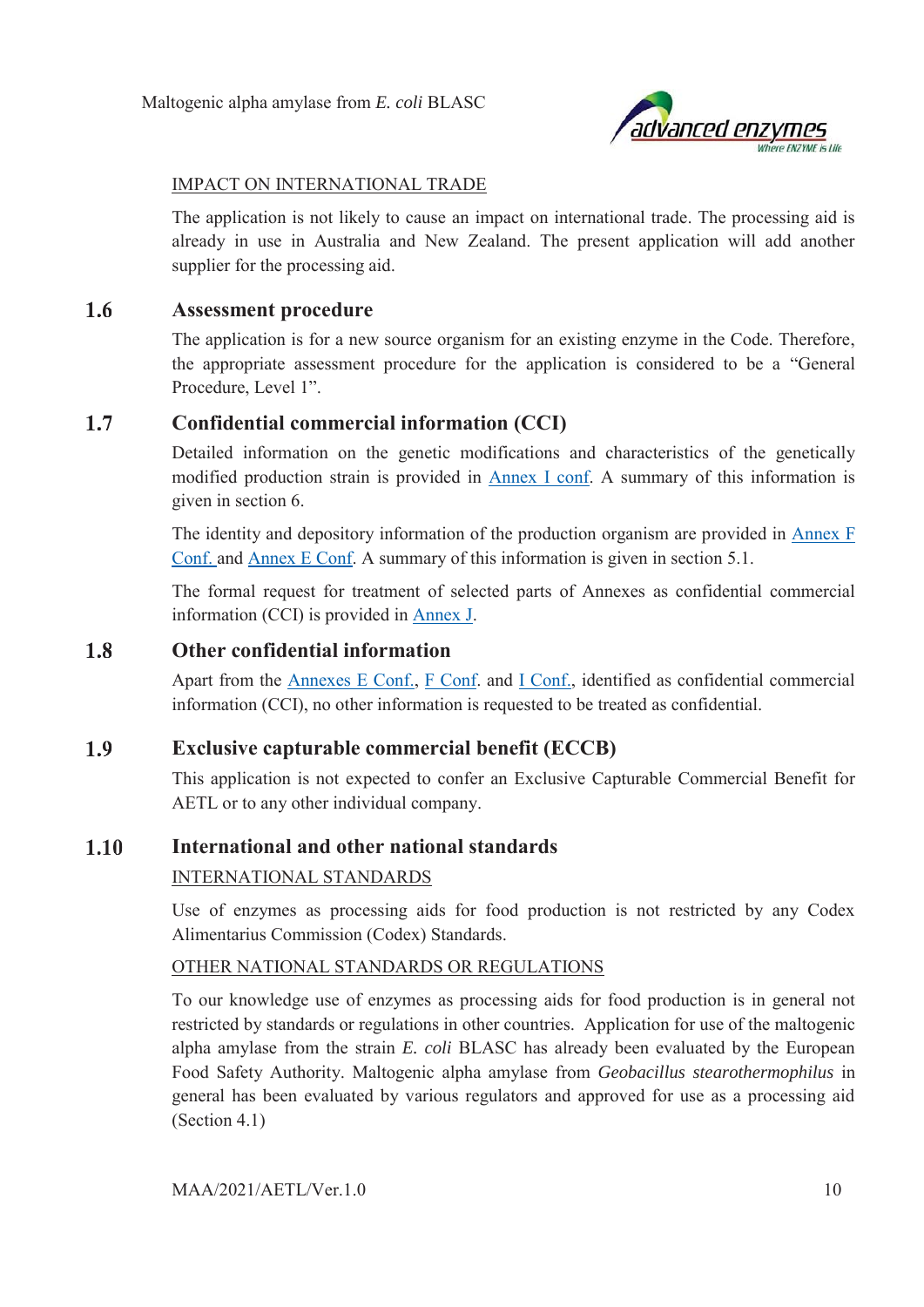

#### 1.11 **Statutory declaration**

The Statutory Declaration is provided as Annex K along with the submission.

#### $1.12$ **Checklist**

This application concerns an enzyme product intended to be used as a processing aid. Therefore, the relevant documentation according to the Application Handbook from Food Standards Australia New Zealand as of July 1, 2019 has been provided.

The checklists for General requirements as well as the Processing aids part are appended below.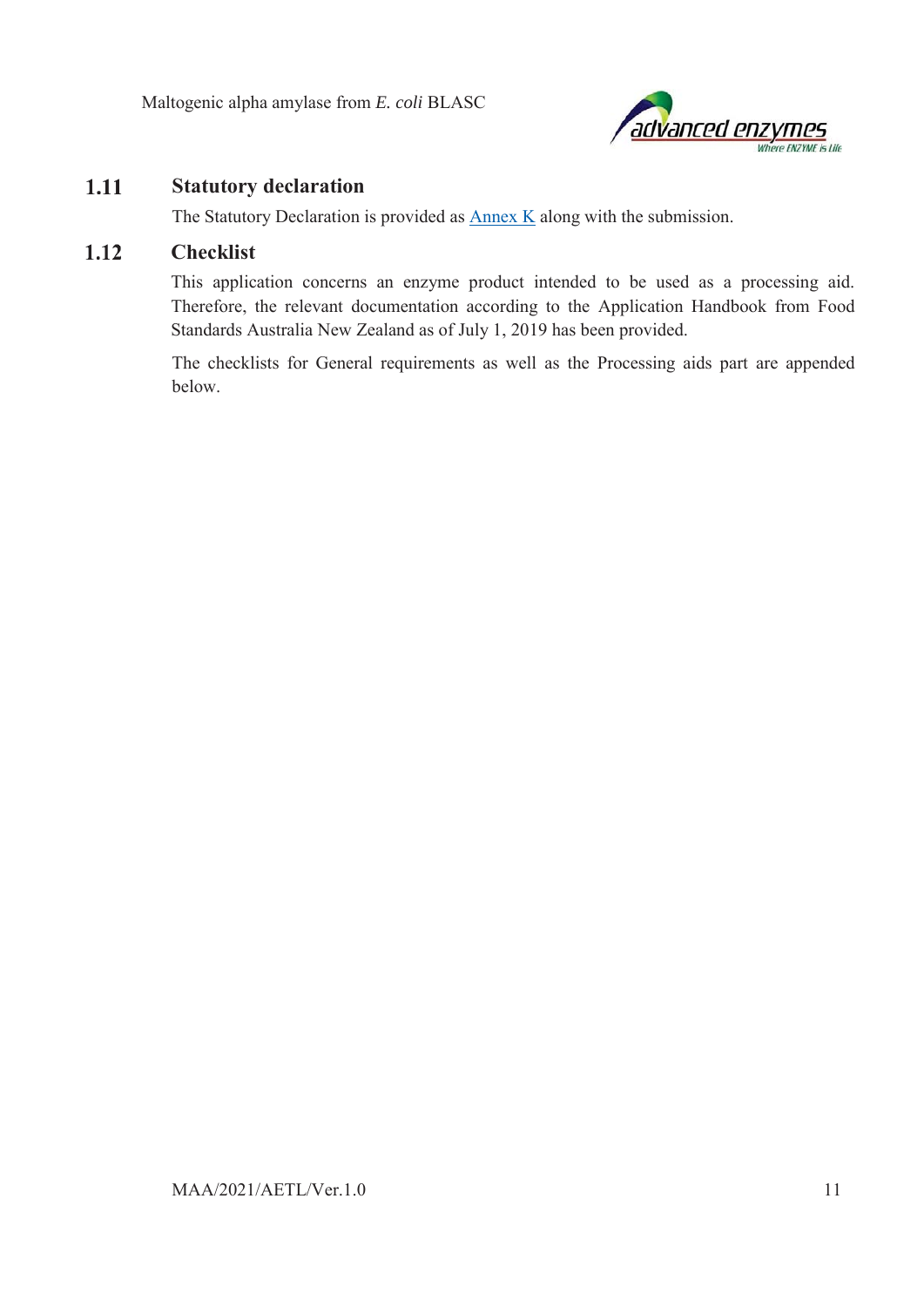

# **CHECKLIST**

|                 |                |                                        | <b>General requirements (3.1.1)</b>                                                                                                                                                                                                                                               |  |  |
|-----------------|----------------|----------------------------------------|-----------------------------------------------------------------------------------------------------------------------------------------------------------------------------------------------------------------------------------------------------------------------------------|--|--|
| <b>Check</b>    | Page<br>No.    | <b>Relevant sections</b><br>of dossier | <b>Mandatory requirements</b>                                                                                                                                                                                                                                                     |  |  |
| ☑               |                |                                        | A Form of application<br>⊠Application in English<br><b><i>MExecutive Summary (separated from main application</i></b><br>electronically)<br><b>ØRelevant sections of Part 3 clearly identified</b><br>⊠Pages sequentially numbered<br><b><i>MElectronic copy (searchable)</i></b> |  |  |
| ☑               | 7              | 1.1                                    | <b>B</b> Applicant details                                                                                                                                                                                                                                                        |  |  |
| ☑               | $\overline{7}$ | 1.2                                    | C Purpose of the application                                                                                                                                                                                                                                                      |  |  |
| ☑               | 8<br>9         | 1.3<br>1.4                             | D Justification for the application<br>⊠Regulatory impact information<br>⊠Impact on international trade                                                                                                                                                                           |  |  |
| ☑               | 9              | 1.5                                    | E Information to support the application<br>$\boxtimes$ Data requirements                                                                                                                                                                                                         |  |  |
| ☑               | 10             | 1.6                                    | F Assessment procedure<br><b>⊠General</b><br>$\Box$ Major<br>$\Box$ Minor<br>$\Box$ High level health claim variation                                                                                                                                                             |  |  |
| ☑               | 10             | 1.7                                    | G Confidential commercial information<br><b>ZCCI</b> material separated from other application material<br>⊠Formal request including reasons<br><b>ZNon-confidential summary provided</b>                                                                                         |  |  |
| ☑               | 10             | 1.8                                    | H Other confidential information<br><b>ZConfidential material separated from other application material</b><br>⊠Formal request including reasons                                                                                                                                  |  |  |
| ☑               | 10             | 1.9                                    | I Exclusive Capturable Commercial Benefit<br><b><i>AJustification provided</i></b>                                                                                                                                                                                                |  |  |
| ☑               | 10             | 1.10                                   | J International and other national standards<br>⊠International standards<br><b>ZOther national standards</b>                                                                                                                                                                      |  |  |
| $\triangledown$ | 11             | 1.11                                   | K Statutory Declaration                                                                                                                                                                                                                                                           |  |  |
| ☑               | $11 - 12$      | 1.12                                   | L Checklist/s provided with application<br>⊠3.1.1 Checklist<br><b>ZAII</b> page number references from application included<br>⊠Any other relevant checklists for Chapters 3.2-3.7                                                                                                |  |  |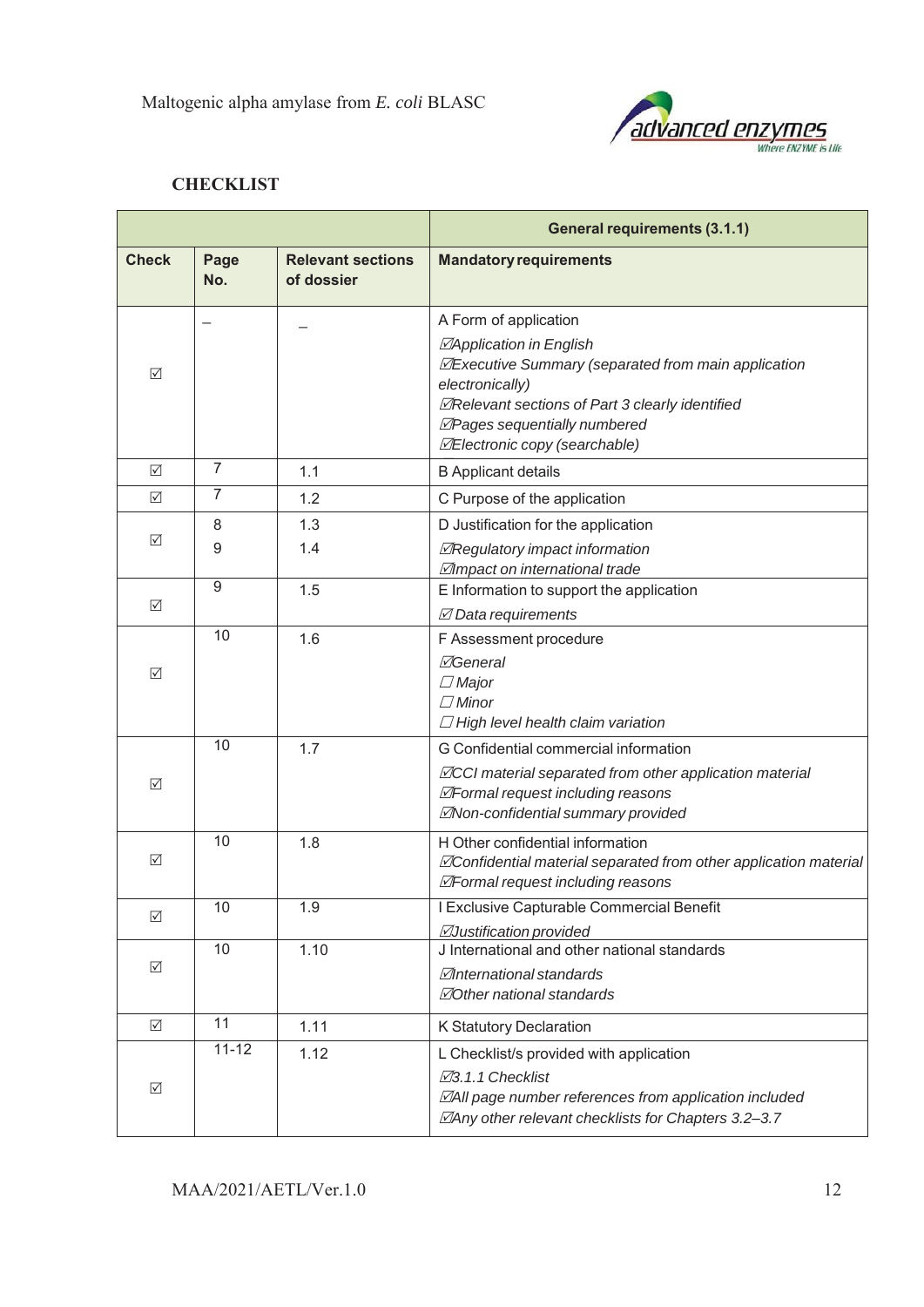

|                                 |                          |                                 | Processing aids (3.3.2)                                                                        |  |  |
|---------------------------------|--------------------------|---------------------------------|------------------------------------------------------------------------------------------------|--|--|
| <b>Check</b>                    | Page<br>No.              | Relevant sections<br>of dossier | <b>Mandatory requirements</b>                                                                  |  |  |
| ☑                               | 14                       | 2.1                             | A.1 Type of processing aid                                                                     |  |  |
| ☑                               | 14                       | 2.2                             | A.2 Identification information                                                                 |  |  |
| ☑                               | 16                       | 2.3                             | A.3 Chemical and physical properties                                                           |  |  |
| $\triangledown$                 | 20                       | 2.4                             | A.4 Manufacturing process                                                                      |  |  |
| $\boxed{\checkmark}$            | 25                       | 2.5                             | A.5 Specification information                                                                  |  |  |
| $\triangledown$                 | 27                       | 2.6                             | A.6 Analytical method for detection                                                            |  |  |
| $\Box$                          | 28                       | 3- Not relevant                 | B.1 Industrial use information (chemical only)                                                 |  |  |
| $\Box$                          |                          | Not relevant                    | B.2 Information on use in other countries (chemical only)                                      |  |  |
| $\Box$                          |                          | Not relevant                    | B.3 Toxicokinetics and metabolism information (chemical<br>only)                               |  |  |
| $\Box$                          | $\overline{\phantom{0}}$ | Not relevant                    | B.4 Toxicity information (chemical only)                                                       |  |  |
| $\Box$                          |                          | Not relevant                    | Safety assessments from international<br>B.5<br>agencies<br>(chemical only)                    |  |  |
| $\overline{\triangledown}$      | 29                       | 4.1                             | C.1 Information on enzyme use on other countries (enzyme<br>only)                              |  |  |
| $\boxed{\checkmark}$            | 29                       | 4.2                             | C.2 Toxicity information of enzyme (enzyme only)                                               |  |  |
| ☑                               | 32                       | 4.3                             | C.3. Allergenicity information of enzyme (enzyme only)                                         |  |  |
| $\triangledown$                 | 34                       | 4.4                             | C.4. Overseas safety Assessment Reports                                                        |  |  |
| $\triangledown$                 | 35                       | 5.1                             | Information on source organism<br>D.1<br>(enzyme<br>from<br>microorganism only)                |  |  |
| $\overline{\mathbb{N}}$         | 36                       | $\overline{5.2}$                | D.2 Pathogenicity and toxicity of source microorganism<br>(enzyme from microorganism only)     |  |  |
| $\triangledown$                 | 37                       | 5.3                             | D.3 Genetic stability of source organism (enzyme from<br>microorganism only)                   |  |  |
| $\overline{\blacktriangledown}$ | 38                       | 6.1                             | E.1 Nature of genetic modification of source organism<br>(enzyme from GM source microorganism) |  |  |
| $\triangledown$                 | 42                       | 7.1                             | F.1 List of foods likely to contain the processing aid                                         |  |  |
| $\overline{\vee}$               | 46                       | 7.2                             | F.2 Anticipated residue levels in foods                                                        |  |  |
| $\overline{\vee}$               | 49                       | $\overline{7.3}$                | F.3 Information on likely level of consumption                                                 |  |  |
| $\overline{\vee}$               | 49                       | 7.4                             | F.4 Percentage of food group to use processing aid                                             |  |  |
| $\triangledown$                 | 49                       | 7.5                             | F.5 Information on residues in foods in other countries (if<br>available)                      |  |  |
| $\sqrt{}$                       | 49                       | 7.6                             | F.6 Where consumption has changed, information on likely<br>consumption                        |  |  |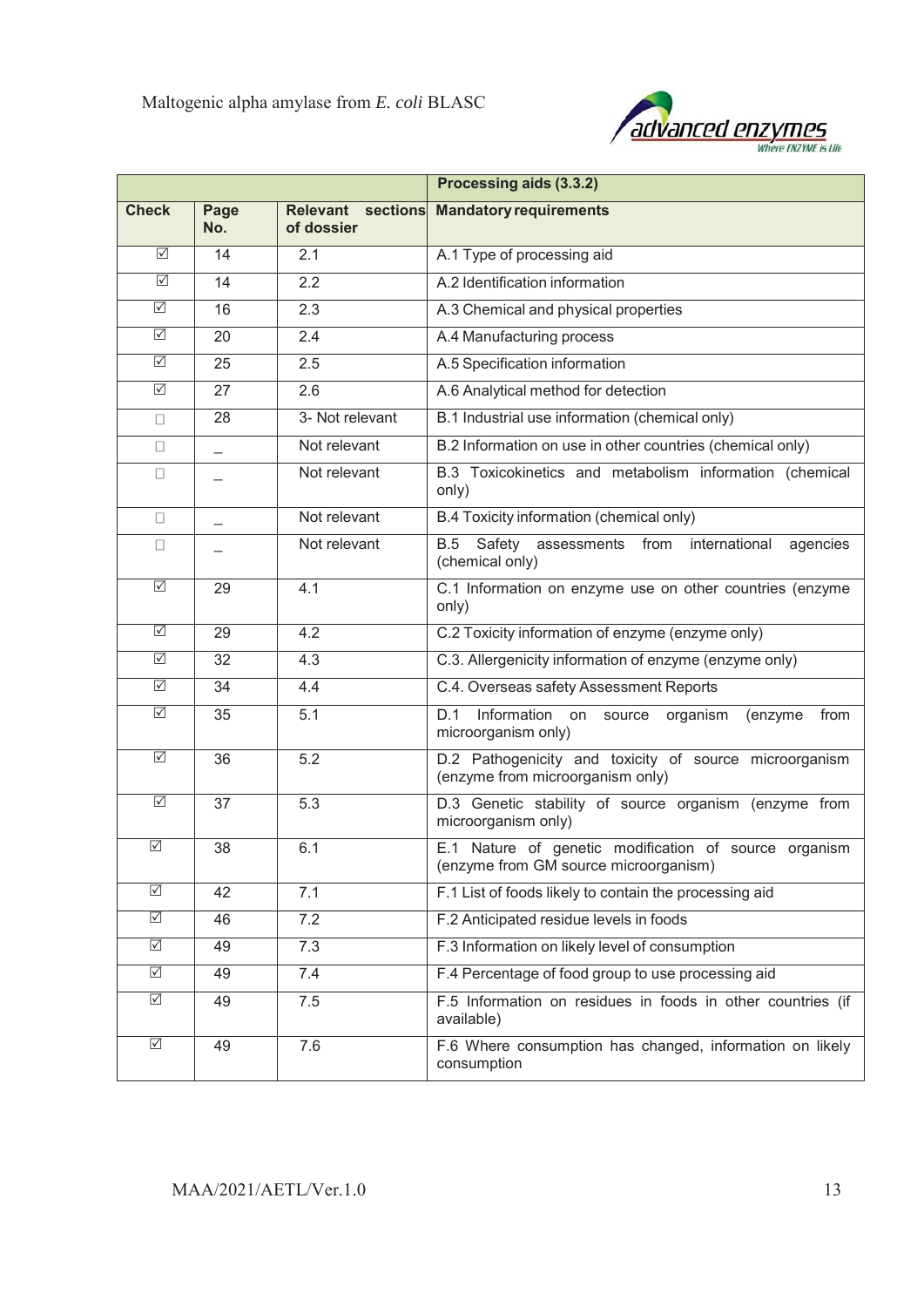

# **2. TECHNICAL INFORMATION ON THE PROCESSING AID**

### **2.1 Information on the type of processing aid**

The maltogenic alpha amylase is an enzyme of microbial origin falls into the category of processing aids as described in Schedule-18 of standard 1.3.3 – Permitted enzymes of microbial origin.

The maltogenic alpha amylase is being used in the food industry as a processing aid for processing of starch containing raw materials. It catalyses the hydrolysis (1→4)-alpha-Dglucosidic linkages in polysaccharides.

Maltogenic alpha amylase is used in the following food manufacturing processes:

- **Baking**
- $\bullet$  Starch processing
- **Brewing**

The highest recommended dose in all processes listed above is up to 33.90 mg TOS /kg of maltogenic alpha amylase (Enzyme product activity is approx. 100,000 MAN U/g) required to convert starch dry matter. (Refer to Section 7.2)

The *Quantum Satis* (QS) principle is generally used in case of food enzyme preparations. The average dosage of the enzyme depends on the application, the type and quality of the raw materials used, and the process conditions. A further description of the enzyme in these food technology applications is provided in subsequent sections.

# **2.2 Information on the identity of processing aid**

# **2.2.1** *SCIENTIFIC NAME, TAXONOMY AND OTHER NAMES*

| Name of the enzyme protein:                                            | Maltogenic alpha amylase                                                                                                               |
|------------------------------------------------------------------------|----------------------------------------------------------------------------------------------------------------------------------------|
| Synonyms:                                                              | glucan $1,4$ - $\alpha$ -maltohydrolase                                                                                                |
| EC (IUBMB) number:                                                     | EC 3.2.1.133                                                                                                                           |
| The classification of the enzyme according to the IUBMB is as follows: |                                                                                                                                        |
| EC <sub>3</sub>                                                        | Hydrolases                                                                                                                             |
| EC 3.2                                                                 | Glycosylases                                                                                                                           |
| EC 3.2.1                                                               | Glycosidases, <i>i.e.</i> enzymes hydrolyzing O- and S-<br>glycosyl compound                                                           |
| EC 3.2.1.133                                                           | Glucan 1, 4-alpha-maltohydrolase                                                                                                       |
| Marketing / Trade name:                                                | Commercial preparations are known as SEBake<br>Fresh 1.5P, SEBake Fresh 10P, SEBake Fresh 20P,<br>SEBake Fresh 50P, SEBake Fresh 100P. |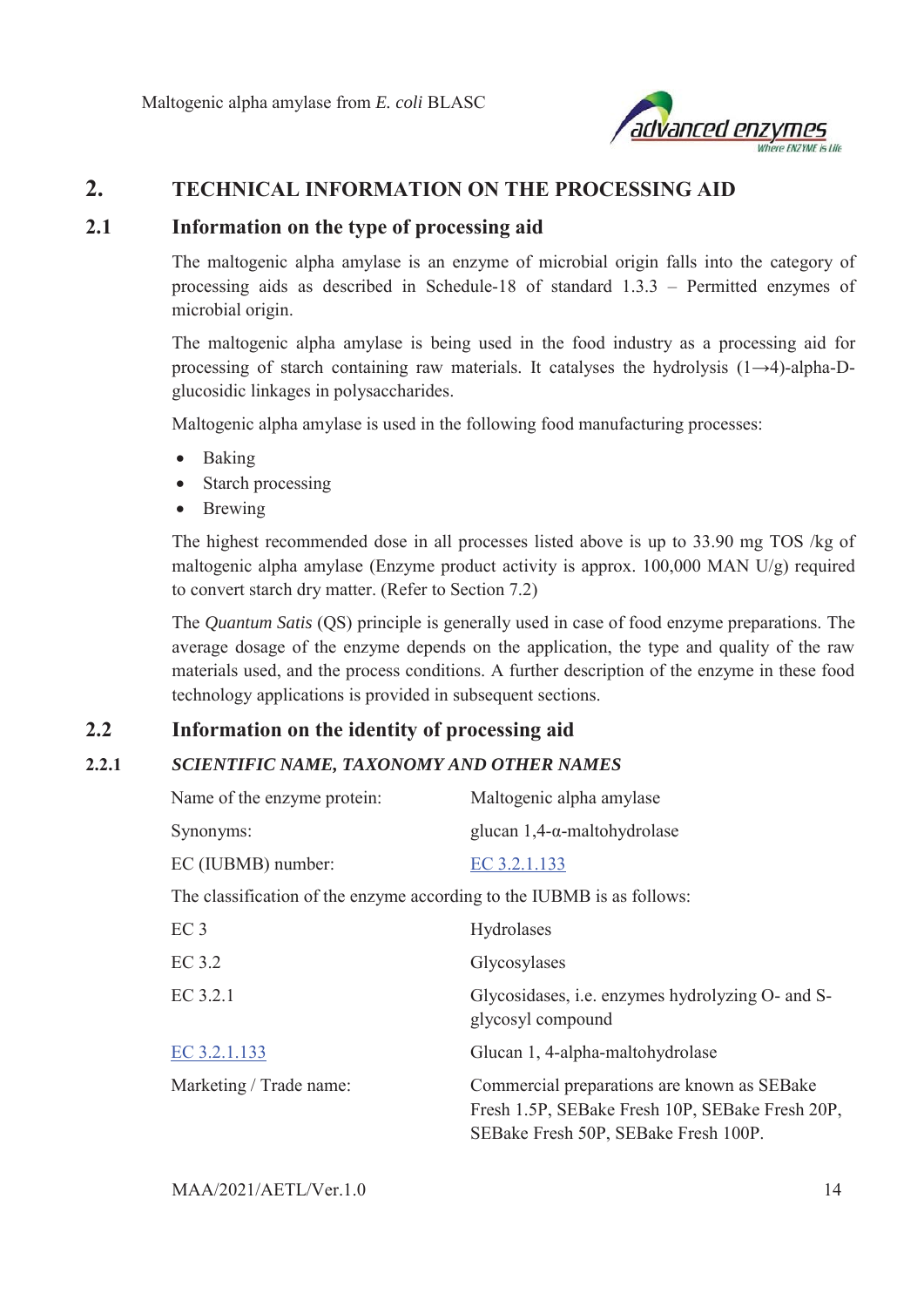

Microbial source: Maltogenic alpha amylase is produced by submerged fermentation of *Escherichia coli* BLASC carrying maltogenic alpha amylase gene from *Geobacillus stearothermophilus.* 

The enzyme protein is not subjected to a post-translational modification, and is not proteinengineered.

## **2.2.2** *AMINO ACID SEQUENCE AND MOLECULAR WEIGHT OF ENZYME PROTEIN*

Maltogenic alpha amylase from *E. coli* BLASC is comprised of 686 amino acids having a following sequence:

SSSASVKGDVIYQIIIDRFYDGDTTNNNPAKSYGLYDPTKSKWKMYWGGDLEGVRQ KLPYLKQLGVTTIWLSPVLDNLDTLAGTDNTGYHGYWTRDFKQIEEHFGNWTTFDT LVNDAHQNGIKVIVDFVPNHSTPFKANDSTFAEGGALYNNGTYMGNYFDDATKGYF HHNGDISNWDDRYEAQWKNFTDPAGFSLADLSQENGTIAQYLTDAAVQLVAHGAD GLRIDAVKHFNSGFSKSLADKLYQKKDIFLVGEWYGDDPGTANHLEKVRYANNSGV NVLDFDLNTVIRNVFGTFTQTMYDLNNMVNQTGNEYKYKENLITFIDNHDMSRFLS VNSNKANLHQALAFILTSRGTPSIYYGTEQYMAGGNDPYNRGMMPAFDTTTTAFKE VSTLAGLRRNNAAIQYGTTTQRWINNDVYIYERKFFNDVVLVAINRNTQSSYSISGLQ TALPNGSYADYLSGLLGGNGISVSNGSVASFTLAPGAVSVWQYSTSASAPQIGSVAP NMGIPGNVVTIDGKGFGTTQGTVTFGGVTATVKSWTSNRIEVYVPNMAAGLTDVKV TAGGVSSNLYSYNILSGTQTSVVFTVKSAPPTNLGDKIYLTGNIPELGNWSTDTSGAV NNAQGPLLAPNYPDWFYVFSVPAGKTIQFKFFIKRADGTIQWENGSNHVATTPTGAT GNITVTWQN

Molecular weight of the maltogenic alpha amylase from *E. coli* BLASC was determined as 62 kDa following SDS-PAGE, which is in agreement with the molecular weight obtained with gel permeation chromatography method, indicating that the enzyme is a monomer.

The maltogenic alpha amylase sample was analysed on a 10% SDS-PAGE gel. The zymogram analysis indicated that the protein at 62 kDa, has maltogenic alpha amylase activity. Schiff's staining of the SDS-PAGE gel showed that this protein is not glycosylated.

SDS PAGE analysis of maltogenic alpha amylase derived from *E. coli* BLASC.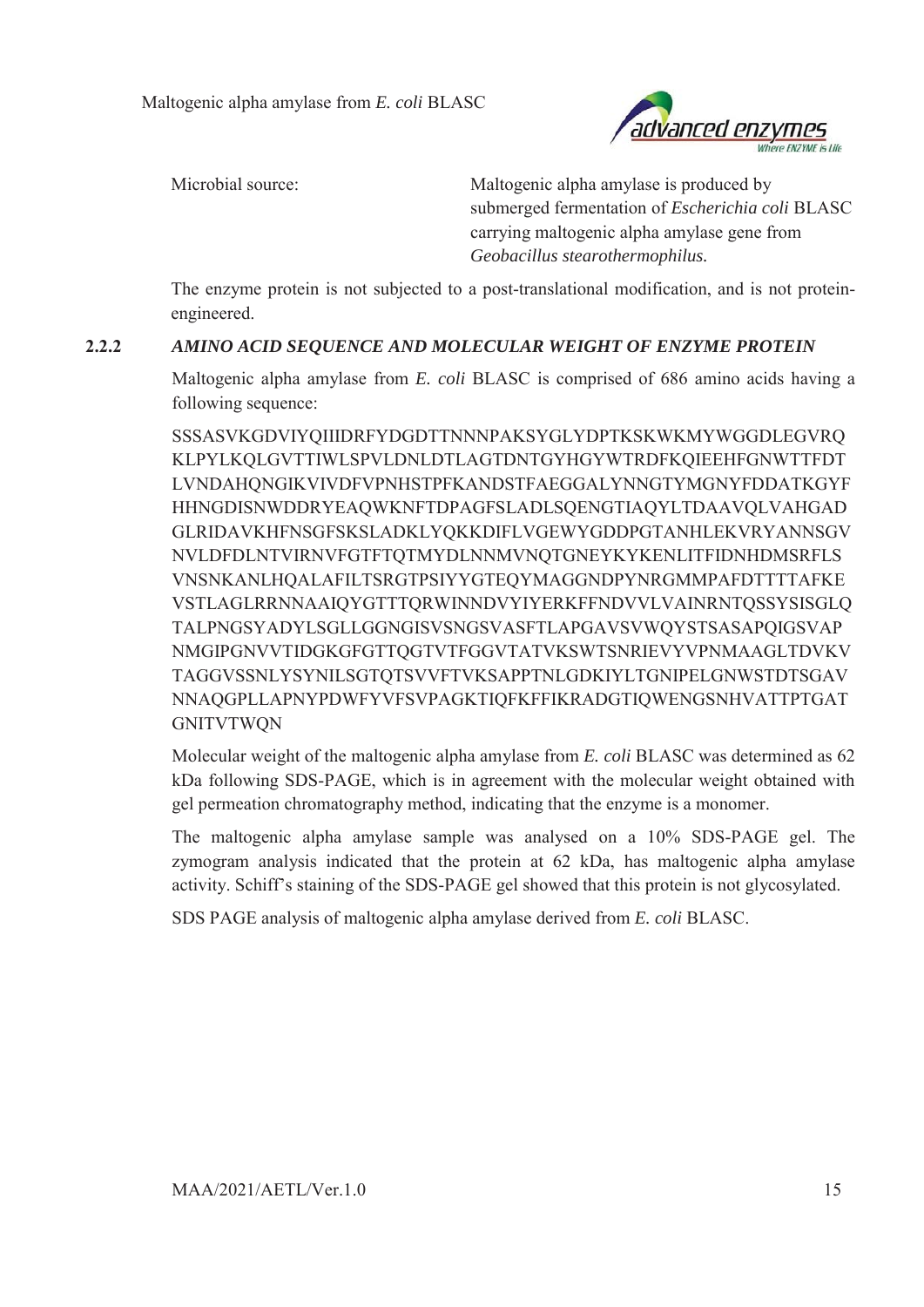



Lane 1- MAA: Maltogenic alpha amylase Lane 2- M: Molecular Weight Marker Fig -1 Electrophoresis of the maltogenic alpha amylase preparation from *E. coli* BLASC

# **2.3 Information on the chemical and physical properties of the processing aid**

The maltogenic alpha amylase concentrate is derived from the cell biomass collected at the end of the fermentation. There is no detectable amount of other enzyme activities. The enzyme concentrate is spray dried and if required, it suitably diluted with food grade additive such as maltodextrin.

### **2.3.1** *ENZYME ACTIVITY*

Maltogenic alpha amylase catalyzes the hydrolysis of  $(1\rightarrow 4)$ -alpha-D-glucosidic linkages in starch polysaccharides, to successively remove maltose from the non-reducing chain ends.

Enzyme assay method was based on monograph prepared by JECFA (1999) and Korea Food Additives Code. The enzyme activity was measured spectrophotometrically using maltotriose as the substrate. One unit of enzyme activity is defined as the amount of enzyme that cleaves 1 μmol of maltotriose per minute under the given assay conditions.

To the best of our knowledge, the maltogenic alpha amylase from *E. coli* BLASC described in this dossier does not possess any detectable enzymatic side activities, which might cause adverse effects.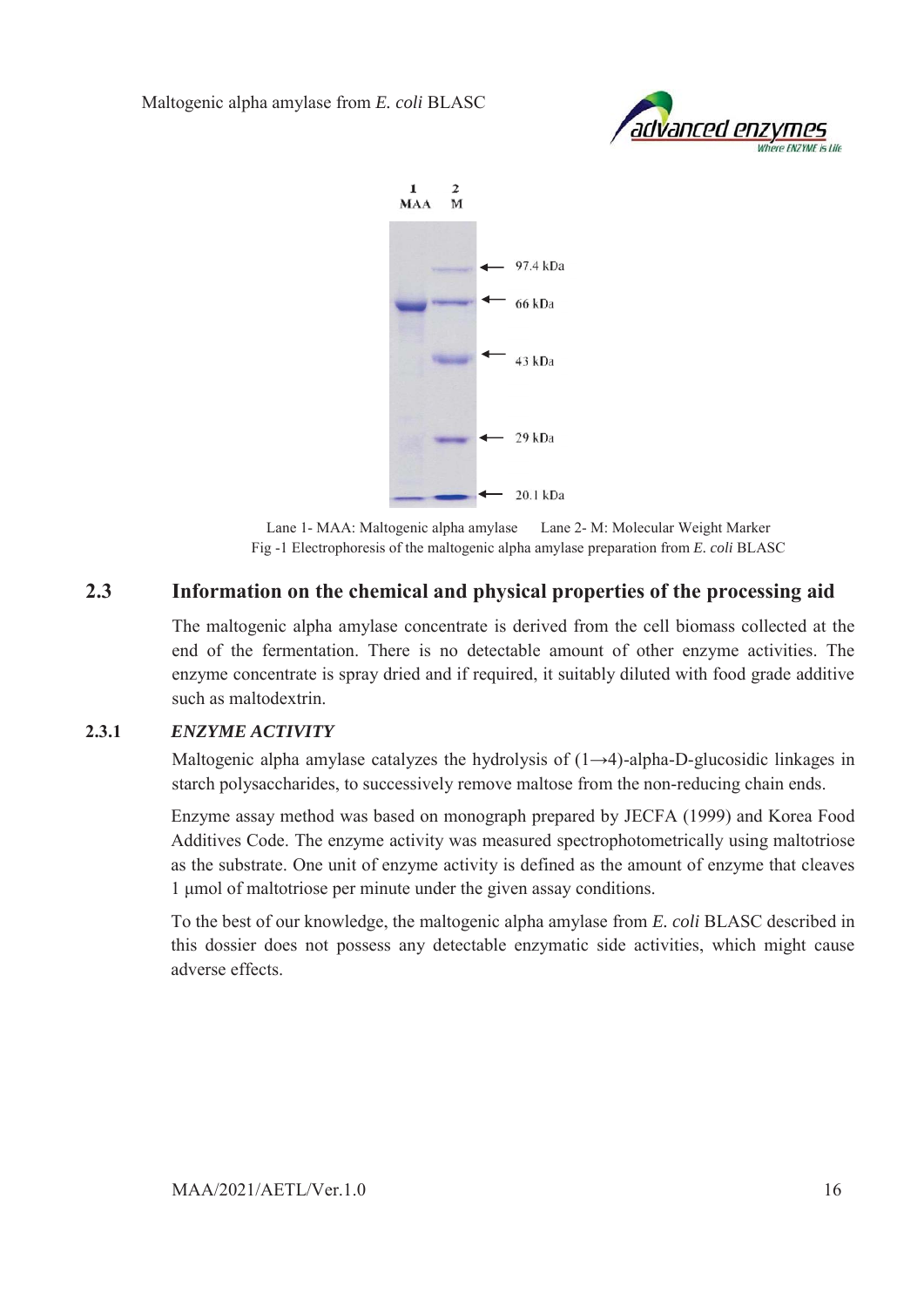

#### **2.3.1.1 Information on the pH and temperature optima of the food enzyme**

The activity of the food enzyme maltogenic alpha amylase from *E. coli* BLASC was measured under various pH and temperature conditions.



Fig. 2: pH optimum of the maltogenic alpha amylase



Fig 3: Temperature optimum of the maltogenic alpha amylase

The maltogenic alpha amylase exhibited activity between pH 3.0 to 8.0 (fig. 2) and temperature 25 $\rm{^{\circ}C}$  to 90 $\rm{^{\circ}C}$ , with pH 5.0 and temperature 60 $\rm{^{\circ}C}$  as optimum for activity (fig. 3).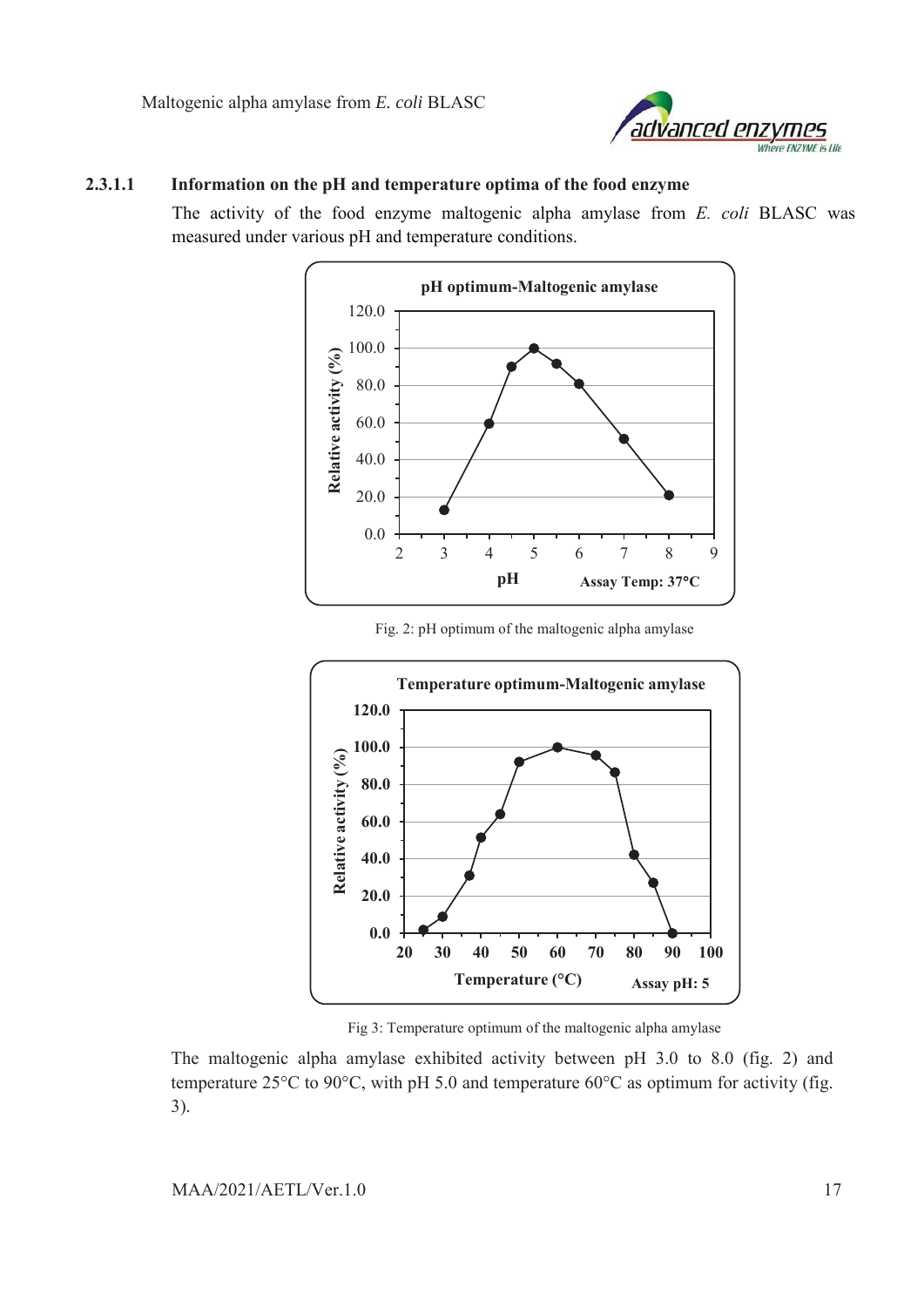

#### **2.3.1.2 Information on the stability of the food enzyme**

The stability of the food enzyme maltogenic alpha amylase from *E. coli* BLASC was measured under various pH and temperature conditions.



Fig. 5: Temperature stability of the maltogenic alpha amylase

**20 30 40 50 60 70 80 90 100**

**Temperature °C**

The maltogenic alpha amylase from *E. coli* BLASC was stable between pH 4.0 to 5.5 for 4 hours (fig. 4). The enzyme was found to be stable between 25 to 65°C for 2 hours. The enzyme activity decreases rapidly at temperatures higher than 75°C (fig. 5).

**0.0**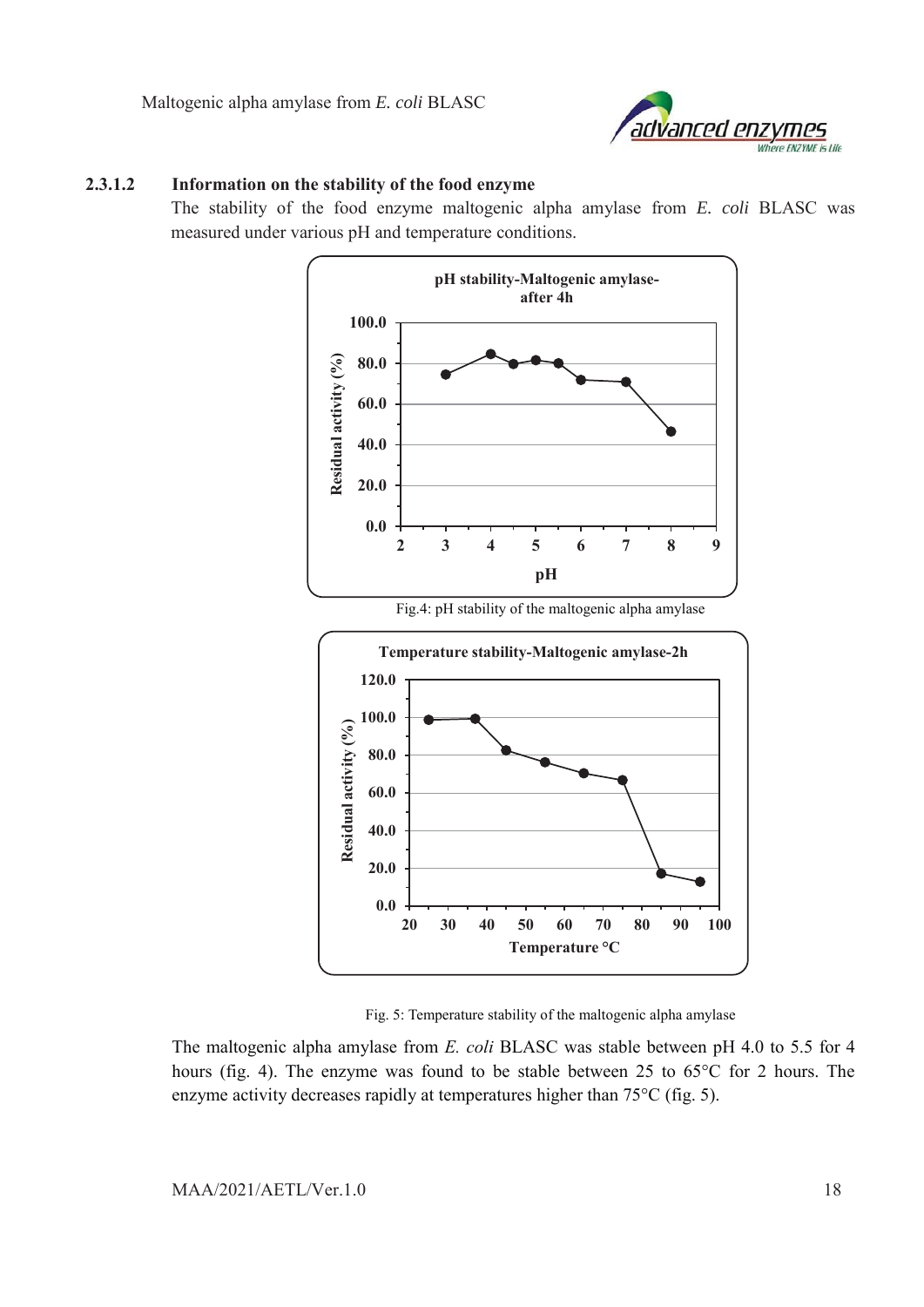

### **2.3.2** *INTERACTION OF ENZYME WITH DIFFERENT FOODS*

Maltogenic alpha amylase performs its technological function during food processing. It does not perform any technological function in the final food and have no enzymatic activity in the final food. This can be attributed to a combination of factors, depending on the application and the process conditions used by the individual food producer. These factors include denaturation of the enzyme during processing, depletion of the substrate, lack of water activity, unconducive pH, etc.

#### **2.3.3** *NUTRITIONAL IMPLICATION*

Maltogenic alpha amylase is a protein and any residual amounts remaining in food consumed would accordingly have the same nutritional value. However, the use levels of maltogenic alpha amylase are very low, and use of this preparation would not have any nutritional significance.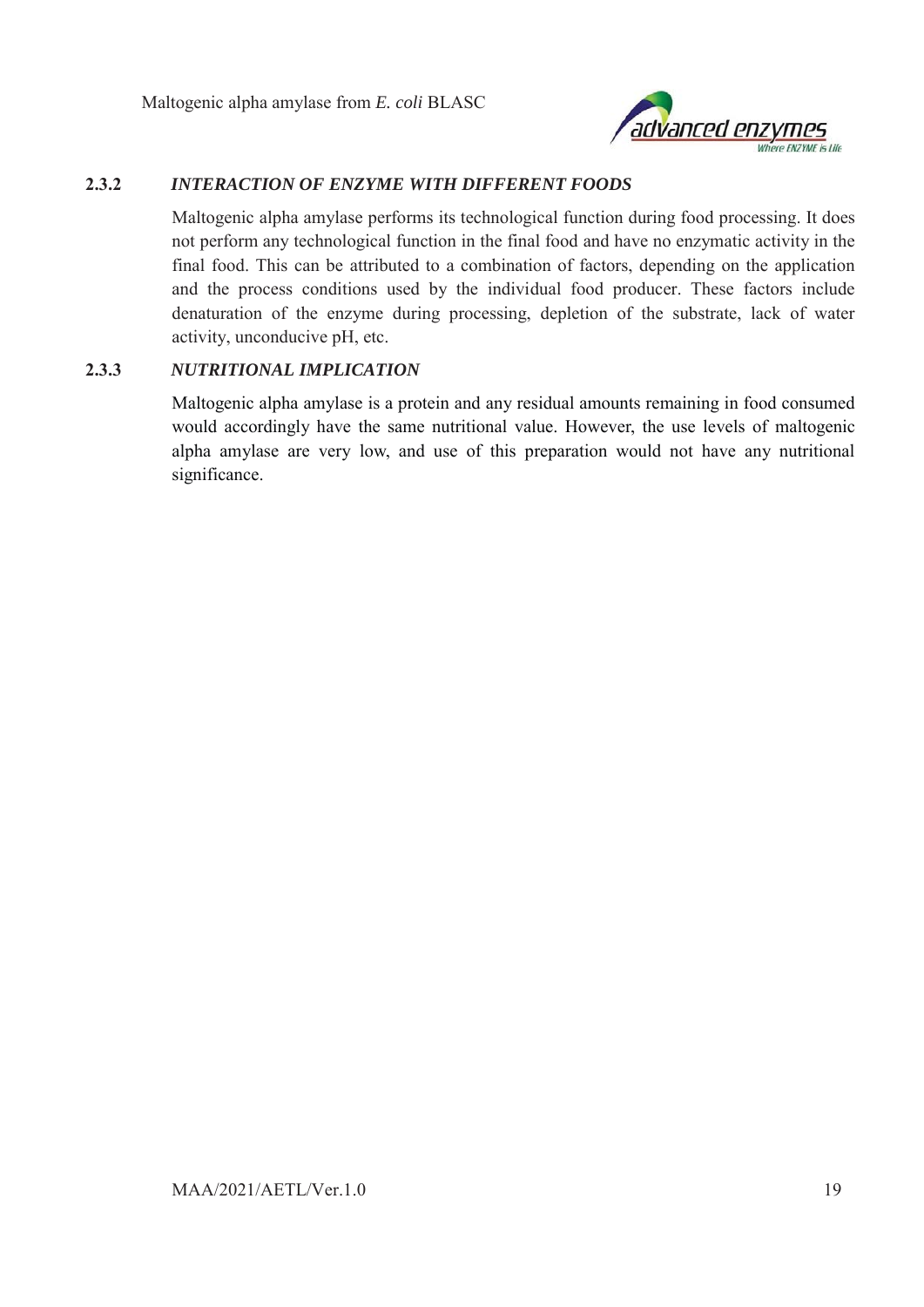

# **2.4 Manufacturing process**

### **2.4.1** *OVERVIEW*

Maltogenic alpha amylase is produced following a fed batch fermentation process. Fermentation is carried out in accordance with current Good Manufacturing Practice (cGMP) and the principles of Hazard Analysis and Critical Control Points (HACCP). The manufacturing facility is ISO 9001, ISO 22000 (Food Safety Management System) and GMP certified.

Fermentation is a well-known process that occurs in food and has been used for the production of food enzymes for decades. The typical fermentation batch size for the production of the maltogenic amylase ranges from 100 L to 50,000 L, preferably 15,000 to 18,000 L. The frequency of production is planned depending on the market demand.

As shown below, the key steps for production of the maltogenic alpha amylase are fermentation, recovery, formulation, and packaging. The process is illustrated in Fig 6.

#### **2.4.2** *FERMENTATION*

#### **2.4.2.1 Raw materials**

Materials used in the fermentation process (inoculum, seed, and main fermentation) are all food-grade substances, approved for use. There are no ingredients based on milk, soy, or any of the top eight allergens (FALCPA, 2004; ETA 2005).

Potable water A carbon source A nitrogen source Salts Vitamins (as a part of complex fermentation materials) pH adjustment agents Foam control agent (at  $\leq 0.1\%$ ) Inducer - for induction of maltogenic alpha amylase synthesis

### **2.4.2.2 Inoculum (Seed)**

A suspension of a pure culture of *E coli* BLASC cells is aseptically transferred to an inoculum flask containing fermentation medium.

The culture is grown in the flask under optimum conditions in order to obtain a sufficient amount of biomass, which is subsequently used as inoculum for the seed fermentation.

### **2.4.2.3 Seed Fermentation**

The inoculum is aseptically transferred to the seed fermenter containing seed fermentation medium. When a sufficient amount of biomass is developed (typically up to 8 hours), the content of the seed fermenter is used for inoculation of the main fermentation.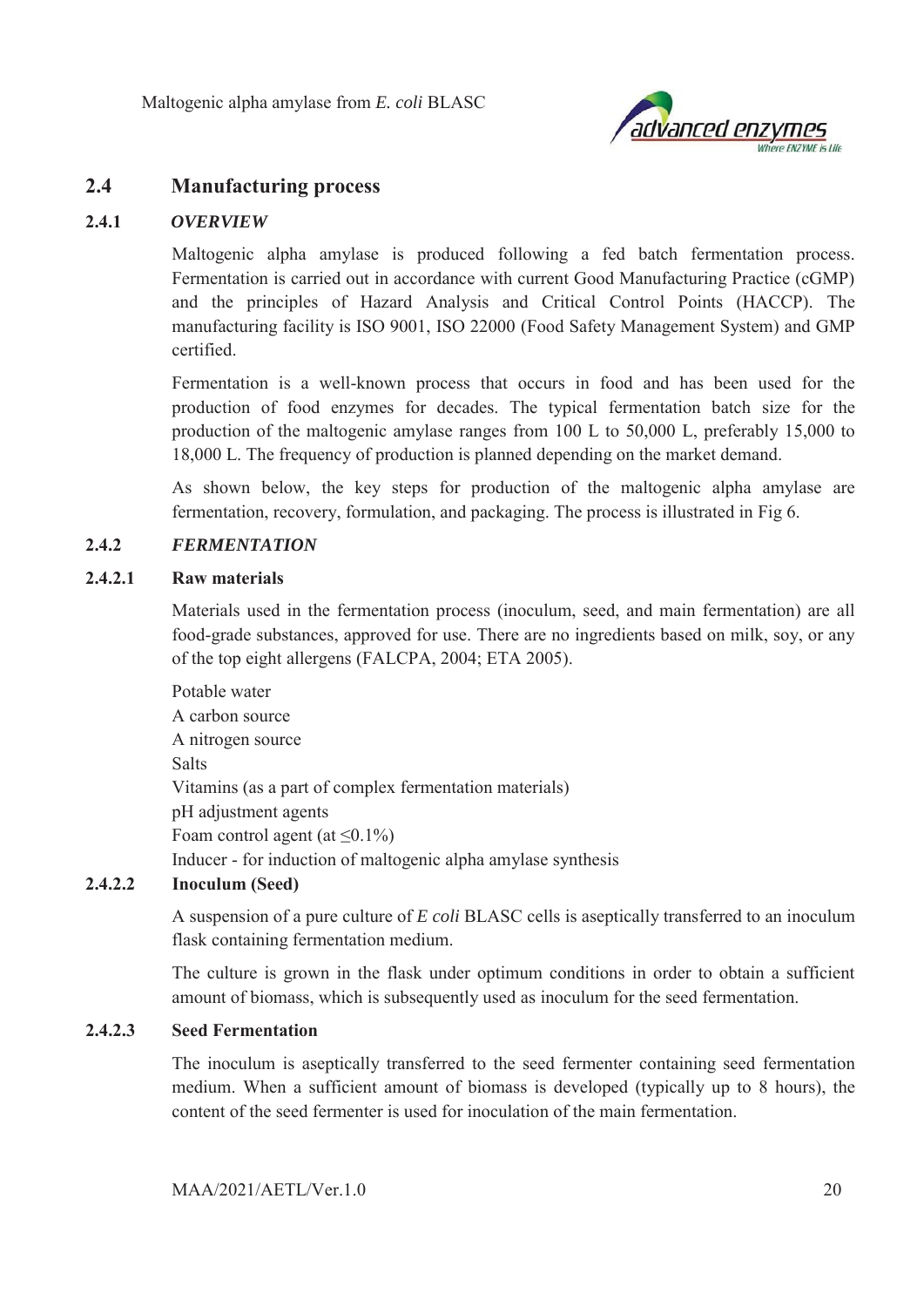

#### **2.4.2.4 Main fermentation**

The enzyme production takes place at this stage. The fermentation is operated in a fed batch mode. The production microorganism *E coli* BLASC grown in seed fermenter is aseptically transferred to the main fermenter containing the sterilized and cooled fermentation medium. After desired growth is achieved in the fermenter, isopropyl-E-D-thiogalactopyranoside (IPTG) is aseptically added in order to induce the enzyme production, enzyme is produced and retained intracellularly. The fermentation process is continued for a predetermined time or until laboratory test data show that, the desired enzyme production has been obtained or that the rate of enzyme production has decreased below a predetermined production rate. When the desired enzyme level is reached, the fermentation is considered complete.

The samples during seed and fermentation stages are checked microscopically at regular intervals for contamination with other microorganisms. Microscopic observations for purity are also confirmed by plating the samples on nutrient agar and incubating plates at 37° C for 24 hrs. A production batch is stopped and discarded once any contamination is observed at any stage.

### **2.4.3** *RECOVERY*

The maltogenic alpha amylase produced in the fermentation process is separated from the biomass and other insolubles at this stage.

During fermentation, the enzyme protein maltogenic alpha amylase is produced intracellularly and retained inside the cells of production microorganism. During recovery, the fermentation broth is subjected briefly to an elevated temperature with due consideration to enzyme stability and passed through a cell homogenizer to lyse the cells, this results in the release of the enzyme from the bacterial cells. The enzyme-containing fermentation medium is then separated from the biomass.

The steps of enzyme recovery include:

- Primary separation (biomass and insoluble/unutilized media from liquid)
- Concentration
- **Centrifugation**
- **Pre-filtration and micro (germ) filtration**
- **Spray drying**

### **2.4.3.1 Primary Separation**

Filter aids are added to biomass flocs and filtration is carried out at a controlled pH using a horizontal filter press. This enables separation of the biomass and other insoluble from the enzyme containing liquid. The primary separation is performed at defined pH and temperature ranges in order to minimize the loss of enzyme activity.

### **2.4.3.2 Concentration and centrifugation**

MAA/2021/AETL/Ver.1.0 21 The primary filtration step is followed by ultrafiltration and diafiltration to concentrate the enzyme containing liquid and to reach the desired enzyme activity. Temperature and pH are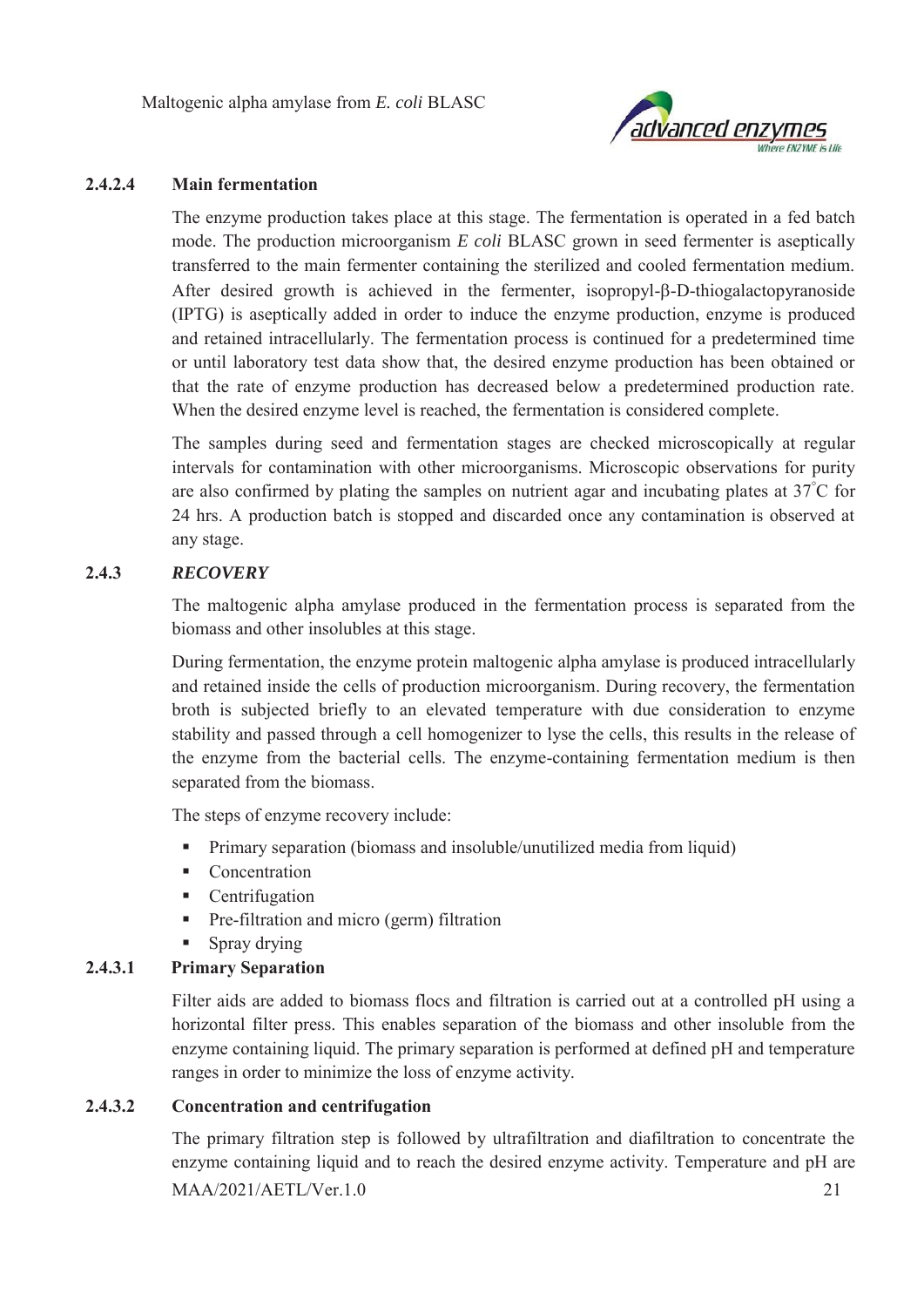

controlled during this step. The filtered liquid is passed through a high-speed centrifuge to separate and remove other insoluble and partially soluble impurities.

#### **2.4.3.3 Pre-filtration and micro-filtration (Germ filtration)**

A filtration step on a dedicated micro (germ) filtration media is performed to ensure the removal of the production strain cells and fine insoluble. The concentrated enzyme liquid obtained after microfiltration, if required, is stabilized using suitable stabilizer such as glycerol.

#### **2.4.3.4 Spray Drying**

The concentrated enzyme solution is spray-dried, if required, in the presence of approved food-grade stabilizers (e.g., maltodextrin) to obtain the unformulated concentrate.

#### **2.4.4** *FORMULATION AND PACKAGING*

Food enzyme maltogenic alpha amylase is sold as powder preparations having varying maltogenic alpha amylase activities.

If required, the spray-dried unformulated concentrate powder (not less than 100,000 MAN  $U/g$ ) is further formulated with approved food grade formulating agents such as maltodextrin and adjusted to a declared enzyme activity.

The maltogenic alpha amylase preparation is tested by Quality Control for the quality specifications and released by Quality Assurance. The final product is packed in suitable food packaging material before storage. Warehousing and transportation are performed according to specified conditions mentioned on the accordant product label for final preparations.

# **2.4.5** *INFORMATION ON RECOMBINANT DNA TECHNIQUES USED IN THE PREPARATION OF GENETICALLY MODIFIED ORGANISM*

Refer to Section no. 6 for the information on recombinant DNA techniques used in the preparation of genetically modified organism used for the production of maltogenic alpha amylase.

#### **2.4.6** *ALLERGENICITY OF ENZYME PREPARATIONS*

Materials used in the fermentation process (inoculum, seed, and main fermentation) of maltogenic alpha amylase are food-grade substances. There are no ingredients based on milk, soy, or any of the top eight allergens used during fermentation process. (FALCPA, 2004).

Moreover, no allergenic ingredients are added post fermentation in enzyme preparation, causing no allergenicity or labelling concerns. Allergen information for maltogenic alpha amylase enzyme preparation is provided in Annex D and Annex L.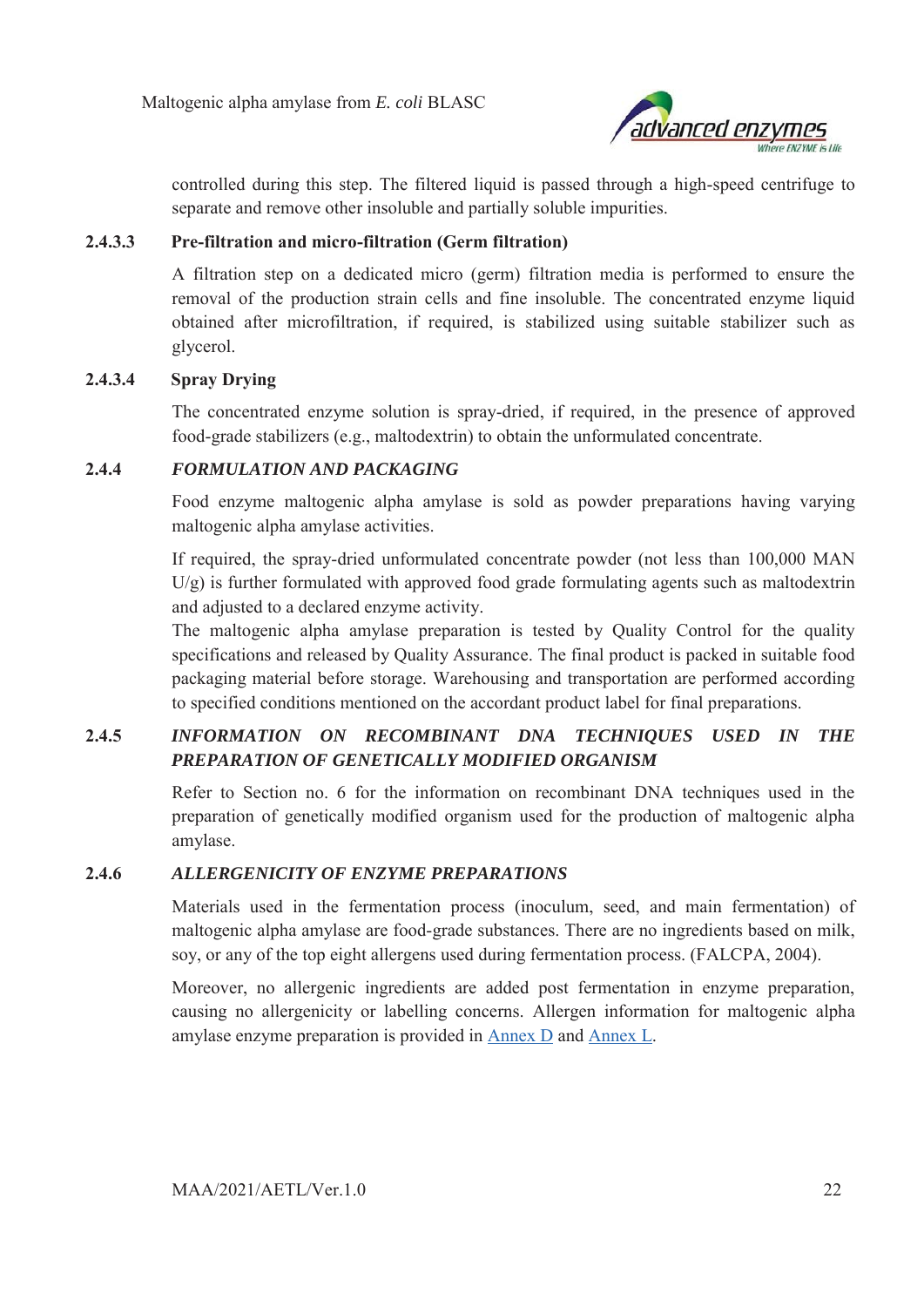



Fig.6: Manufacturing process of the maltogenic alpha amylase from *E. coli* BLASC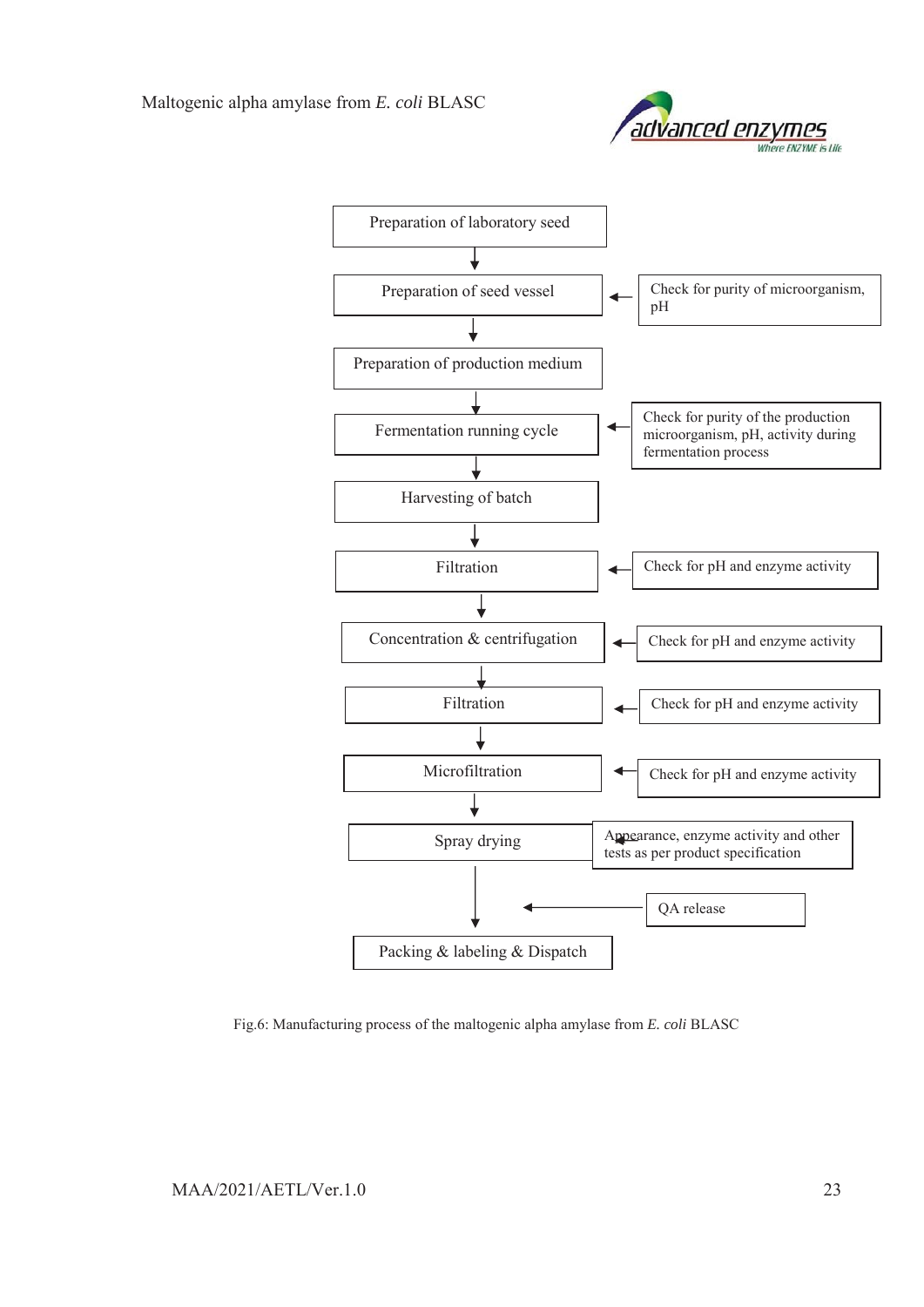

## **2.4.7** *QUALITY CONTROL OF FINIHED PRODUCT*

The proposed processing aid complies with the internationally accepted JECFA specifications for chemical and microbiological purity of food enzymes (FAO/WHO, 2006a, 2006b), as mentioned in the table below.

| <b>Test</b>            | Limits                    | <b>Reference</b>                                            |
|------------------------|---------------------------|-------------------------------------------------------------|
| Heavy metals           | Not more than 30 mg/kg    | AOAC 984.27, AOAC 999.10                                    |
| Lead                   | Not more than 5 mg/kg     | AOAC 984.27, AOAC 999.10                                    |
| Salmonella spp.        | Absent in 25 q of sample  | Harmonized Pharmacopoeial method<br>(USP, EP and JP) and IP |
| Total coliforms        | Not more than 30 per gram | Harmonized Pharmacopoeial method<br>(USP, EP and JP) and IP |
| Escherichia coli       | Absent in 25 q of sample  | Harmonized Pharmacopoeial method<br>(USP, EP and JP) and IP |
| Antimicrobial activity | Not detected              | JECFA 2003 (FNP 52, Add. 11)                                |

The specifications of the maltogenic alpha amylase produced by *E. coli* BLASC are described in Section 2.5.

The proof that the maltogenic alpha amylase from *E. coli* BLASC complies with these specifications is shown by the analyses on three production batches. Refer to Annex B for analyses of heavy metals; compliance with the microbial specification and antimicrobial activity is presented in the signed certificate of analysis for the individual batches. (Annex N) (Antimicrobial analysis is also provided in section 4.2.4 of the dossier). Annex A1 provides information covering microbial analytical methods.

The Bacterial strains do not produce mycotoxins, however as an abundance of caution, the product maltogenic alpha amylase from *E. coli* BLASC is tested for presence of mycotoxins, which could be contributed by contaminated processing material. Refer to Annex C for analyses of mycotoxin<sup>1</sup>.

 $\overline{a}$ 

MAA/2021/AETL/Ver.1.0 24 <sup>1</sup> Refer JECFA specifications [FAO/WHO (2006b)], Compendium of food additive specification Monograph 3,Page 64. http://www.fao.org/3/a-a0675e.pdf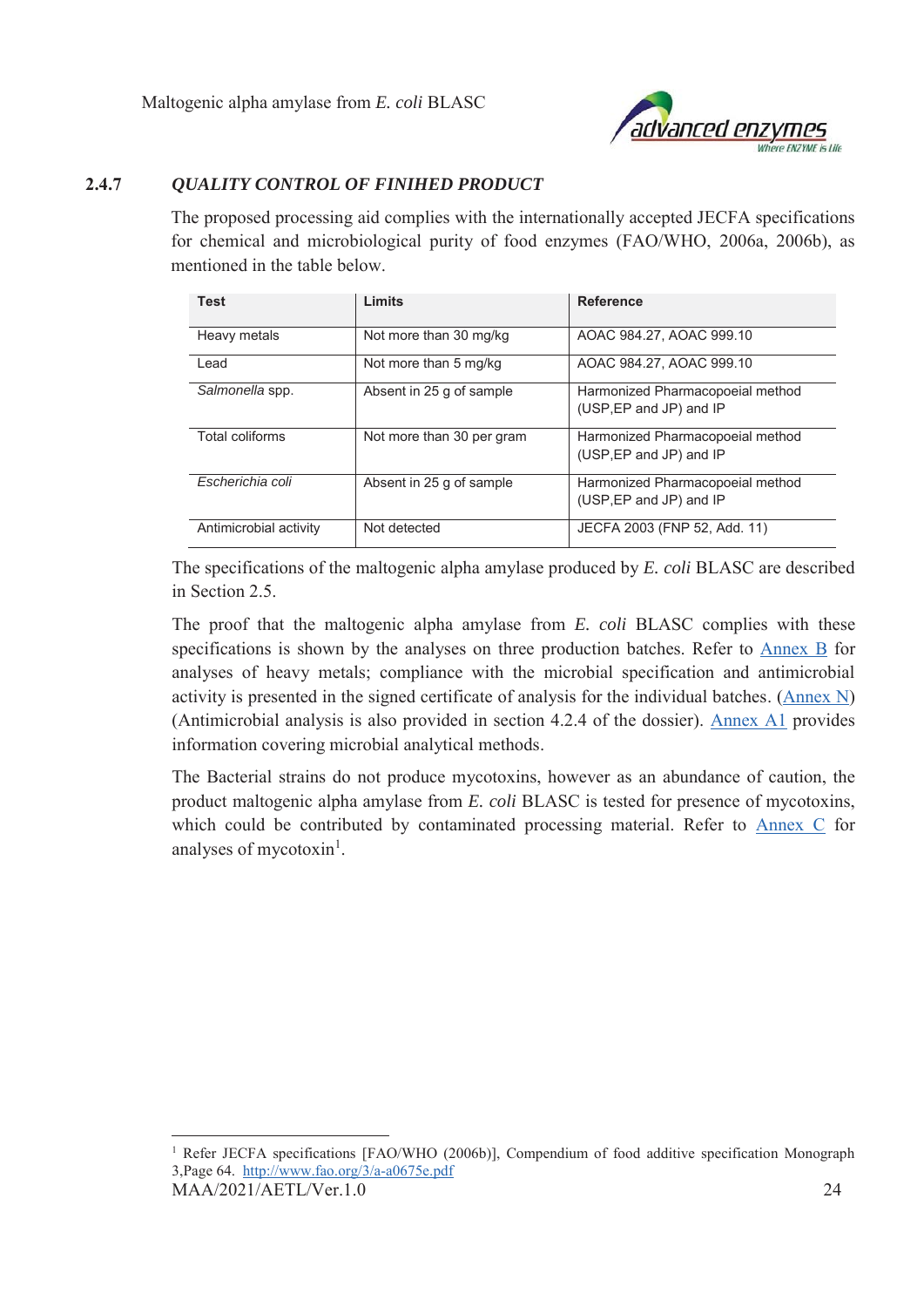

# **2.5 Specifications for identity and purity**

# **2.5.1** *PRODUCT SPECIFICATIONS*

Specifications for maltogenic alpha amylase preparation have been established by Advanced Enzyme Technologies Ltd. and are summarized in Table 1. All methods are standard and provided in Annexes A1 and A2.

| <b>Product specification</b>         | Advanced Enzyme Technologies Ltd.                                |                                                                                      |  |  |
|--------------------------------------|------------------------------------------------------------------|--------------------------------------------------------------------------------------|--|--|
|                                      | Limits                                                           | <b>Reference Method</b>                                                              |  |  |
| Maltogenic alpha amylase<br>activity | Not less than 100,000 MAN U/g                                    | Based on the monographs<br>mentioned in the JECFA (1999)<br>Korea Food Additive Code |  |  |
| Appearance/ Description              | Light brown to brown colored powder with<br>characteristics odor | Visual, olfactory                                                                    |  |  |
| Moisture/ Loss on Drying             | Not more than 10.0%                                              | Harmonized Pharmacopoeial<br>method (USP, EP and JP) and IP                          |  |  |
| Solubility                           | Soluble in water                                                 | Harmonized Pharmacopoeial<br>method (USP, EP and JP) and IP                          |  |  |
| Heavy metals                         | Not more than 30.0 ppm                                           | AOAC 984.27, AOAC 999.10                                                             |  |  |
| I ead                                | Not more than 5.0 ppm                                            | AOAC 984.27, AOAC 999.10                                                             |  |  |
| Total viable count                   | Not more than 10000 cfu/g                                        | Harmonized Pharmacopoeial<br>method (USP, EP and JP) and IP                          |  |  |
| Total coliform                       | Not more than 30 cfu/g                                           | Harmonized Pharmacopoeial<br>method (USP, EP and JP) and IP                          |  |  |
| E. coli /25g                         | Negative by test                                                 | Harmonized Pharmacopoeial<br>method (USP, EP and JP) and IP                          |  |  |
| Salmonella spp. /25g                 | Negative by test                                                 | Harmonized Pharmacopoeial<br>method (USP, EP and JP) and IP                          |  |  |
| Antimicrobial activity               | Absent by test                                                   | JECFA 2003 (FNP 52, Add. 11)                                                         |  |  |

**Table 1: Product specifications for maltogenic alpha amylase from** *E. coli* **BLASC**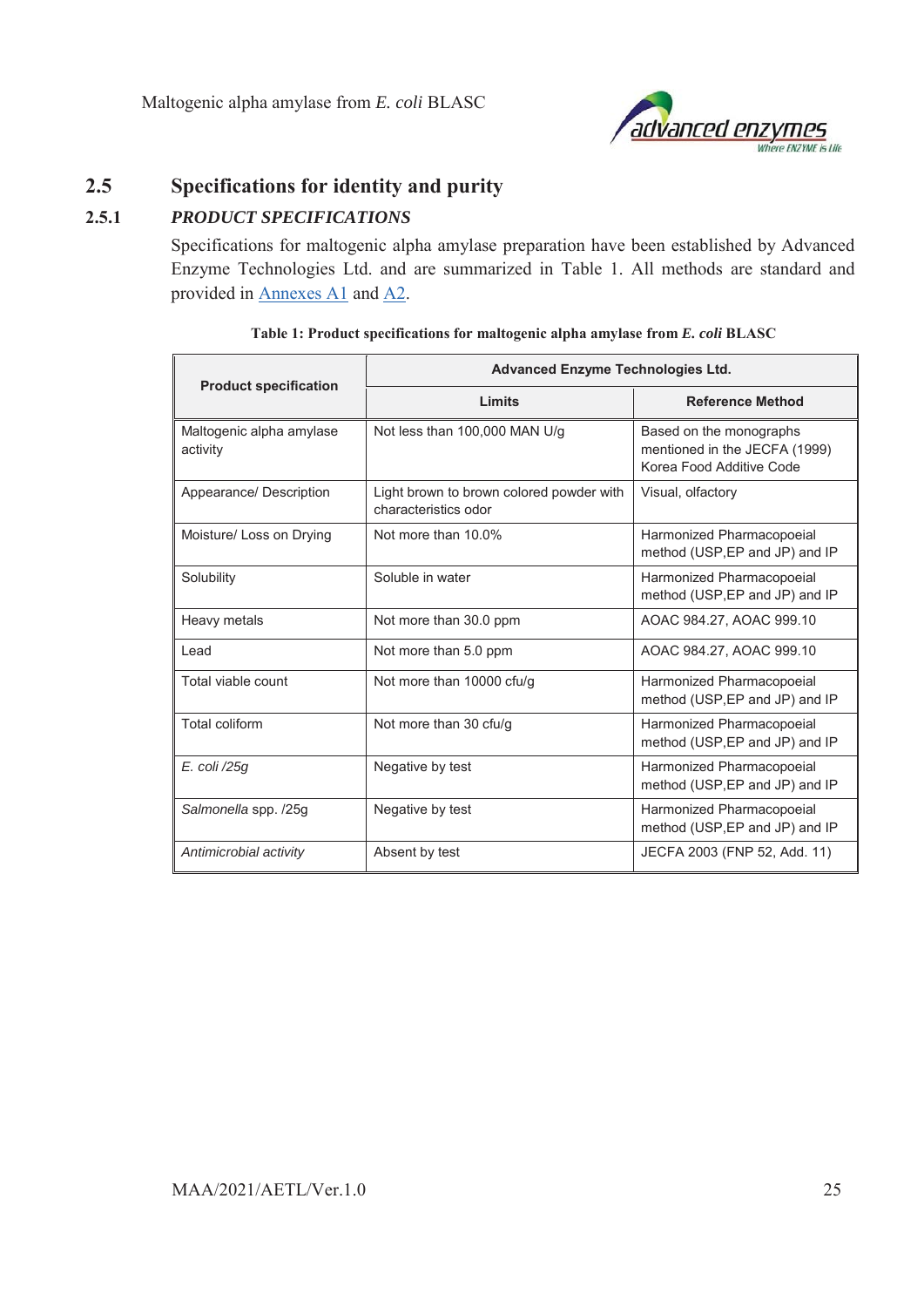

## **2.5.2** *COMPOSITIONAL VARIABILITY (RELATIVE PURITY)*

Commercial enzymes, whether used in the production of food, feed or for technological purposes, are biological isolates of variable composition. Apart from the enzyme protein in question, microbial food enzymes also contain some substances derived from the producing micro-organism and the fermentation medium. These constituents consist of organic material and inorganic salts. As established by JECFA (FAO/WHO, 2006a, 2006b), the percentages of these organic materials are summarized and expressed as Total Organic Solids  $(TOS)^2$ .

#### **2.5.2.1 Quantitative Composition**

l

Relative purity of maltogenic alpha amylase from *E. coli* BLASC was measured, and the TOS values were calculated, in 3 batches after drying.

| <b>Batch no</b>                                                                                                                                                    | 0314343 | 071404 | 071405 | Mean enzyme<br>activity |
|--------------------------------------------------------------------------------------------------------------------------------------------------------------------|---------|--------|--------|-------------------------|
| Ash $(%)$                                                                                                                                                          | 8.86    | 8.21   | 7.75   | ۰                       |
| Water $(\%)$                                                                                                                                                       | 7.35    | 6.97   | 6.68   | ۰                       |
| TOS (%)                                                                                                                                                            | 83.79   | 84.82  | 85.57  | -                       |
| Maltogenic alpha amylase<br>activity (MAN U/g)                                                                                                                     | 144255  | 153647 | 158521 | 152141                  |
| U/mg TOS                                                                                                                                                           | 172.16  | 181.14 | 185.25 | ۰                       |
| Unit Definition: One unit of enzyme activity is defined as the amount of enzyme that cleaves 1 µmol of<br>maltotriose per minute under the given assay conditions. |         |        |        |                         |

**Table 2: Analysis of compositional variability of maltogenic alpha amylase from** *E. coli* **BLASC** 

The enzyme activity, ash, and dry matter content were determined using standard methods. These standardized methods are provided in Annexes A1 and A2.

MAA/2021/AETL/Ver.1.0 26 <sup>2</sup> The TOS value is an internationally accepted method to describe the chemical composition of commercial food enzymes. The ratio between the enzyme activity and TOS is an indication of the relative purity of the enzyme. <sup>3</sup> The batch used for toxicity studies adheres to JECFA specifications for food enzyme(s).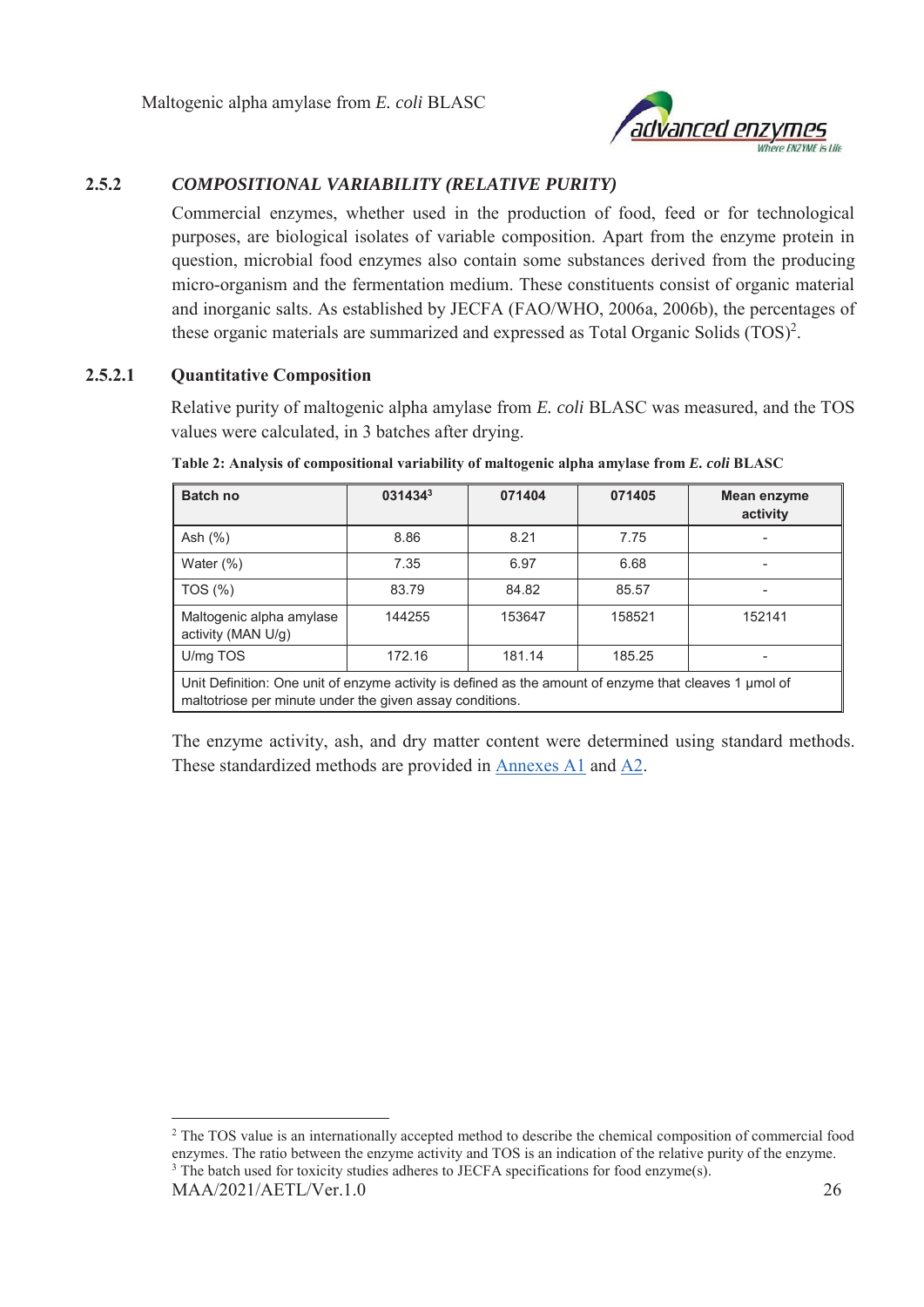

#### **2.5.2.2 Data on batch to batch variability for relevant parameters**

Three batches of maltogenic alpha amylase from *E. coli* BLASC were analysed and the results compared with the food-grade specifications. The methods of analysis used to determine purity are mentioned in Annexes A1 and A2. As shown in Table 3, all tested batches complied with the product specifications, demonstrating suitability of the production process.

Maltogenic alpha amylase enzyme preparation does not contain any known allergens.

**Table 3: Variability in production batches of the maltogenic alpha amylase from** *E. coli* **BLASC** 

| <b>Parameter</b>                     | <b>Specification</b>                                               | <b>Batch</b>                                                    |                                                                 |                                                                 |  |
|--------------------------------------|--------------------------------------------------------------------|-----------------------------------------------------------------|-----------------------------------------------------------------|-----------------------------------------------------------------|--|
|                                      |                                                                    | 031434                                                          | 071404                                                          | 071405                                                          |  |
| Maltogenic alpha<br>amylase Activity | Not less than 100,000<br>MAN U/g                                   | 144255 MAN<br>U/g                                               | 153647 MANU/g                                                   | 158521 MAN<br>U/g                                               |  |
| Description                          | Light brown to brown<br>colored powder with<br>characteristic odor | Light brown<br>colored powder<br>with<br>characteristic<br>odor | Light brown<br>colored powder<br>with<br>characteristic<br>odor | Light brown<br>colored powder<br>with<br>characteristic<br>odor |  |
| Solubility                           | Soluble in water                                                   | Soluble in water                                                | Soluble in water                                                | Soluble in water                                                |  |
| Moisture/Loss on drying<br>$(\% )$   | Not more than 10.0%                                                | 7.35%                                                           | 6.97 %                                                          | 6.68%                                                           |  |
| <b>Heavy Metal Analysis</b>          |                                                                    |                                                                 |                                                                 |                                                                 |  |
| Heavy metals                         | Not more than 30 ppm                                               | Complies                                                        | Complies                                                        | Complies                                                        |  |
| I ead                                | Not more than 5.0 ppm                                              | Complies                                                        | Complies                                                        | Complies                                                        |  |
| <b>Microbial Analysis</b>            |                                                                    |                                                                 |                                                                 |                                                                 |  |
| Total viable count                   | Not more than 10000<br>ctu/q                                       | $300$ cfu/g                                                     | $450$ cfu/g                                                     | $200$ cfu/g                                                     |  |
| <b>Total Coliform</b>                | Not more than 30 cfu/g                                             | $<$ 10 cfu/g                                                    | $<$ 10 cfu/g                                                    | $<$ 10 cfu/g                                                    |  |
| E. coli                              | Absent in 25g                                                      | Absent in 25g                                                   | Absent in 25g                                                   | Absent in 25g                                                   |  |
| Salmonella spp.                      | Absent in 25g                                                      | Absent in 25g                                                   | Absent in 25q                                                   | Absent in 25g                                                   |  |
| Antimicrobial activity               | Absent by test                                                     | Absent by test:<br>Complies                                     | Absent by test:<br>Complies                                     | Absent by test:<br>Complies                                     |  |

# **2.6 Analytical method for detection**

Not applicable for enzymatic processing aid as mentioned in section A.6 of 3.3.2- Processing Aid of Application Handbook (2019).

Maltogenic alpha amylase enzyme preparation is used in the food industry as a processing aid.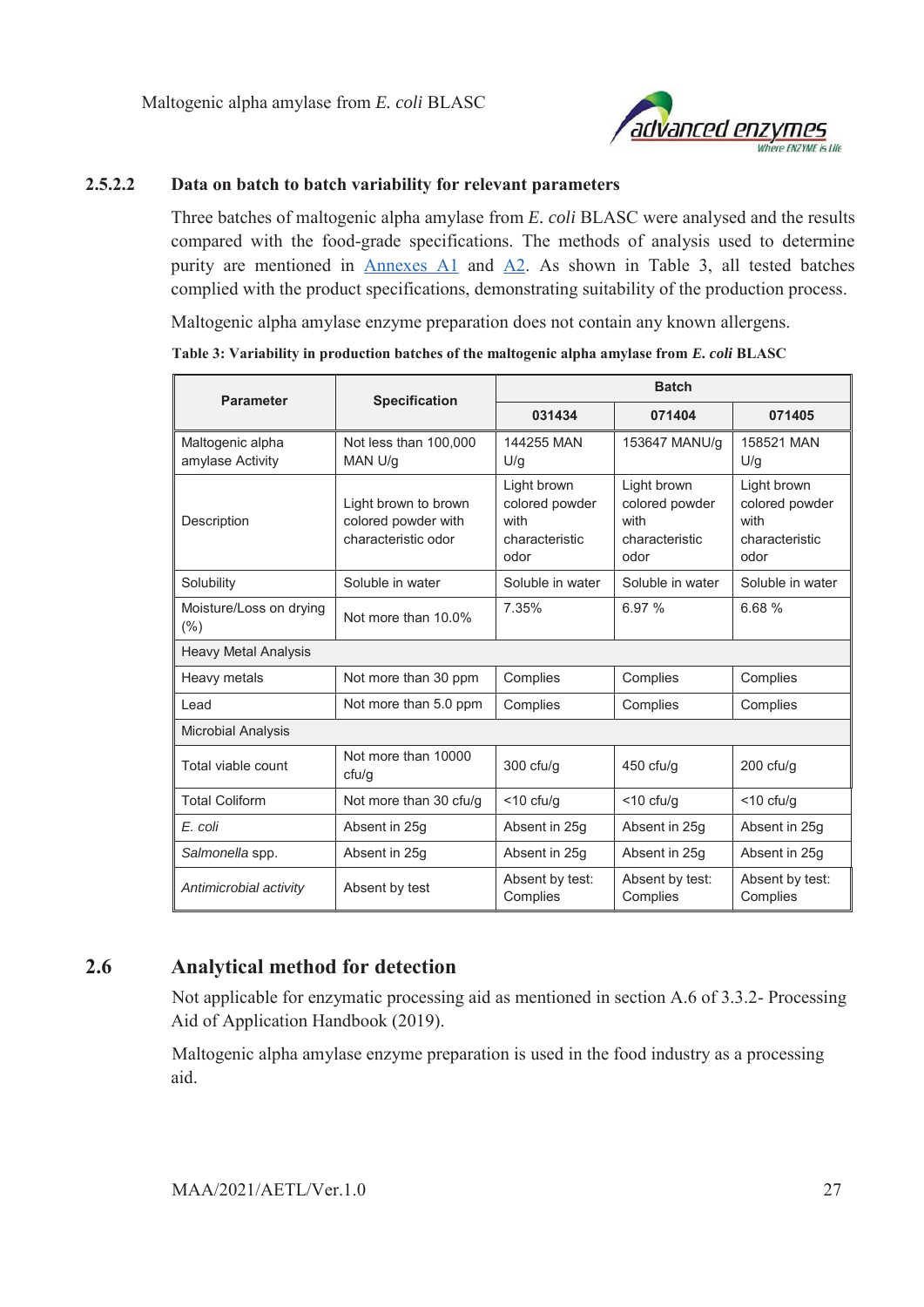

# **3. Information related to the safety of a chemical processing aid**

Not applicable for enzymatic processing aid as mentioned in section B of 3.3.2- Processing Aid of Application Handbook (2019).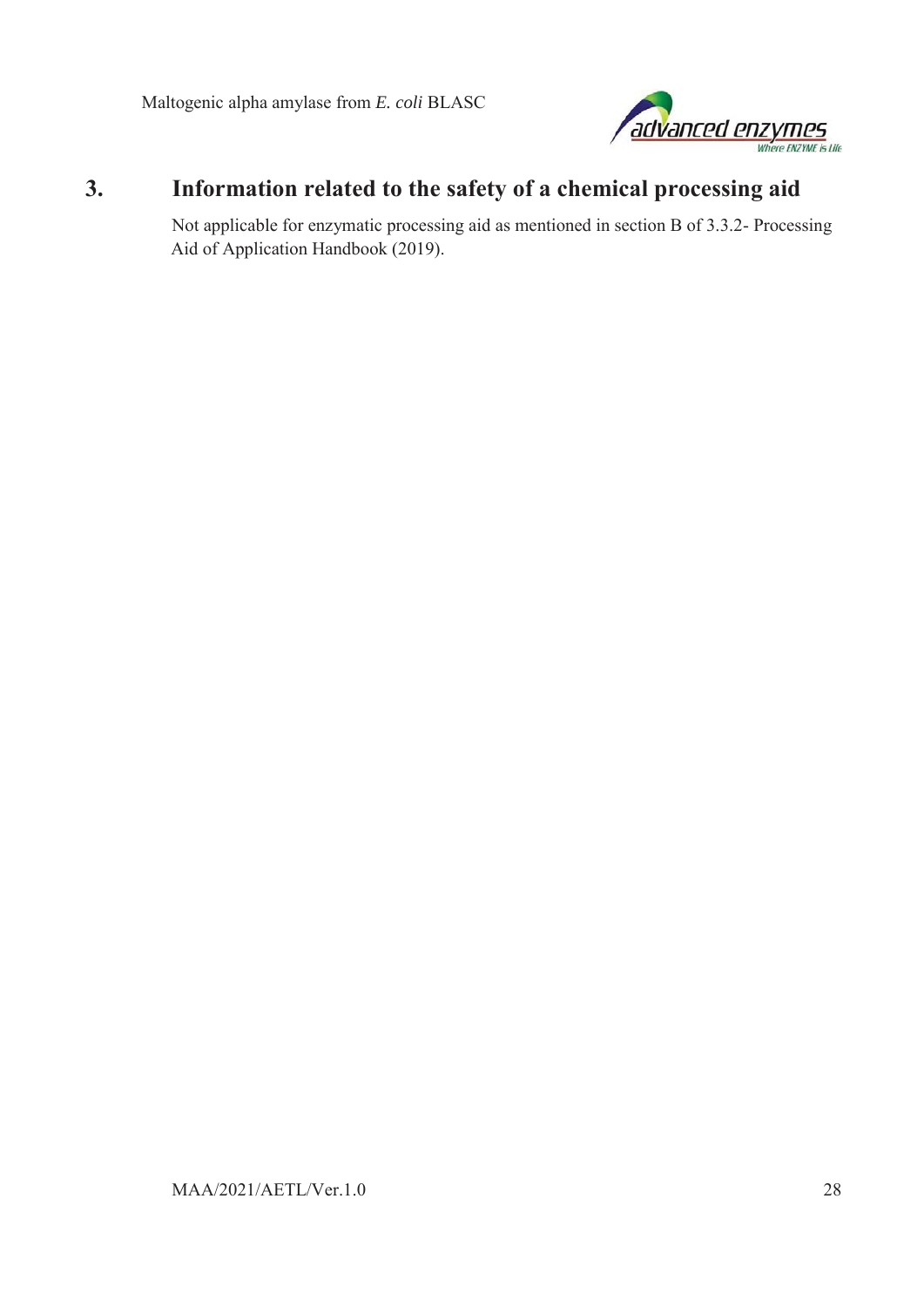

# **4 INFORMATION RELATED TO THE SAFETY OF AN ENZYME PROCESSING AID**

# **4.1. General information on the use of the enzyme as a food processing aid in other countries**

Maltogenic alpha amylase has a long history of use in food processing. Foods processed with maltogenic alpha amylase are known to be consumed safely by the general human population. There is precedence of regulatory recognition of maltogenic alpha amylase*.* Following summarizes regulatory recognition for maltogenic alpha amylase.

- Food Standards Australia New Zealand (FSANZ) categorized maltogenic alpha amylase from Bacillus spp. (i.e. *B. subtilis* containing the gene for maltogenic α-amylase from *Geobacillus stearothermophilus*) as a processing aid under Australia New Zealand Food Standards Code - Standard 1.3.3.
- Legifrance approved use of maltogenic exo-alpha amylase from genetically modified strains of *B. subtilis* (OC, SM, SO, DS 67348) containing the alpha amylase gene from *B. stearothermophilus* and genetically modified strain of *B. licheniformis* (MDT06-221) containing the synthetic gene encoding a maltogenic exo-alpha amylase from *Geobacillus stearothermophilus* as a technological aid in the manufacture of certain foodstuffs. (Order of October 19, 2006)
- x USFDA has issued no question letters for the maltogenic alpha amylase from *Geobacillus stearothermophilus* produced by strains of *B. subtilis* and *Saccharomyces cerevisiae* and considered as GRAS under the intended conditions of uses (GRN 746, GRN 751, GRN 842)
- x Health Canada has classified amylase (maltogenic) from different strains of *B. subtilis* and *B. licheniformis* as a food additive under the list of permitted food enzyme.
- National Health Commission (NHC) of China has approved maltogenic amylase from *Bacillus subtilis* as a processing aid (Chinese Standards for Food Additives - GB2760- 2015).
- EFSA has evaluated maltogenic amylase from *E. coli* BLASC as a processing aid (EFSA Journal, 2019) and found no safety concern under intended conditions of use. Similarly, maltogenic amylase from genetically modified strains of *Bacillus subtilis* (strain NZYM-SM) [EFSA, 2018a], (strain NZYM-SO) [EFSA.2018b], *Bacillus licheniformis* (strain DP-Dzr50) [EFSA, 2020b] also evaluated by EFSA and no safety concerns were reported.

# **4.2 Information on the potential toxicity of the enzyme processing aid**

# **4.2.1** *INFORMATION ON THE ENZYME'S PRIOR HISTORY OF HUMAN CONSUMPTION AND/OR ITS SIMILARITY TO PROTEINS WITH A HISTORY OF SAFE HUMAN CONSUMPTION*

Enzymes, including maltogenic alpha amylase, have a long history of safe use in food. Since 1960s, alpha-amylases have been used extensively in various industrial food applications for the hydrolysis of starch (Marc J.E.C. et.al. 2002; Pence, 1953). Enzymes, in general, are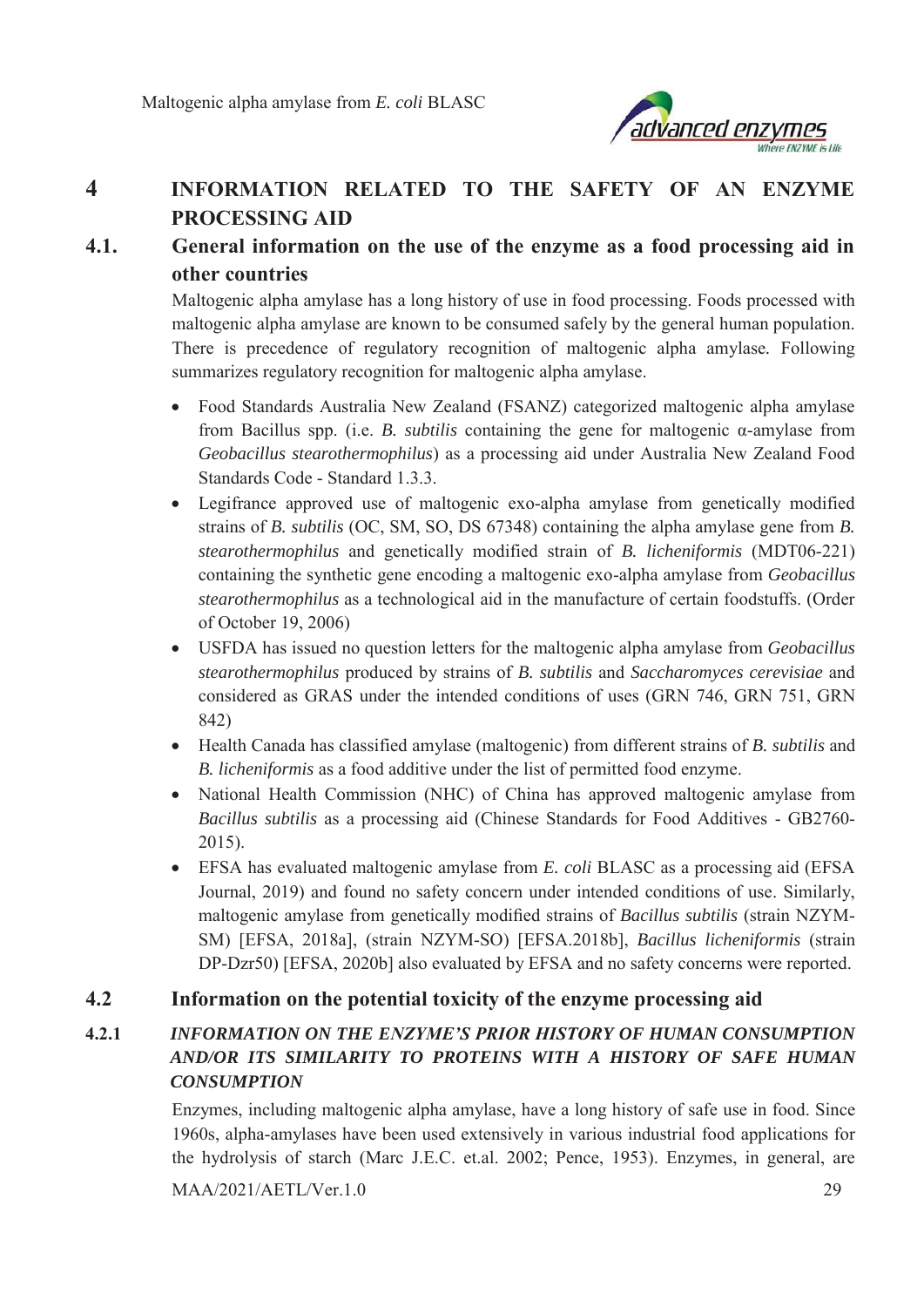

widely used in bakery products because they improve volume, flavour, aroma, softness, crumb structure, and increase shelf life (Lagrain et al., 2008; Guy & Sahi, 2006). Maltogenic alpha amylase is used in baking to allow for extensive hydrolysis of crystallisable amylopectin, preventing its recrystallization (retrogradation) during storage. This allows for conservation of the soft crumb characteristics and prolonging the shelf life (Goesaert et al., 2009). Microbial amylases have replaced chemical hydrolysis to a large extent in the starch processing industry (Gupta et al, 2003; Marc J.E.C. et.al. 2002). Maltogenic alpha amylase preparations from various sources are widely authorised as processing aid in, e.g. Australia and New Zealand, Brazil, Canada, China, Denmark, France.

## **4.2.2** *INFORMATION ON ANY SIGNIFICANT SIMILARITY BETWEEN THE AMINO ACID SEQUENCE OF THE ENZYME AND THAT OF KNOWN PROTEIN TOXINS*

Bacterial toxins are virulence factors that manipulate host cell functions and take over the control of vital processes of living organisms to favour microbial infection. To confirm that the maltogenic alpha amylase is non-toxic, a sequence homology assessment of the maltogenic alpha amylase enzyme with known toxins was conducted. The amino acid sequence was aligned with the known toxin sequences available in the "Database of Bacterial ExoToxins for Human (DBETH)" (Chakraborty et al, 2012). The database consists of structures, interaction networks and analytical results for 229 exotoxins, from 26 different humans' pathogenic bacterial genus. All toxins are classified into 24 different Toxin classes. The amino acid sequence of the maltogenic alpha amylase provided in the section 2.2.2 was used as input for the search.

The maltogenic alpha amylase protein did not show homology with known toxin protein sequences described in database sequences.

Furthermore, safety studies as described below were performed on a representative batch (031434) that was produced according to the description given in section 2.4, omitting stabilization and standardization. A summary of the safety studies is enclosed in series of Annex G1-G4.

# **4.2.3** *SAFETY OF MALTOGENIC ALPHA AMYLASE – ORAL TOXICITY AND GENOTOXICITY*

Maltogenic alpha amylase from *Geobacillus stearothermophilus* produced by *E. coli* BLASC (Batch no 031434), has been investigated in a series of systemic and genetic toxicity studies complied with OECD Guidelines and conducted in accordance with the principles of Good Laboratory Practice (GLP) as published by the OECD (ENV/MC/CHEM (98)17).

|              | Sample : Maltogenic amylase from GMM <i>E.coli</i> (strain BLASC): Batch No. 031434 |
|--------------|-------------------------------------------------------------------------------------|
|              | Activity : $144,255$ MAN U/g                                                        |
| TOS : 83.79% |                                                                                     |
|              | NOAEL: 1000 mg/kg of body weight. i.e. 837.9 mg TOS/ kg body weight/day of          |
| Dose         | Maltogenic amylase from GMM E.coli (strain BLASC)                                   |
|              |                                                                                     |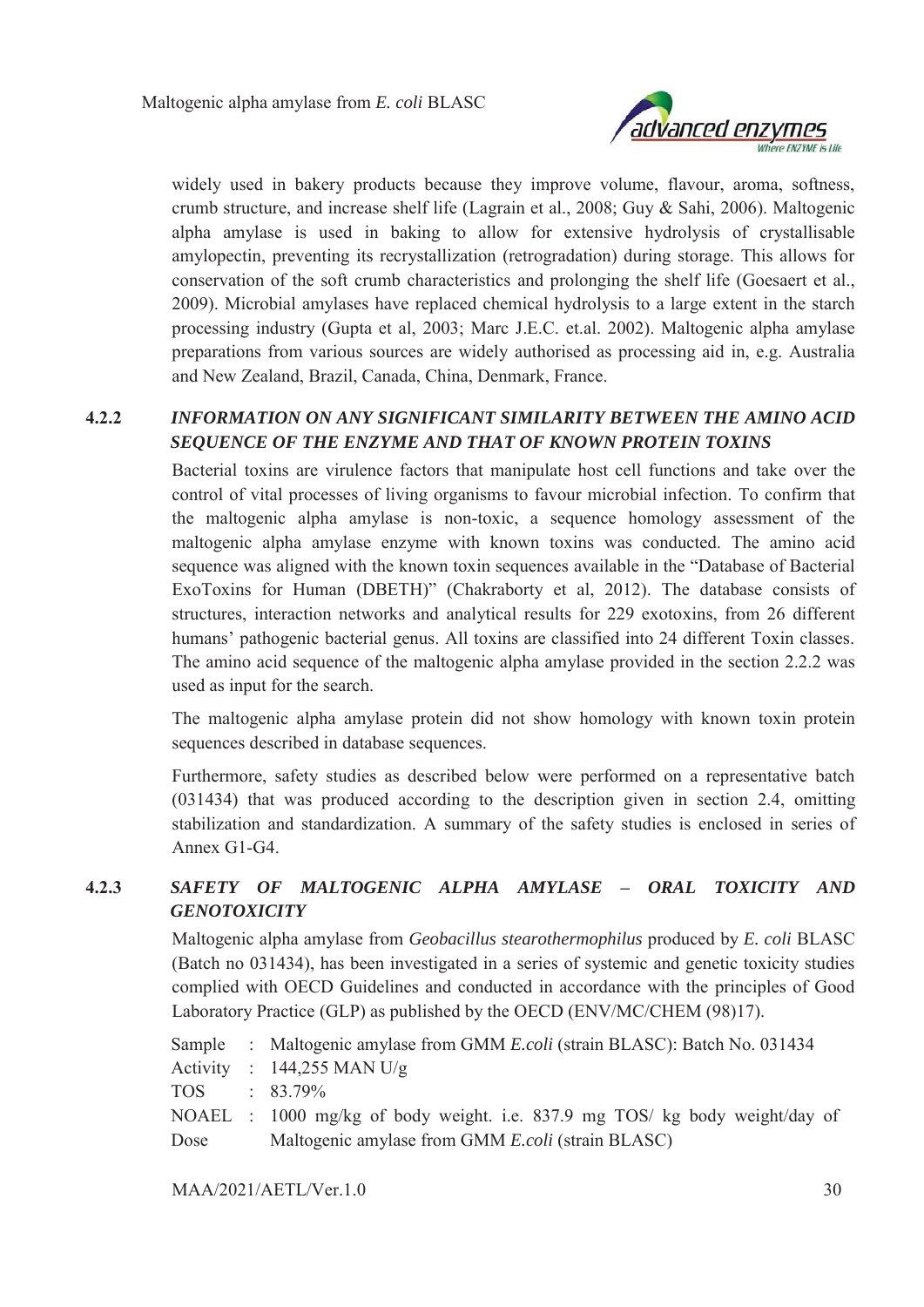

Batch no. 031434 used to conduct the toxicity studies have the same specification with that of final product.

**Acute oral toxicity test (OECD Test No. 423, 2001):** Using the step-wise method, 2 groups of n=3 female Wistar rats aged 9 weeks and weighing 143.0-158.0 g were dosed via gavage with 2000 mg preparation/kg bw (1675.8 mgTOS/kg bw, 288,510 MAN U/ /kg body weight) and observed for 14 days. No indications of toxicity were reported. Based on the results, the estimated LD<sub>50</sub> for maltogenic alpha amylase from *E. coli* BLASC was greater than 2000 mg /kg bw. (Annex G1)

**Repeated-dose 90-day oral toxicity test (OECD Test No. 408, 1998):** Four groups of 10 male and 10 female Wistar rats, 7 weeks old and weighing  $117-156$  g (males, mean = 136.50) g) and 101-139 g (females, mean = 120.00 g) were assigned to receive daily oral gavage of doses of 0, 250, 500, and 1000 mg /kg bw for 90 days. Groups of 5 rats/sex receiving 0 or 1000 mg of enzyme preparation/kg bw/day were assigned to 28-day recovery groups. Rats were examined daily for signs of toxicity, morbidity, and mortality. They were subjected to detailed clinical examinations at day 0 and weekly thereafter during the treatment and recovery period. Ophthalmic examinations were performed on the control and high-dose rats at beginning and end of dosing. At week 13, all animals were assessed for sensory reactivity, grip strength, and motor activity. Feed consumption and body weight were recorded weekly. Blood and urine samples were taken at the end of dosing and after recovery. All animals were subjected to necropsy and weights of kidneys, liver, adrenals, testes, epididymis, uterus, thymus, spleen, brain, ovaries, and heart were recorded. Histological evaluations were performed on all tissues from control and high-dose rats.

There was no mortality and no clinical abnormalities in rats treated at any dose. Ophthalmological examination revealed no abnormalities, nor did the neurotoxic assessment. There was no effect on feed intake or body weight gain, hematological or biochemical parameters, absolute or relative organ weights and no histopathology. The no observed adverse effect level (NOAEL) of maltogenic alpha amylase from *E. coli* BLASC preparation in the Wistar rat, following oral administration for 90 days, was the highest dose tested, 1000 mg /kg bw/day (837.9 mg TOS /kg bw) providing 144255 MAN U/kg bw/day (Annex G2).

**Bacterial reverse mutation test—Ames assay (OECD Test No. 471, 1997):** The test was conducted using *Salmonella typhimurium* tester strains TA97a, TA98, TA100, TA102, and TA1535 in the presence and absence of S9 metabolic activation. The test was conducted in triplicate at concentrations of 0, 50, 150, 500, and 5000 μg /plate. No significant increase in the number of histidine revertant colonies was reported, and it is concluded that, under the conditions of this study, maltogenic alpha amylase from *E. coli* BLASC is non-mutagenic (Annex G3).

 $MAA/2021/AETL/Ver.1.0$  31 *In vitro* **mammalian chromosomal aberration test in human lymphocytes (OECD Test No. 473, 1997):** Cultures of human peripheral blood lymphocytes were exposed to maltogenic alpha amylase from *E. coli* BLASC at concentrations of 0, 500, 1500 and 5000 μg /ml in the presence and absence of metabolic activation system for 3 or 24 hours. No significant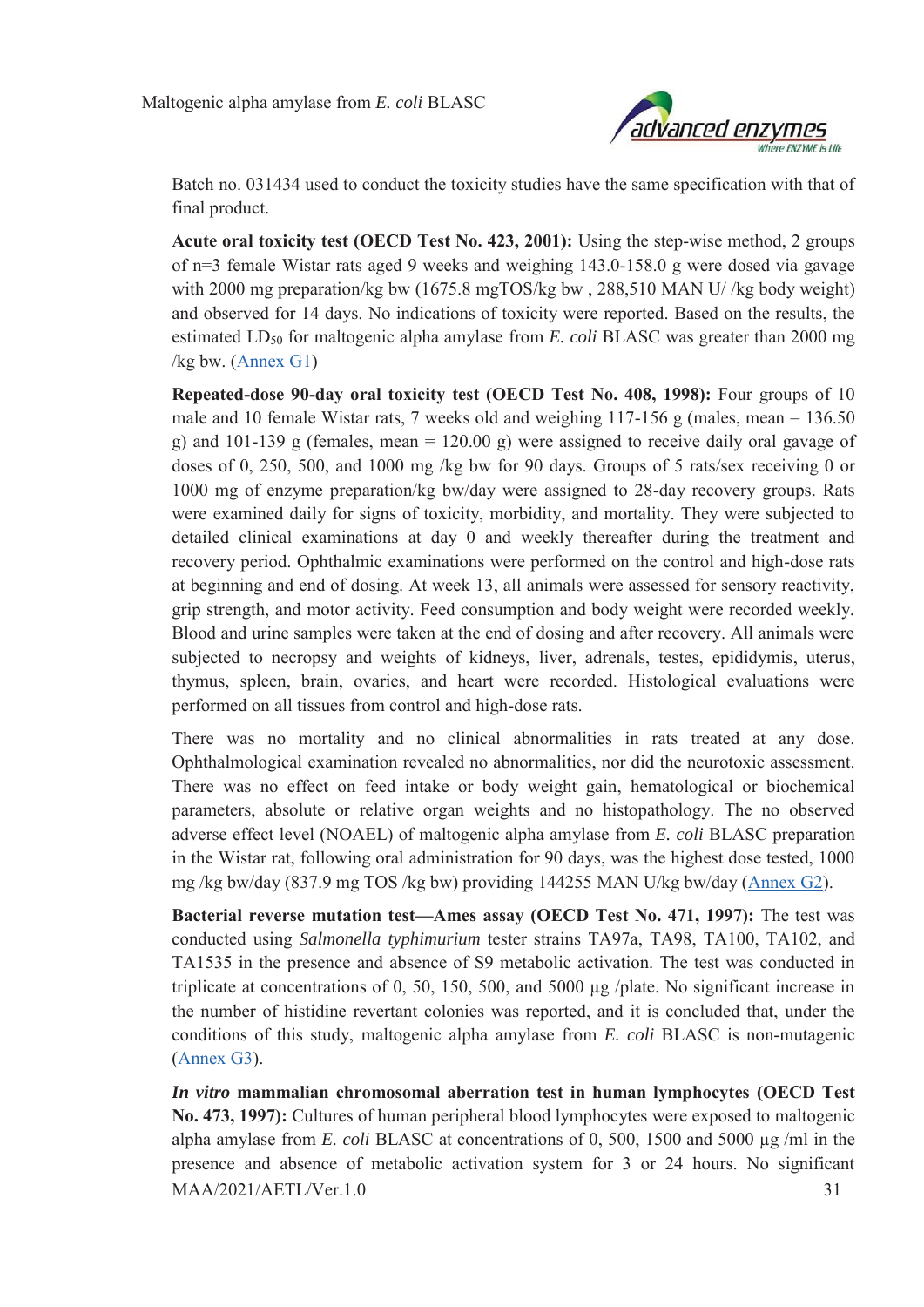

concentration related increase was reported in the incidence of structural chromosome aberrations at any tested concentration, and it was concluded that maltogenic alpha amylase from *E. coli* BLASC is non-clastogenic in the presence and absence of microsomal enzymes (Annex G4).

Based on the present toxicity data it can be concluded that the maltogenic alpha amylase enzyme preparation does not exhibit toxicological effects under the experimental conditions described.

# **4.2.4** *ANTIMICROBIAL ACTIVITY OF MALTOGENIC AMYLASE ENZYME PRODUCED BY A RECOMBINANT E.COLI STRAIN*

The maltogenic alpha amylase from *E. coli* BLASC was evaluated for its antimicrobial activity following CLSI (2012) guidelines and EFSA (2008 & 2009). Three batches of maltogenic alpha amylase were checked for their antimicrobial activity against the five selected microorganisms as recommended by EFSA [*Pseudomonas aeruginosa* ATCC 27853, *Bacillus subtilis* ATCC 6633, *Escherichia coli* ATCC 25922, *Staphylococcus aureus* ATCC 25923 & *Enterococcus faecalis* ATCC 29212]. Additionally, three more microorganisms [*Staphylococcus aureus* ATCC 6538, *Escherichia coli* ATCC 8739 & *Staphylococcus epidermis* ATCC 12228] were included in the study as described in United States Pharmacopoeia (USP2008). Maltogenic alpha amylase showed an absence of antimicrobial activity against all the test microorganisms.

Also, heavy metals and mycotoxins levels were well within the specification and below the detection limits of analytical methods. (Annex B and Annex C)

Further, the maltogenic alpha amylase covered in this dossier and produced by *E coli* BLASC does not contain any detectable amount of recombinant DNA as determined by the absence of amplicon for recombinant gene of maltogenic alpha amylase. This confirmed the absence of recombinant DNA in the product. (Refer to section 6.1.4 for details)

# **4.3 Information on the potential allergenicity of the enzyme processing aid**

### **4.3.1** *SOURCE OF THE ENZYME PROCESSING AID*

Maltogenic alpha amylase is produced by submerged fermentation of non-pathogenic and nontoxic strain of *E. coli* BLASC carrying maltogenic alpha amylase gene from *Geobacillus stearothermophilus.* 

# **4.3.2** *ANALYSIS OF SIMILARITY BETWEEN THE AMINO ACID SEQUENCE OF THE ENZYME AND THAT OF KNOWN ALLERGENS*

Allergenic potential of the maltogenic alpha amylase was assessed following the bioinformatics analyses of its amino acid sequence. Over the last decade, bioinformatics methods have been widely used for collecting, storing, and analysing molecular and/or clinical information of importance for allergy. In order to address the allergenicity, information obtained from bioinformatics, coupled with experimental data, wherever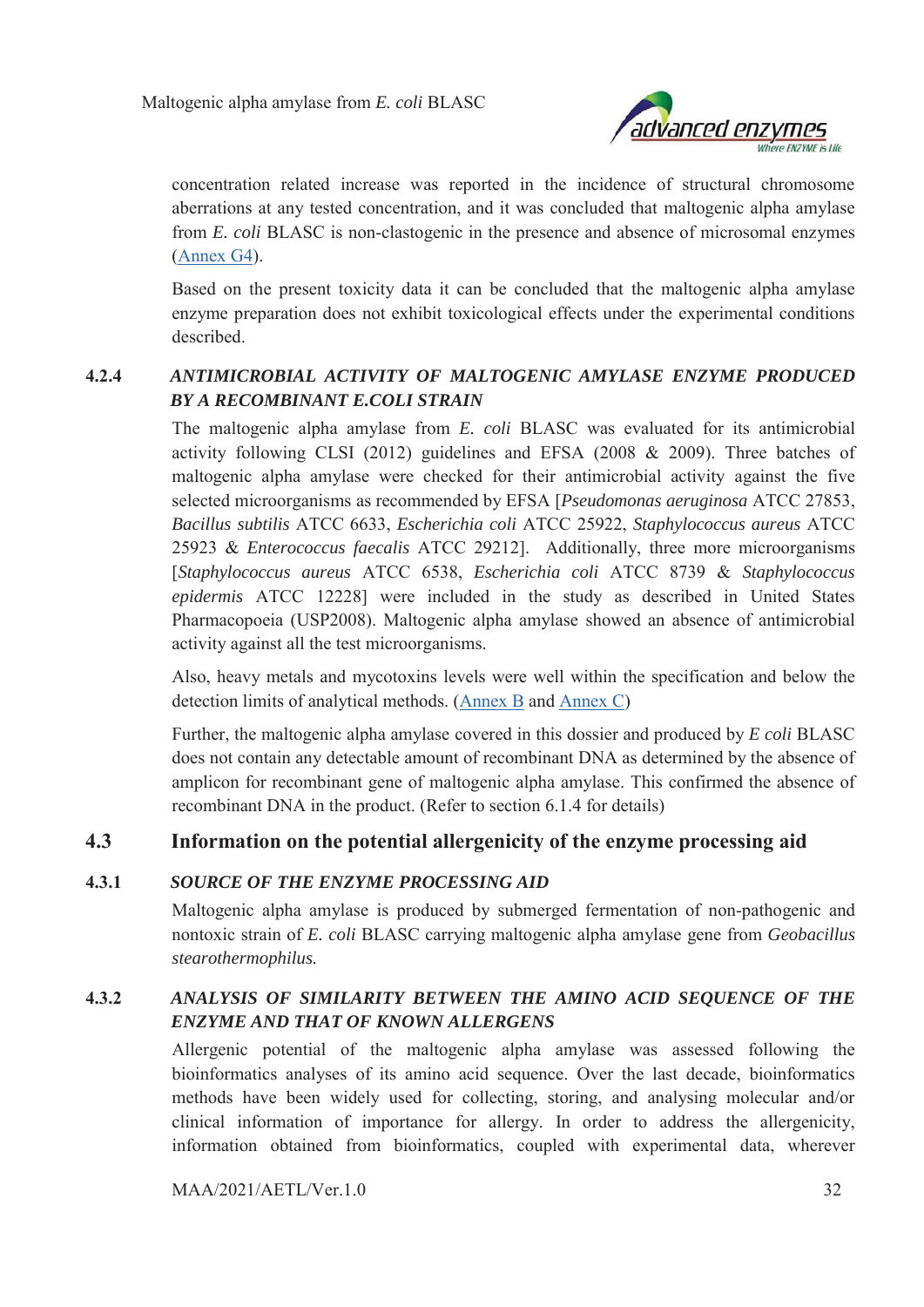

necessary, is the approach postulated by the joint Food and Agriculture Organization and World Health Organization (FAO/WHO) Expert Consultation on Allergenicity of Foods Derived from Biotechnology. This approach takes into account the evidence derived from several types of information and data since no single criterion is sufficiently predictive (Report of a Joint FAO/WHO Expert Consultation on Allergenicity of Foods Derived from Biotechnology).

As proposed in the FAO/WHO Report, cross-reactivity between a query protein and a known allergen has to be considered when there is: (a) more than 35% identity in the amino acid sequence of the enzyme, using a window of 80 amino acids and a suitable gap penalty, or (b) A stretch identity of 6-8 contiguous amino acids.

The maltogenic alpha amylase sequence (as presented in section 2.2.2) was analysed using FARRP database. Bioinformatics searches showed that maltogenic alpha amylase from *E. coli*  BLASC*,* showed a maximum of 41.28%, identity with allergen Asp o 21 over a sliding window of 80 amino acids or full length. Although the enzyme protein(s) showed an identity of 35% or more with some known allergen over an 80 amino acid sliding window, the percentage identity (PID) was not more than 50%. On conducting a full length FASTA alignment, the PID was less than 50%; in fact, the PID is only 27.9%. Additionally, no hits were obtained for a match of 8 contiguous amino acids. This analysis, based on the comparison of the maltogenic alpha amylase with the amino acid sequences of known allergen, showed no allergenicity concern. (Refer to Annex L for the details)

# **4.3.3** *INOFORMATION ON THE STABILITY OF THE ENZYME TO DEGRADATION IN APPROPRIATE GASTRIC AND IF APPLICABLE, INTESTINAL MODEL DIGESTION SYSTEM*

Allergenicity of the maltogenic alpha amylase from *E. coli* BLASC was also evaluated following pepsin digestion method. The pepsin digestion study is based on the recommendations made by the Joint FAO/WHO Expert Consultation, 2001. The protocol used for this assay is based on the detailed study undertaken by Thomas et al (2004), which in turn takes into consideration the guidelines provided by the Codex Alimentarius Commission, 2003.

Proteins that are susceptible to digestion by pepsin are less likely to elicit an allergenic response. Hence, the digestibility of the maltogenic alpha amylase by pepsin was evaluated *in vitro* by exposing it to the action of pepsin in the presence of simulated gastric fluid (SGF).

Results from this study show that maltogenic alpha amylase can be considered to be a labile protein, as it is digested by pepsin, and therefore is unlikely to be allergenic.

In order to address the allergenicity of enzymes by oral route in consumers, Bindslev et al (2006) assessed the possible clinical sensitizing ability of 19 enzymes including maltogenic amylase. The investigation comprised enzymes produced by wild-type, genetically modified strains as well as protein engineered variants. The study comprised of 400 patients with a diagnosed allergy to inhalation allergens, food allergens, bee or wasp wherein active forms of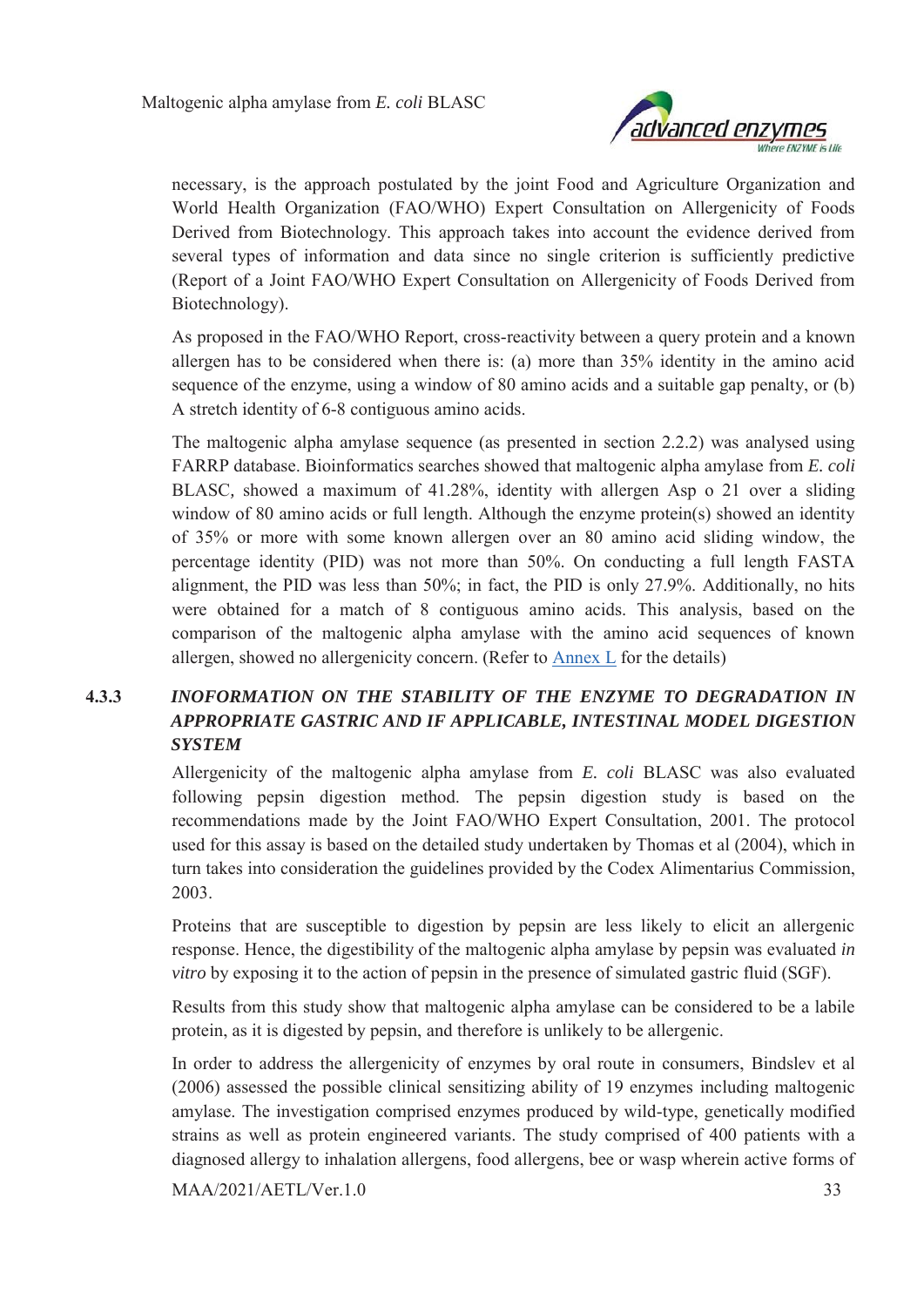

the enzymes were tested, i.e. before the enzymes were denatured / inactivated owing to heat, pH changes, etc., in the final commercial product. This aspect added weightage to the safety findings of the study, which concluded that ingestion of food enzymes in general is not likely to be a concern with regard to food allergy.

The enzyme proteins used in food are not homologous to known food allergens. It is also clear that very small quantities of the food enzyme(s) are used during food processing, resulting in miniscule quantities of the enzyme(s) in the final food. Goodman et al (2008) discuss that a high concentration generally equals a higher risk of sensitization, whereas a low level in the final food equals a lower risk. Additionally, it must be noted that the food enzyme protein undergoes denaturation under various conditions of food processing, resulting in loss of its tertiary structure. In general, these alterations in conformation are associated with decrease in the antigenic reactivity in humans. Usually, denatured proteins are much less immunogenic than the corresponding native proteins [Takai et al., 1997; Takai et al., 2000 (as cited in Koyanagi et al. 2010); Valenta, 2012; Kikuchi et al., 2006]. Additionally, residual enzyme(s) still present in the final food will be subjected to digestion in the gastro-intestinal system, which further reduces the risk of enzyme allergenicity. It is believed that small protein fragments resulting from digestion are less likely to be allergenic (FAO/WHO, 2001; Goodman et al., 2008).

The results presented above suggest that the maltogenic alpha amylase enzyme is readily digested by the pepsin. Bioinformatics analyses does not show any similarity of maltogenic alpha amylase amino acid sequence with known allergen. These observations rule out any allergenicity concern with the maltogenic alpha amylase enzyme protein. (Refer to Annex L for details).

# **4.4** *SAFETY ASSESSMENT REPORTS PREPARED BY INTERNATIONAL AGENCIES OR OTHER NATIONAL GOVERNMENT AGENCIES, IF AVAILABLE*

European Food Safety Authority has evaluated the maltogenic amylase from *E. coli* BLASC and found no safety concern with the processing aid under the intended conditions of use. (EFSA Journal, 2019) (Annex H)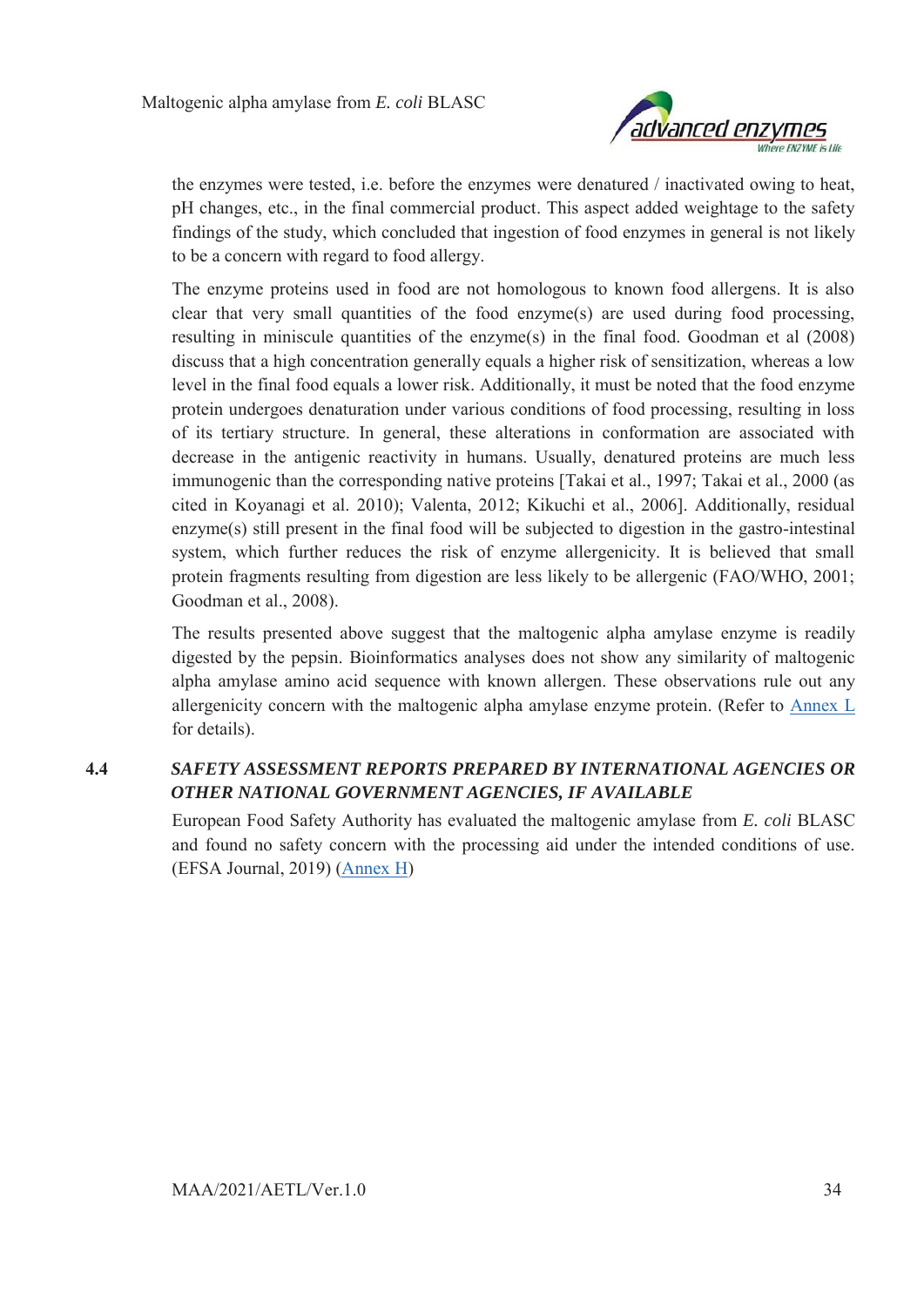

# **5 ADDITIONAL INFORMATION RELATED TO THE SAFETY OF AN ENZYME PROCESSING AID DERIVED FROM A MICROORGANISM 5.1 Information on the source microorganism**

The microorganism used for the production of the maltogenic alpha amylase, is a genetically modified *Escherichia coli* strain BLASC.

'BLASC' is the designation of the *E. coli* strain used for the production of maltogenic alpha amylase by Advanced Enzyme Technologies Ltd. The strain is deposited with the American Type Culture Collection (ATCC), United States of America (USA) under strain designation SD-6849 (Annex E conf.).

The host strain *E.coli* SAML27 used for the generation of production strain BLASC is a derivative of *E.coli* BL21(DE3) with the following genotype: F-, ompT, lon, hsdSB (restriction- modification-), gal, dcm, DE3 (lacI, T7polymerase under the control of the PlacUV5 promoter), ccdB+.

The production strain BLASC was characterized following 16S rRNA gene as phylogenetic markers. The primers 16SF27 and 16SR1525 were utilized for amplification and sequencing of 16S rRNA gene from the strain BLASC. The 16S rRNA gene sequence of strain BLASC was identified by BLAST and phylogenetic analysis. The BLAST and phylogenetic analysis of 16S rRNA gene sequence showed 100% homology to *Escherichia coli* BL21 (DE3). (Annex F Conf.)

#### **Taxonomy:**

| Name         |               | : Escherichia coli BLASC                 |
|--------------|---------------|------------------------------------------|
| Kingdom      | ÷.            | Bacteria                                 |
| Phylum       |               | Proteobacteria                           |
| Class        | $\mathcal{L}$ | Gamma Proteobacteria                     |
| Order        | $\bullet$ .   | Enterobacteriales                        |
| Family       | $\mathcal{L}$ | Enterobacteriaceae                       |
| Genus        |               | : Escherichia                            |
| Species      | ÷             | Coli                                     |
| Generic Name |               | : Escherichia coli BLASC                 |
|              |               | Commercial Name : Escherichia coli BLASC |

The production strain *E. coli* BLASC is generated from the host strain *E. coli* SAML27 [Derivative of BL21(DE3)] by transforming the plasmid pTA-AmyM. *E. coli* SAML27 is a derivative of *E. coli* BL21 (DE3) that is a non-pathogenic laboratory strain. *E. coli* strain BL21 (DE3) is commonly used as production host to produce various recombinant proteins (Rosano et al, 2014; Gopal et al, 2013; Huang et al, 2012; Liu et al, 2015, Jia et al 2016)

MAA/2021/AETL/Ver.1.0 35 Besides *E. coli* BL21, other *Escherichia coli* strains such K-12, B, C and W are frequently used. Processing aid produced by *E coli*, such as Chymosin (EC 3.4.23.4) from *Escherichia*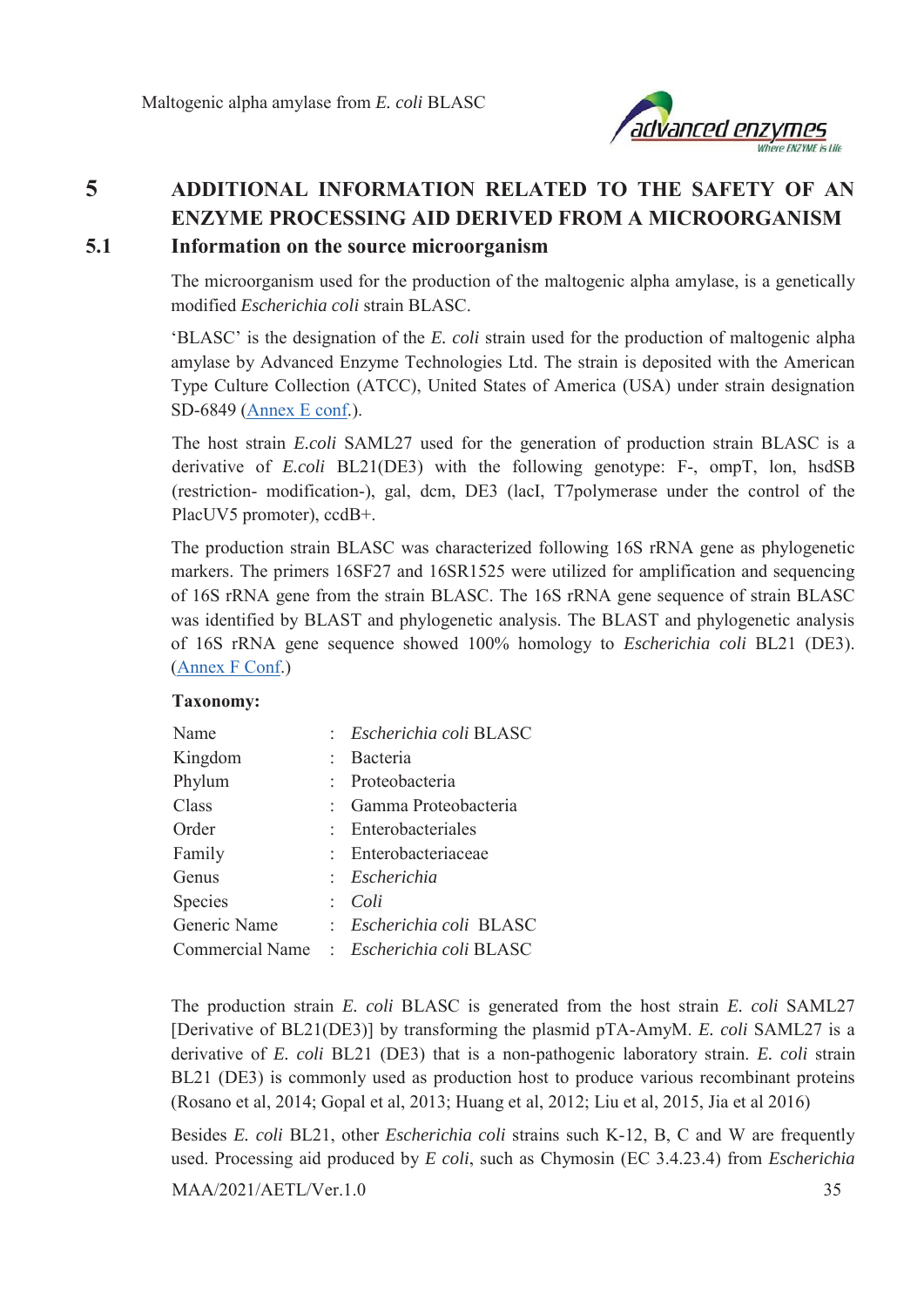

*coli K-12* strain GE81, has been evaluated by FSANZ and included as an approved production host in Schedule 18. *E. coli* B and BL21 cells are mainly used for expression of genes (Bauer et al, 2007). *E. coli* BL21 is the most common industrial host known to produce several recombinant proteins for production of biopharmaceuticals (Kamionka, 2011) and industrial enzymes. Most common therapeutic proteins expressed in *E.coli* are Human insulin (Nilsson et al, 1996), interleukin 2 (IL-2) (Roifman, 1985), etc. Several industrial enzymes have also been produced in *E.coli* viz. Xylanase (Whitehead and Hespell, 1989), betaglucosidase (Ferreira, 2018), cellulases (Amraini et al, 2017), etc. Thus, *E. coli* strains can be considered as safe production organisms for enzymes used in food / feed processing as well as numerous other industrial applications.

The BL-21 strain of *E. coli* has been safely used in the production of alpha-Cyclodextrin glycotransferase. (Maksum et al., 2020) Furthermore, *E. coli* BL- 21 strain has been used as a laboratory organism for over a decade without reported incidents of infection and that it does not produce toxins that cause illness by ingestion, such as Shiga-like toxin produced by certain toxigenic strains of *E. coli.* (Maksum et al., 2020).

# **5.2 Information on the pathogenicity and toxicity of the source microorganism**

The microorganism used for the production of maltogenic alpha amylase is a non-pathogenic, nontoxigenic strain *E coli* BLASC. The microorganism has been genetically modified. The recombinant production strain *E. coli* BLASC is characterized as *Escherichia coli* BL21 (DE3) using 16S rRNA as a phylogenetic marker.

The production strain does not produce secondary metabolites of toxicological concern to the human. Mycotoxins and heavy metal contents in the maltogenic alpha amylase produced by *E. coli* BLASC were within the specifications and below the detection limits of the test methods. (Annex B and Annex C). The safety of production organism was further substantiated by lack of toxicity, when the maltogenic alpha amylase from *E. coli* BLASC was tested in standard *in-vitro* and *in-vivo* toxicity model systems (Refer to section 4.2.3 for details).

The *E. coli* B, C and W strains and their derivatives are all classified as risk group 1 organisms in biosafety guidelines (Bauer et al. 2007). Bioinformatic observations have demonstrated that *E. coli* BL21 does not contain functional/intact gene sequences encoding an O antigen polysaccharide (Jeong et al., 2009). It has also been reported that *E. coli* "BL21, did not have the well-recognized pathogenic mechanisms required by strains of *E. coli* causing the majority of enteric infections." The absence of toxin production by *E. coli* BL21 is demonstrated in the feeding studies, where oral and/or intraperitoneal administration of *E. coli* BL21 to mice, 1-day-old chicks, and sheep was without evidence of intolerance or toxicity (Chart et al., 2000).

The entire genome of *E. coli* BL21 (DE3) was characterized by Jeong et al. (2009), and the whole genomic sequence of the strain was compared in detail to the genomes of strains *E. coli* K-12 (MG1655) and *E. coli* REL606 using bioinformatic analyses (Studier et al., 2009).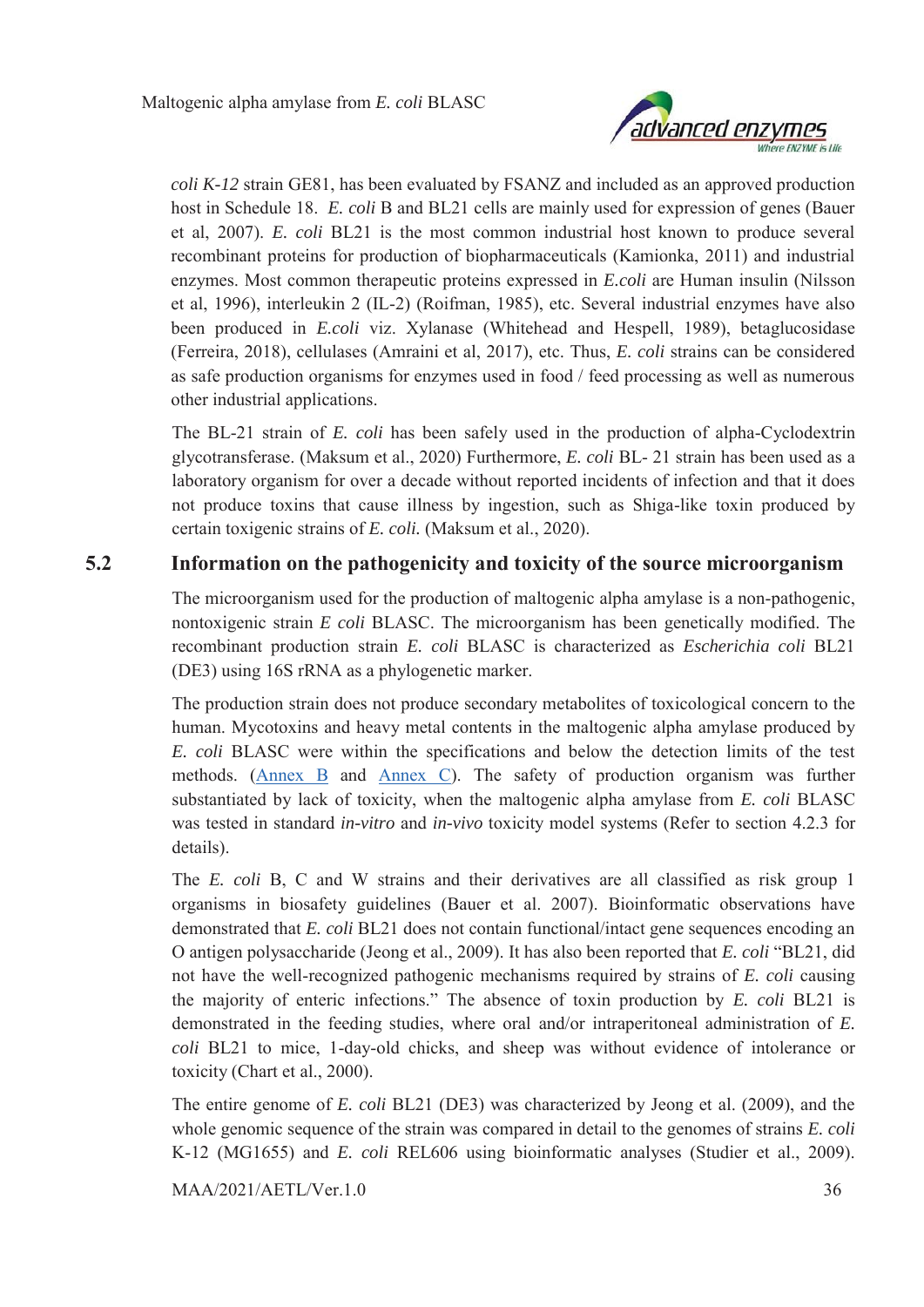

Consistent with the long-history of safe use of these strains in the laboratory, and the history of safe use of *E. coli* K-12 in the production of food additives and pharmaceutical preparations, known *E. coli* enterotoxins or related pathogenic determinants were not identified by the authors.

The safety aspect of recombinant protein produce by *E. coli* strains was assessed for its presence of toxins through the genetic alignment between common *E. coli* strains in recombinant work and toxin genes. Stx, LT and ST toxin genes were used for evaluation. The BL21(DE3) and K-12 MG1655 *E. coli* strains were used as representative in alignment process, which generate non-overlapping alignment. This concluded the absence of toxin gene in these strains. Therefore, expressing recombinant protein, especially therapeutic protein, in *E. coli* was considered to be safe against toxin. (Maksum et. al., 2020).

Also, significant number of short-term and sub-chronic toxicity evaluations have been conducted with recombinant proteins produced by *E. coli* BL21 (DE3) without evidence of confounding toxicity from toxins originating from the organism during fermentation (Mathesius et al., 2009; Guimarães et al., 2010; Quemada et al., 2010). This extensive history of use for production of recombinant proteins further supports the conclusion that *E. coli* BL21(DE3) is a non-toxicogenic strain.

Further, the donor microorganism - *Geobacillus stearothermophilus* - is a member of *Bacillus* species group, which has a long history of safe use in industrial-scale enzyme production and can be considered as safe for production of enzymes for food as well as feed processing and numerous other industrial applications. Importantly, EFSA has assigned *Geobacillus stearothermophilus* a "Status of Qualified Presumption of Safety" (QPS) (EFSA 2007, 2020a)

# **5.3 Information on the genetic stability of the source microorganism**

The genome of Genetically Modified Microorganism (GMM) should be stable during storage (master cell bank), sub-culture (working cell bank) and production process. The postsegregational killing technology used in the generation of the production strain, enables to stabilize the plasmid completely during the fermentation. There is no risk to have the production strain without plasmid, which is due to the post-segregational killing. To demonstrate the genetic stability of the production strain *E. coli* BLASC, the stability of the genetic traits in the GMM was demonstrated using genetic fingerprinting technique Random Amplified Polymorphic DNA (RAPD). Two primers P2 and 15002 were selected based on the distinct profile for determining the stability of recombinant production strain *E. coli* BLASC during the production of maltogenic alpha amylase. Three independent batches were analysed and no deviation was observed in the RAPD fingerprint profile for any of the batches. The RAPD fingerprint profile of three batches was found to be similar to recombinant production strain *E. coli* BLASC from the master cell bank. This indicates stability of cells, which implies there is no genetic rearrangement in the genomic DNA of the strain during any of the process mentioned above.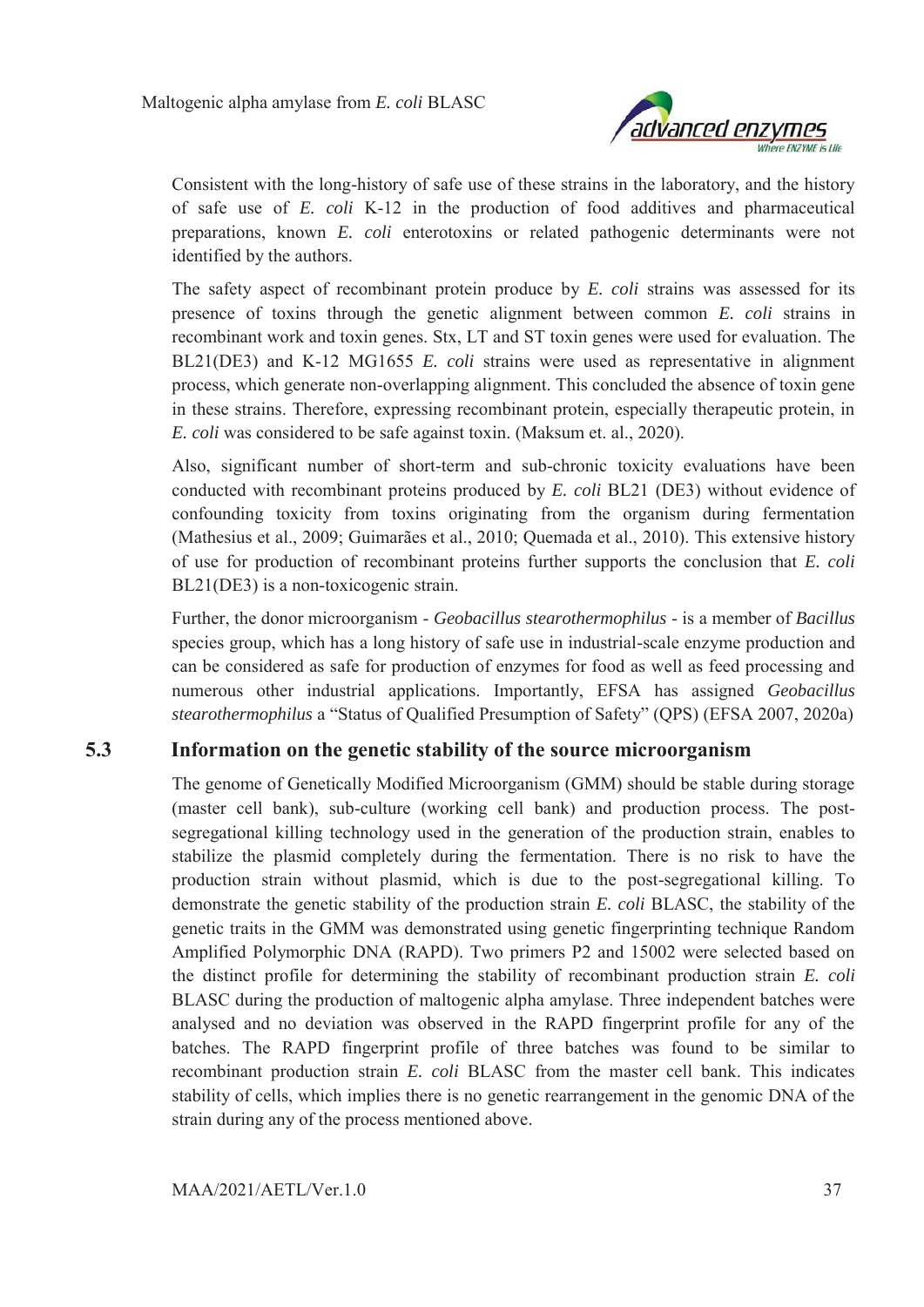

# **6 ADDITIONAL INFORMATION RELATED TO THE SAFETY OF AN ENZYME PROCESSING AID DERIVED FROM A GENETICALLY-MODIFIED MICROORGANISM**

**6.1 Information on the methods used in the genetic modification of the source microorganism** 

### **6.1.1** *CHARACTERISTICS OF THE VECTORS*

Vector systems used during the process of generating the recombinant *E. coli* BLASC are as described below:

**1. Generation of pTA**  Vector 1: pET21 as the backbone

**2. Generation of pTA-amyM** 

Vector 2: pTA for cloning of *amyM*

### **Vector 1: pET21**

pET21 is a bacterial expression vector with T7lac promoter, it adds N-terminal T7 epitope tag and C-terminal His tag. It contains the ampicillin resistance marker and multiple cloning sites (MCS) for cloning the gene of interest. For generating the vector pTA, the *ccdA* gene was cloned to the pET21 vector and the ampicillin resistance gene was deleted.

### **Vector 2: pTA (Cloning of synthesized** *amyM***)**

The vector pTA is a plasmid with *ccdA* gene, pBR322 and f (+) origin of replication. pTA was utilized for cloning of *amyM* gene to generate pTA-amyM for expression in *E.coli* SAML27.

### **6.1.2** *INTRODUCED DNA*

**Marker gene**: The *ccdB* and *ccdA* genes were amplified by PCR technique from the F plasmid of *Escherichia coli*. The Pmob promoter controlling the expression of the *ccdA* gene was amplified by PCR from the pBHR1 plasmid.

**Synthetic DNA:** The maltogenic alpha amylase gene (*amyM)* used to genetically modify the recipient *E.coli* SAML27 is a synthetic gene encoding the protein sequence of *Geobacillus stearothermophilus*. Codons were optimized to enhance protein expression in *E. coli*. Since *amyM* gene is a heterologous gene for *E. coli*, it is necessary to optimize it in order to maximize protein production. Only bases were changed at the DNA level, no amino acids are changed. The sequence encoding codon 2 to 33 (4 - 99 bases) of the gene were removed since this part encodes for signal peptide.

### **6.1.3** *DESCRIPTION RELATING TO THE GENETIC MODIFICATION*

The genetic modification for generation of recombinant production strain *E. coli* BLASC producing maltogenic alpha amylase enzyme consisted of three steps: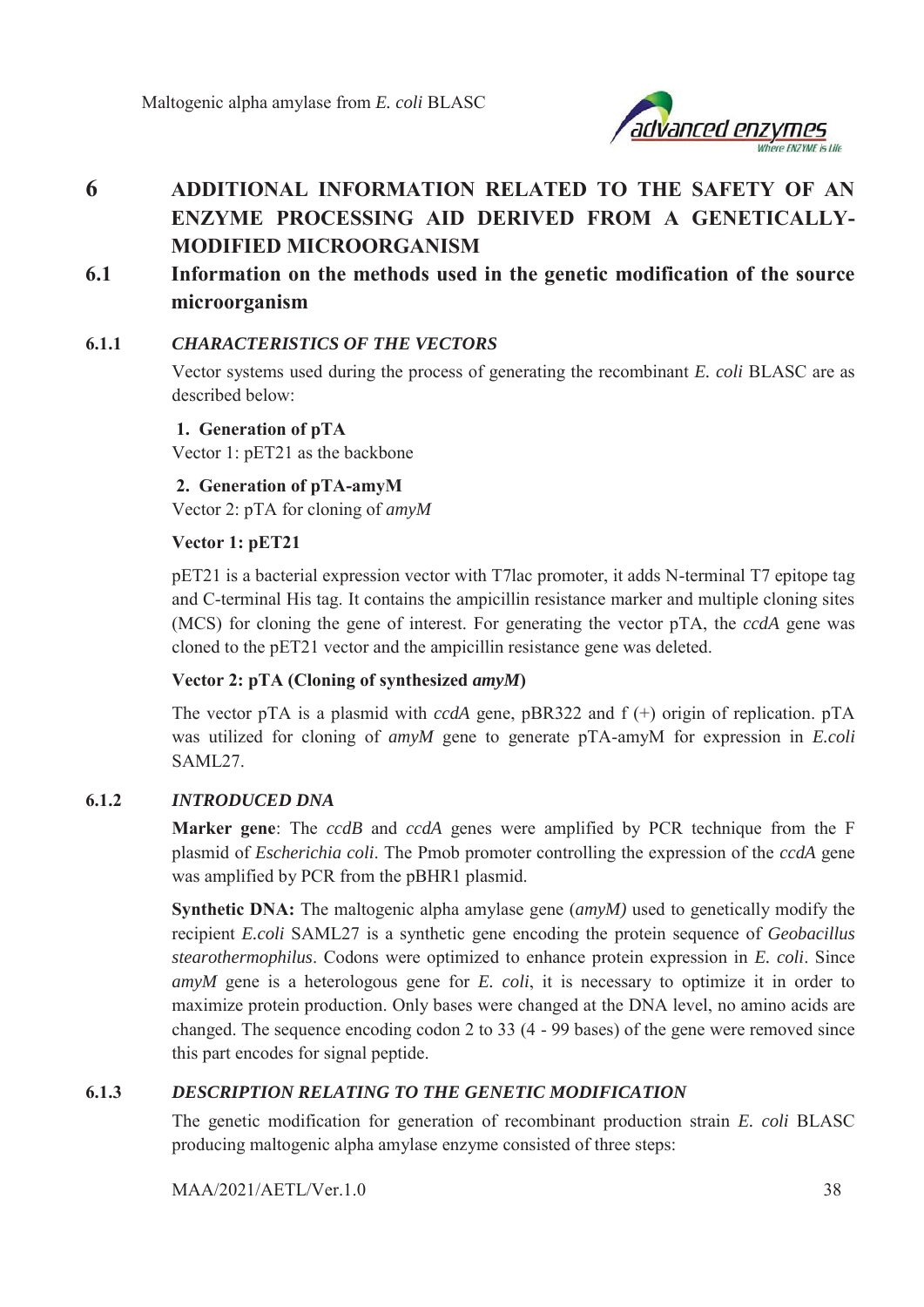

- 1. Generation of host strain *E.coli* SAML27 by integration of *ccdB* gene suitable for postsegregational killing system.
- 2. Generation of plasmid pTA-amyM containing the Maltogenic alpha amylase gene.
- 3. Transformation of plasmid pTA-amyM to *E. coli* SAML27 to generate recombinant production strain *E. coli* BLASC producing Maltogenic alpha amylase enzyme.

The strategy for generating recombinant *E. coli* BLASC producing maltogenic alpha amylase enzyme, involved the generation of post-segregational killing system and generation of recombinant plasmid containing the maltogenic alpha amylase gene.

**Marker system**: The *ccdB* and *ccdA* genes were amplified by PCR technique from the F plasmid of *Escherichia coli.* The Pmob promoter controlling the expression of the *ccdA* gene was amplified by PCR from the pBHR1 plasmid (Szpirer and Milinkovitch, 2005). The *ccdB* gene was integrated into the genome and the *ccdA* gene was cloned to the plasmid.

**Recombinant plasmid:** The synthetic *amyM* (2064 bp) gene was cloned to pTA (devoid of antibiotic marker) to generate pTA-amyM (6913 bp).

No functional antibiotic resistance genes were introduced into the host during genetic modification and hence the strain is free from any antibiotic gene. (Annex I Conf.)

## *6.1.4 INFORMATION RELATING TO THE PRODUCT PURIFICATION PROCESS*  **Absence of the production organism in the product:**

Absence of production organism (*E. coli* BLASC) in the product was demonstrated as per EFSA Journal, 2011 (EFSA Journal 2011; 9(6):2193).

Three production batches of the maltogenic alpha amylase enzyme were analysed for the presence/absence of the production microorganism. The results indicated that the test samples did not show any colony for production strain on petri plates. The positive control, viz the enzyme sample (1 g) spiked with one cell showed growth indicating the technique is efficient to detect even the presence of 1 cell in the enzyme sample. The results indicated absence of recombinant production strain *E. coli* BLASC in all the three batches analysed.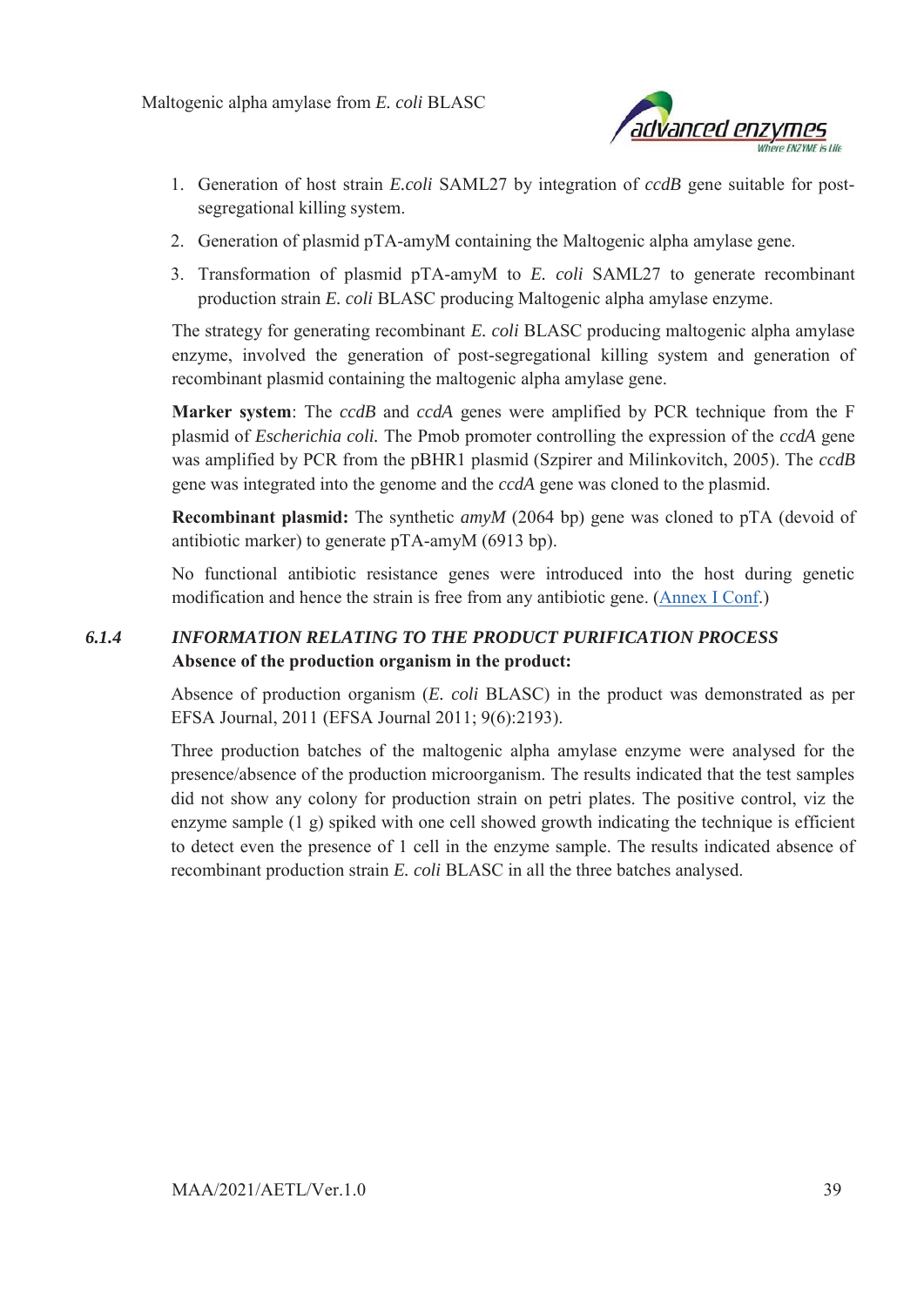

#### **Absence of transferable recombinant DNA sequences in the enzyme preparation:**

Absence of transferable recombinant DNA sequences in the product was demonstrated as per EFSA Journal, 2011. Following parameters were considered during the method development:

- 1. Total DNA extraction procedure incorporates the cell lysis step to ensure that all DNA present in the sample is extracted.
- 2. Optimize a method for determining the quantification limit of the PCR assay.
- 3. Determining the detection limit of recombinant DNA in the sample by spiking the control DNA in different dilutions until DNA extinction before commencing the DNA extraction process.

Maltogenic alpha amylase produced by genetically modified microorganism was analysed for the presence of any transferable recombinant DNA sequence using PCR based detection method for gene fraction spanning 1kb of the PCR product. A DNA extraction method was developed considering the fact that enzyme products have higher protein contents, which can influence DNA recovery. In addition, robust PCR master mix was utilized for standardization of PCR method, which could detect up to picogram level of recombinant DNA.

For analysis of the maltogenic alpha amylase enzyme samples, DNA was extracted from enzyme preparation of maltogenic alpha amylase and also from enzyme preparation spiked with known amount of DNA (maltogenic alpha amylase enzyme preparation positive control). Further, to check the factors or inhibitors, which can cause PCR failure in extracted DNA from enzyme preparation, total DNA of known amount from the recombinant production strain *E. coli* BLASC spiked in extracted DNA from enzyme preparation was taken as positive control. PCR positive and negative controls were included to ensure functional PCR.

Three batches of maltogenic alpha amylase enzyme preparation when analysed in triplicate did not show detectable amount of recombinant DNA (The detection limit for less than 1 kb of recombinant DNA for maltogenic alpha amylase gene was 10 ng). This was confirmed due to absence of amplicon (942 bp), when the extracted DNA from the enzyme preparation was used as template. Expected results were obtained for respective positive and negative controls.

### *6.1.5 SAFETY ASPECTS OF GENETIC MODIFICATION*

## **Description of genetic trait(s) or phenotypic characteristics and in particular, any new traits and characteristics, which may be expressed or no longer expressed**

The plasmid pTA-amyM was transformed to SAML27 bacteria for the expression of *amyM* gene and eventually the production of maltogenic alpha amylase.

MAA/2021/AETL/Ver.1.0 40 The production strain *E. coli* BLASC contains the *ccdA* and *ccdB* genes to stabilize the plasmid. These two small genes were amplified by PCR technique from the F plasmid of *E. coli* (non-pathogen). The target of the *ccdB* gene is the bacterial DNA gyrase. This enzyme is not present in eukaryotic cells and consequently, *ccdB* has no action on these cells. *CcdA* encodes the ccdA antidote protein able to counteract the action of the ccdB protein. CcdA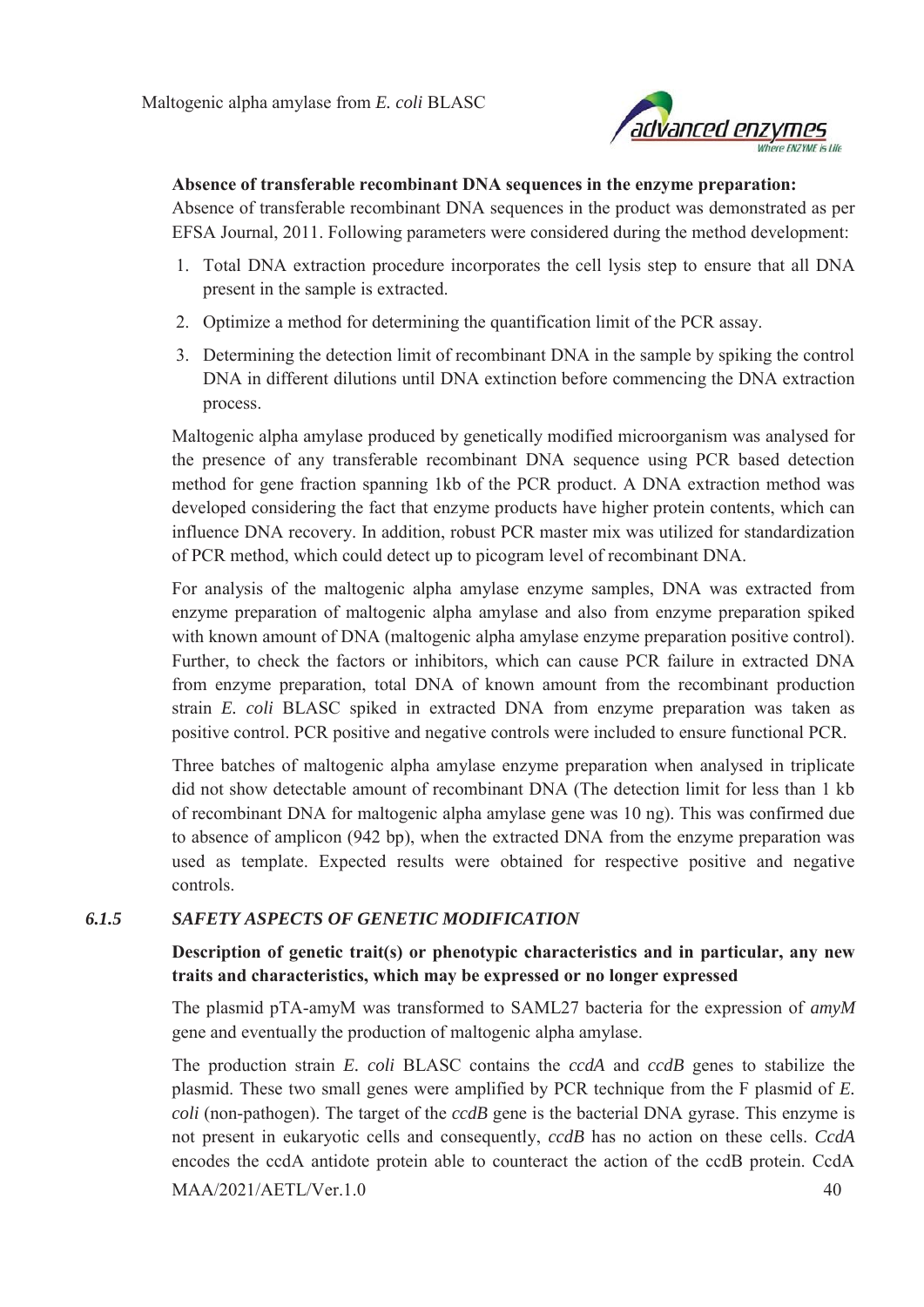

protein is also able to repress the expression of the *ccdB* gene. Consequently, no expression of the *ccdB* gene is observed when ccdA protein is produced by the plasmid. CcdA does not present any toxicity for mammalian cells even when overproduced (Reschner et al., 2013).

The genetic modifications carried out for the generation of *E. coli* BLASC do not pose any safety concerns.

#### **Structure and amount of any vector and/or donor nucleic acid remaining in GMM**

The strategy for generating the recombinant production strain *E. coli* BLASC producing maltogenic alpha amylase involved cloning of the maltogenic alpha amylase gene (*amyM*) to the expression vector pTA which utilizes the *ccdA* and *ccdB* system to stabilize the plasmid. The vector is completely stable in the production host even without antibiotic resistance due to the stabilization system based on post-segregational killing system. The expression of maltogenic alpha amylase is episomal and the introduced DNA remains on the vector transformed to *E. coli* SAML27.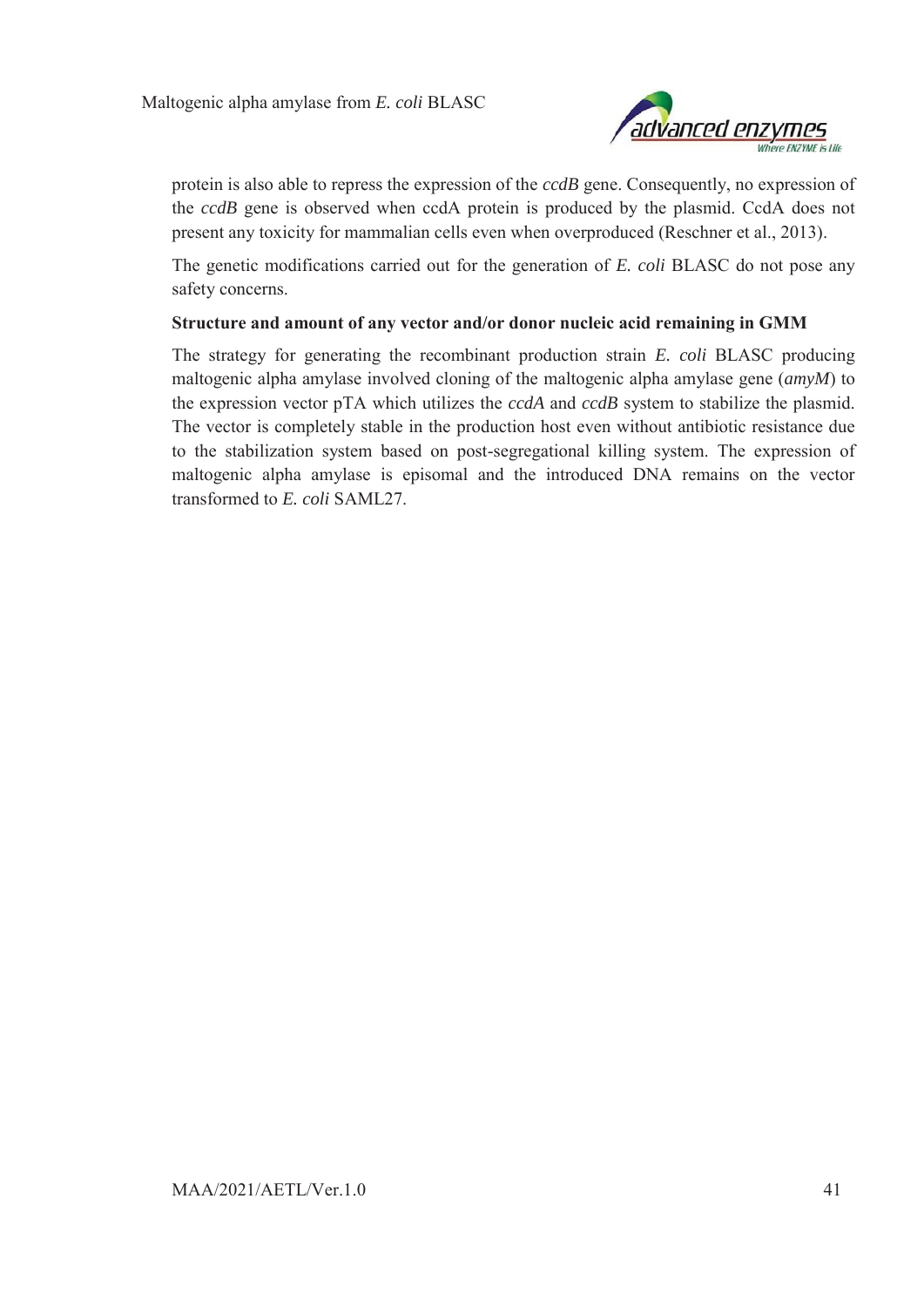

# **7 INFORMATION RELATED TO THE DIETARY EXPOSURE TO THE PROCESSING AID**

# **7.1 A list of foods or food groups likely to contain the processing aid or its metabolites.**

According to the food group classification system used in the standard 1.3.1- Food Additives Schedule 15(15-5), the maltogenic alpha amylase will be used in:

7. Breads and bakery products

14.2 Alcoholic beverages (including alcoholic beverages that have had the alcohol reduced or removed)

6.2 Flours, meals and starches

In principle, the enzymatic conversions of starch with the help of maltogenic alpha amylase can be of benefit in the processing of all foods and food ingredients, which naturally contain starch.

Maltogenic alpha amylase is used as a processing aid during starch processing, baking and brewing catalyses the hydrolysis  $(1\rightarrow 4)$ -alpha-D-glucosidic linkages in polysaccharides.

Baking:

During baking, the maltogenic alpha amylase food enzyme is added to the raw materials during the preparation of the dough. It is used to shorten the branched part of the amylopectin molecules during dough handling.

The stickiness of baked goods during processing is addressed by using maltogenic alpha amylase, which produces linear oligosaccharides of 2–6 glucose residues. (e.g. maltose, maltotriose and maltotetraose). The linear oligosaccharides, thus produced, tend to increase the shelf life of bakery products by delaying retrogradation of the starch. (Marc J.E.C. et.al. 2002).

The process flow chart of use and fate of maltogenic alpha amylase in baking is as shown below.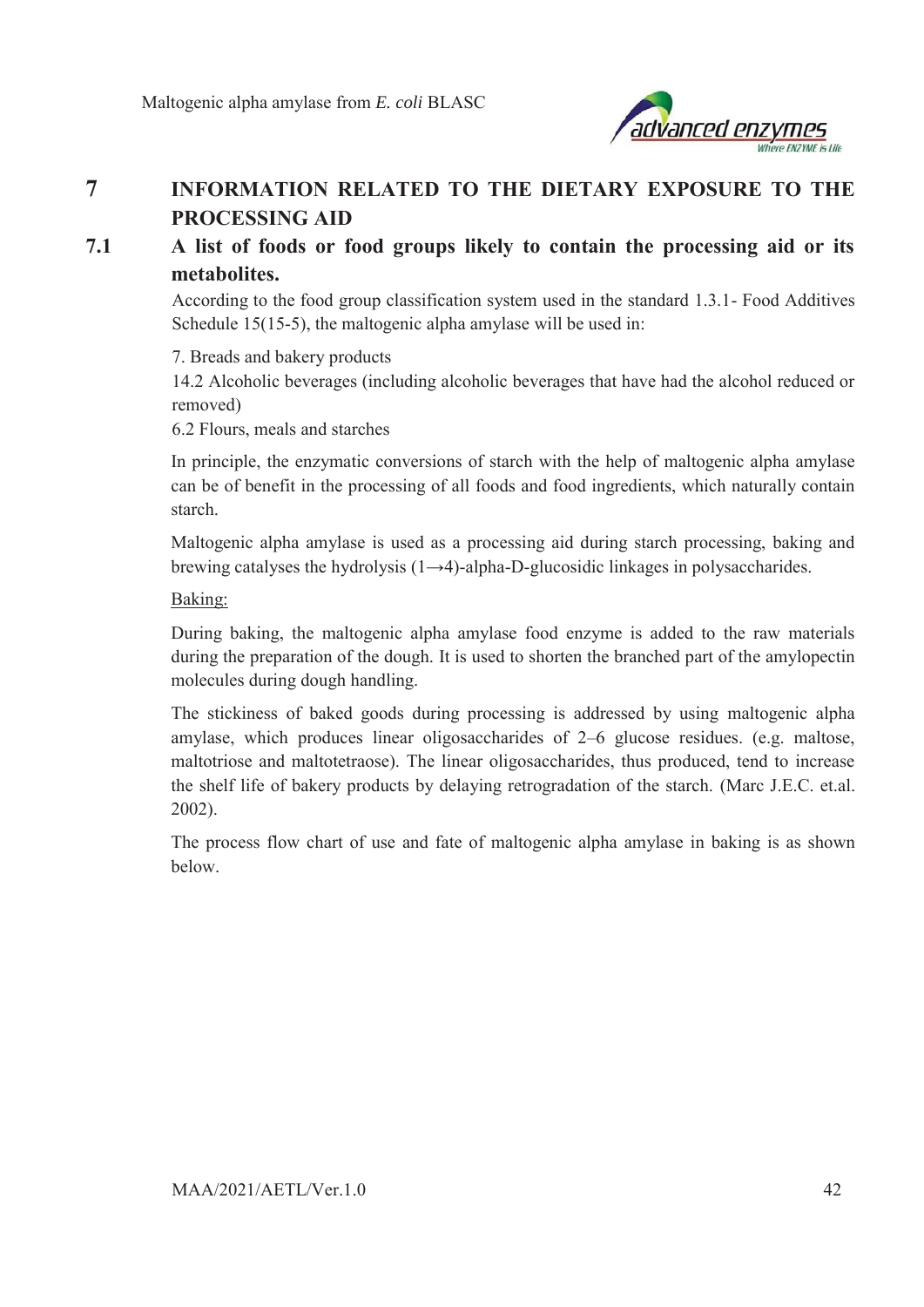



Fig. 7: Flow-chart - Use and fate of the maltogenic alpha amylase in baking

#### Starch processing for production of maltose/ glucose syrup:

In starch processing for the production of maltose /glucose syrups, the food enzyme maltogenic alpha amylase is added to the saccharification step. The hydrolysis of starch results in faster and improved processing, improved yields of high maltose syrup, and hydrolysis of maltotriose to maltose and glucose.

Production of high maltose syrup from starch generally involves liquefaction and saccharification, as in the production of glucose. However, in this process liquefaction reaction is terminated when the Dextrose equivalent (DE) reaches about 5-10 since a low DE value increases the potential for attaining high maltose content. Maltogenic alpha amylase hydrolyses α-1,4-oligosachharide links to predominantly yield maltose syrup.

The process flow chart of use and fate of maltogenic alpha amylase in the production of maltose/ glucose syrup is as shown below.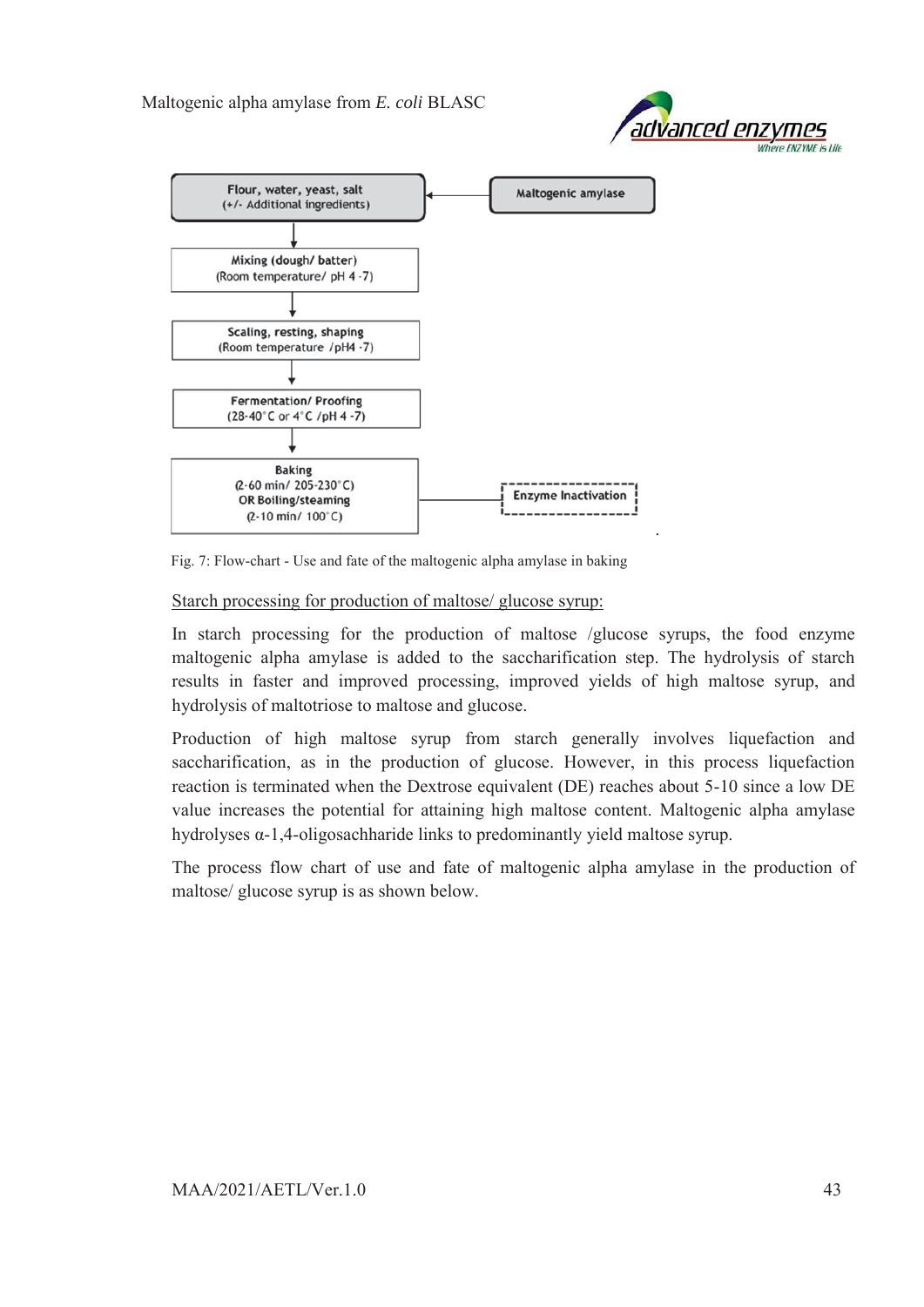



Fig 8: Flow-chart - Use and fate of the maltogenic alpha amylase in starch processing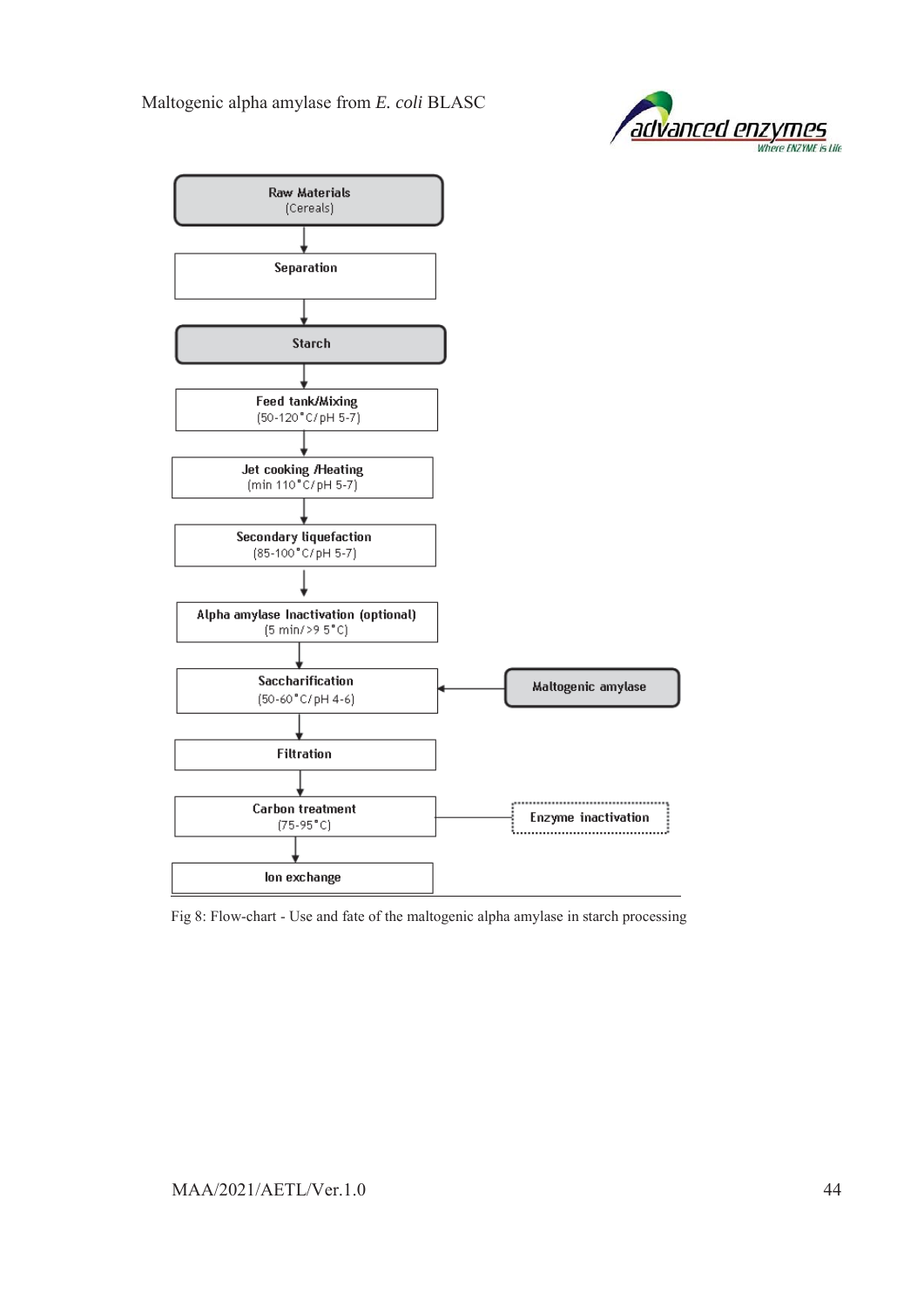

#### Brewing:

In brewing processes, the maltogenic alpha amylase is added during mashing, before lautering or mash filtration. The enzyme hydrolyses the starch present in substrate into simple sugars, which allows yeast to work continuously during fermentation. The benefits from use of maltogenic alpha amylase are improved yields due to release of high amounts of maltose, decreased production time and wider choice of raw materials.

The process flow chart of use and fate of maltogenic alpha amylase in brewing is as shown below.



Fig 9: Flow-chart - Use and fate of the maltogenic alpha amylase in brewing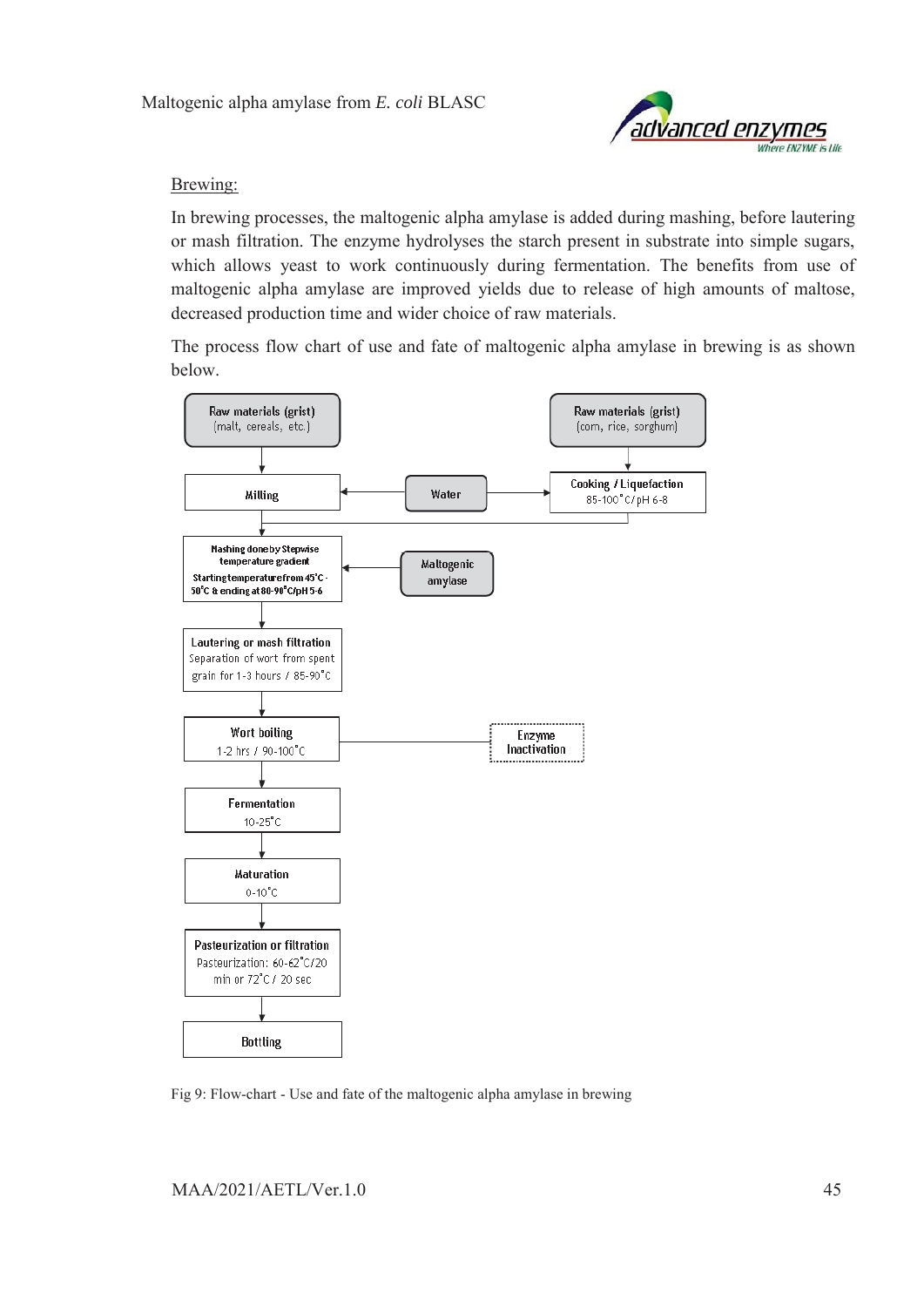

# **7.2 The levels of residues of the processing aid or its metabolites for each food or food group**  USE LEVELS

Recommended use levels of the food enzyme maltogenic alpha amylase

#### **Table 4: Recommended use levels**

| <b>Application</b>                                               | Raw material<br>(RM)    | Recommended use<br>levels<br>(mg TOS/kg RM) | <b>Maximal recommended use</b><br>levels<br>(mg TOS/kg RM) |
|------------------------------------------------------------------|-------------------------|---------------------------------------------|------------------------------------------------------------|
| Baking                                                           | Flour                   | $0.85 - 8.47$                               | 8.47                                                       |
| Starch processing for<br>production of maltose/<br>glucose syrup | Starch                  | $12.71 - 33.89$                             | 33.89                                                      |
| <b>Brewing</b>                                                   | Malted<br>barley/starch | $6.78 - 16.95$                              | 16.95                                                      |

The *Quantum Satis* principle is used by food manufacturers in relation to food enzyme preparations, which means that food manufacturers will typically fine-tune the enzyme dosage based on a dose range recommended by the enzyme supplier.

### ACTIVE AND INACTIVE ENZYME RESIDUES IN THE FINAL FOOD

Maltogenic alpha amylase performs its technological function during food processing, it does not perform any technological function in the final food. The reasons why the maltogenic alpha amylase does not exert enzymatic activity in the final food can be due to a combination of various factors, depending on the application and the process conditions used by the individual food producer. These factors include denaturation of the enzyme during processing, depletion of the substrate, lack of water activity, unconducive pH, etc.

The fate of maltogenic alpha amylase in various processes, are explained in more details below:

### Baking:

During baking, maltogenic alpha amylase is denatured and inactivated by heat during baking step. Since the enzyme is inactivated, no residual enzyme activity remains in the finished product.

### Starch processing for production of maltose/glucose syrup:

Post the enzymatic action of maltogenic alpha amylase, there are heating steps involved in the starch processing. The enzyme gets inactivated as the temperature increases at different stages in the process.

#### Brewing:

In brewing processes, the maltogenic alpha amylase is added during mashing, before lautering or mash filtration. At the end of the mashing, maltogenic alpha amylase is inactivated by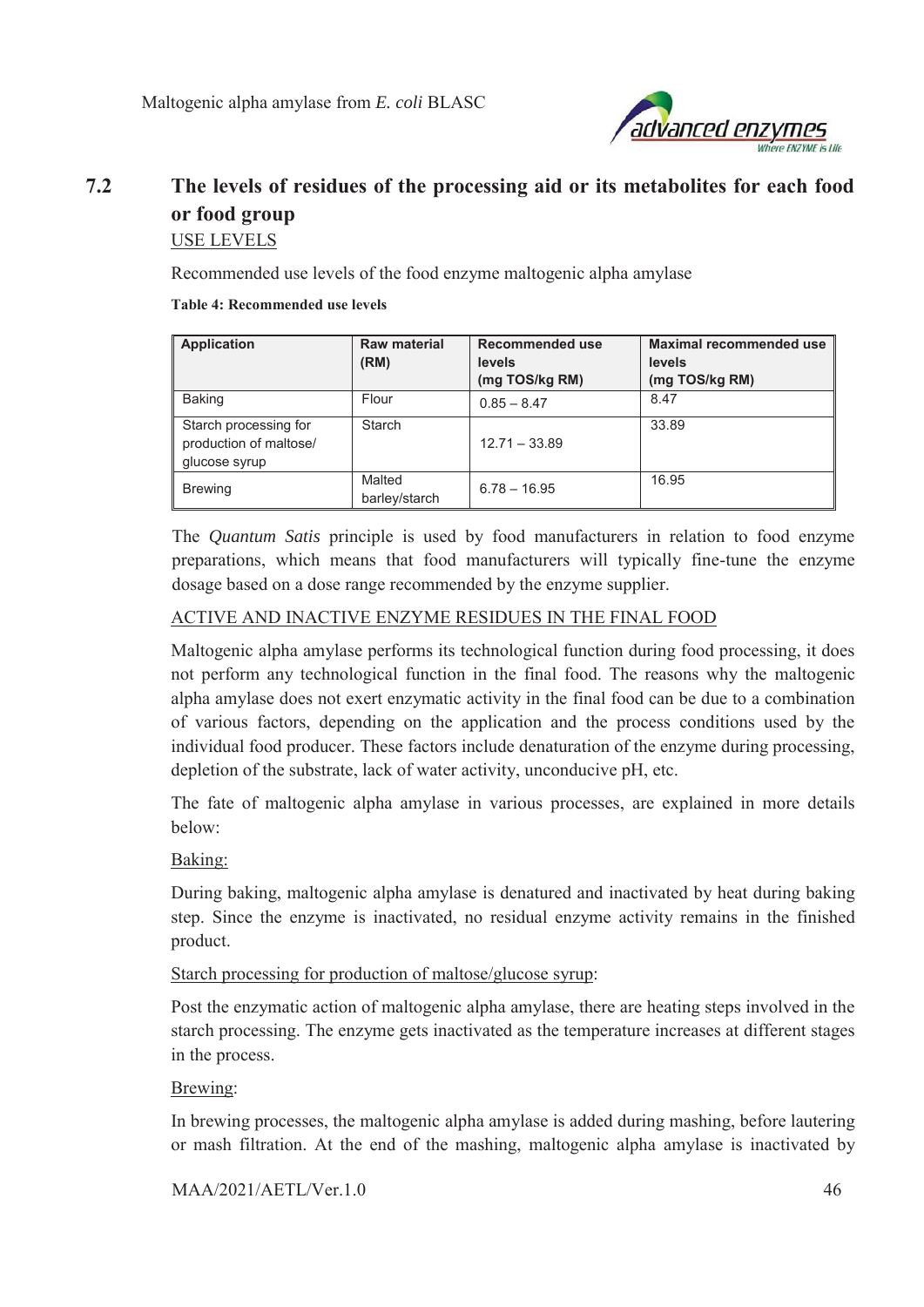

increasing temperature of mash; further, it is also denatured in the consecutive lautering or mash filtration and wort boiling steps.

#### ESTIMATES OF HUMAN CONSUMPTION

The maltogenic alpha amylase covered in this dossier is intended to be used in the baking process, brewing process and starch processing for the production of maltose/ glucose syrups.

Due to this wide variety of applications, the most appropriate way to estimate the human consumption in the case of food enzymes is using the Budget Method (Hansen, 1966; Douglass *et al.*, 1997). This method enables to calculate a Theoretical Maximum Daily Intake (TMDI) based on certain conservative assumptions regarding 1) the level of consumption of foods and of non-milk beverages, 2) the concentration of the additive in foods and in nonmilk beverages and 3) the proportion of foods and of non-milk beverages that may contain it.

| <b>Application</b> |                                                                                   | <b>Raw material</b><br>(RM) | <b>Maximal</b><br>recommended use<br>level (mg TOS/kg RM) | <b>Example</b><br><b>Final food</b><br>(FF) | <b>Ratio</b><br><b>RM/FF</b> | <b>Maximal level</b><br>in FF<br>(mg TOS/<br>kg food) |
|--------------------|-----------------------------------------------------------------------------------|-----------------------------|-----------------------------------------------------------|---------------------------------------------|------------------------------|-------------------------------------------------------|
| Solid              | <b>Baking</b>                                                                     | Flour                       | $0.85 - 8.47$                                             | <b>Bread</b>                                | 0.667                        | 5.648                                                 |
| Liquid             | <b>Starch</b><br>processing for<br>the production<br>of maltose/<br>glucose syrup | Starch                      | $12.71 - 33.89$                                           | Sweetener                                   | 1.0                          | 33.892                                                |
|                    | <b>Brewing</b>                                                                    | Malted<br>barley/starch     | $6.78 - 16.95$                                            | Beer                                        | 0.1667                       | 2.824                                                 |

**Table 5: Maximal level of food enzyme maltogenic alpha amylase in final food(s)** 

To calculate the TMDI, the maximum use levels in individual processes have been chosen. Furthermore, the calculation takes into account how much food or beverage is obtained per kg raw material (The Fresh Loaf Baker's Handbook; Sweetness from starch-FAO Corporate document repository; Barely Malt Beer- Agribusiness Handbook -for information on how these ratios were obtained) and it is assumed that all the TOS will end up in the final product.

The levels of consumption of foods and beverages considered are maximum physiological levels of consumption—i.e. the daily consumption of 0.1 litre of non-milk beverages per kilogram of body weight and the daily consumption of 100 kcal/kg body weight from foods (equivalent to 0.05 kg/kg body weight based on an estimated energy density of 2 kcal/g) (Hansen, 1979). The levels contained in foods and beverages are assumed to be the highest maximum levels of the additive reported in any category for foods and for beverages, respectively. The proportions of solid foods and beverages that may contain the substance are set arbitrarily. In the case of food additives, a default proportion that is often used for European assessments is 12.5% for solid foods and 25% for beverages (WHO EHC Chapter 6, 2009).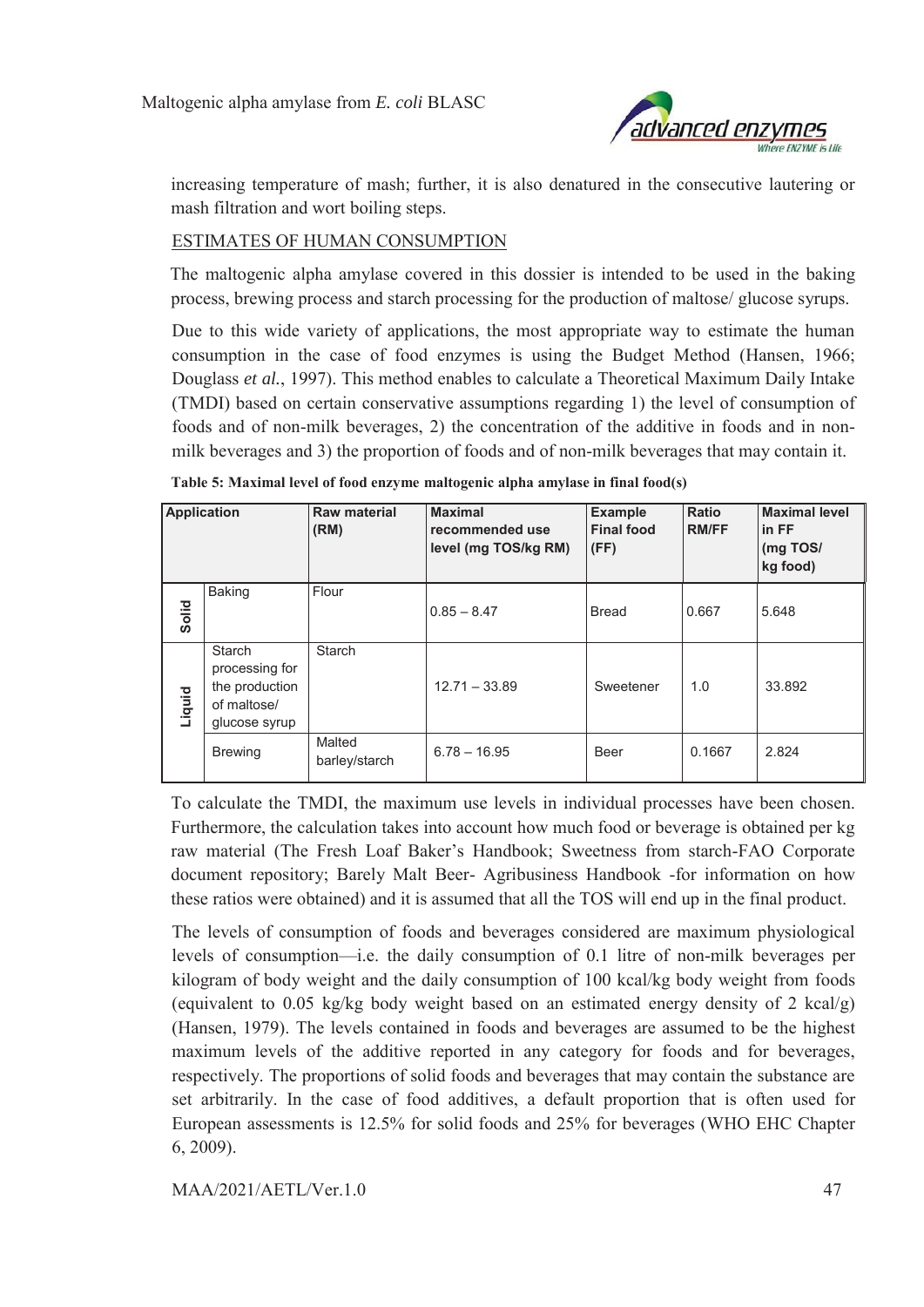

The overall theoretical maximum daily exposure to an additive is calculated by summing the potential exposure from beverages and from foods, as shown below:

Overall theoretical maximum daily Exposure = [maximum level of the additive in beverages  $(mg/l) \times 0.1$  (litre/kg body weight)  $\times$  percentage of beverages that may contain the substance]

+ [maximum level of the chemical in solid foods (mg/kg)  $\times$  0.05 (kg/kg body weight)  $\times$ percentage of solid foods that may contain the substance]

Consequently, the Total TMDI will be:

| <b>TMDI</b> in solid food<br>(mg TOS/kg body weight/day) | <b>TMDI</b> in beverage<br>(mg TOS/kg body weight/day) | <b>Total TMDI</b><br>(mg TOS/kg body<br>weight/day) |
|----------------------------------------------------------|--------------------------------------------------------|-----------------------------------------------------|
| $33.892 \times 0.05 \times 0.125 = 0.2118$               | $33.892 \times 0.1 \times 0.25 = 0.8473$               | 1.0591                                              |

It should be stressed that this Total TMDI is based on conservative assumptions and represents a highly exaggerated value because of the following reasons:

- It is assumed that producer of the above-mentioned foodstuffs and beverages use the specific enzyme maltogenic alpha amylase.
- It is assumed that producer apply the highest use level per application;
- For the calculation of the TMDI's in food as well as in beverage, only those foodstuffs and beverages were selected containing the highest theoretical amount of TOS. Thus, foodstuffs and beverages containing lower theoretical amounts were not taken into account;
- It is assumed that the final food containing the calculated theoretical amount of TOS is consumed daily over the course of a lifetime;
- Assumptions regarding food and beverage intake of the general population are overestimates of the actual average levels (Douglass *et al.*, 1997).

The NOAEL dose for maltogenic alpha amylase from *E coli* BLASC, concluded from the 90 day toxicity study is 837.9 mg TOS/kg body weight (Considering 83.79% TOS), corresponds to 144,255 MANU/ /kg body weight. Acceptable Daily Intake (ADI) concluded from the NOAEL dose, is 586.53 mg TOS/person/day or 100978.5 MAN U/person/day (ADI = NOAEL x 70/100, where body weight of a healthy individual is considered 70 kg and a safety factor of 100 is considered for determination of dose for healthy human adults and children).

Based upon the above calculation, the maximum Estimated Daily Intake (EDI) is 74.14 mg TOS per day, which is much lower than the ADI, i.e. 586.53 mg derived from the NOAEL 837.9 mg, obtained from the 90-day chronic oral toxicity study.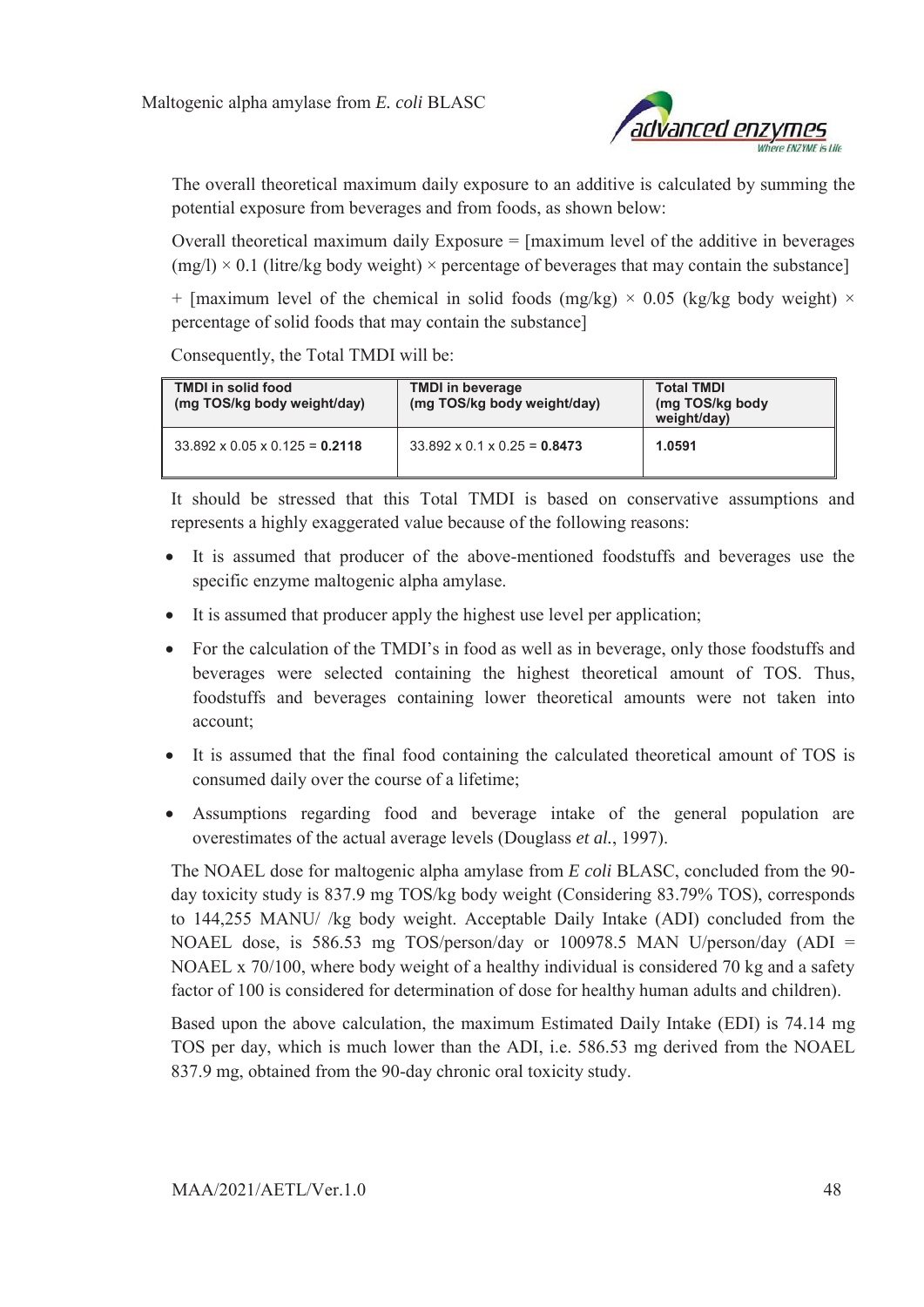

### SAFETY MARGIN CALCULATION

The Margin of Safety (MoS) for human consumption can be calculated by dividing the NOAEL by the estimated human consumption value. As was shown above, the estimated human consumption value of the food enzyme is **1.0593 mg TOS/kg body weight/day.** 

#### **Margin of Safety (MoS) = 837.9/1.0591 = 791.1434 i.e.791**

As is explained above, the TMDI is highly exaggerated. Moreover, the NOAEL was based on the highest dose administered, and is therefore to be considered as a minimum value. Therefore, the actual MoS in practice will be some magnitudes higher. Consequently, there are no safety reasons for laying down maximum levels of use.

# **7.3 For food or food groups not currently listed in the most recent Australian or New Zealand national nutrition surveys (NNSs), information on the likely of consumption**

Not relevant.

# **7.4 The percentage of the food group in which the processing aid is likely to be found or the percentage of the market likely to use the processing aid**

It is assumed that all raw materials containing starch are processed using the maltogenic alpha amylase, object of this dossier as a processing aid at the highest recommended dosage.

# **7.5 Information relating to the levels of residues in foods in other countries**

As described in section 7.2, a "worst case" calculation is made assuming that all organic matter originating from the enzyme is retained in the processed food product and an exaggerated human intake is estimated using on the Budget method. In aforementioned applications, the amount of maltogenic alpha amylase and TOS present in the final food is negligible.

Applications and levels of use of the maltogenic alpha amylase preparation in other countries is the same as presented in section 7.2. The European Food Safety Agency has evaluated and expressed no safety concern for the same applications and use levels of maltogenic alpha amylase.

# **7.6 For foods where consumption has changed in recent years, information on likely current food consumption**

No significant changes in recent years are observed.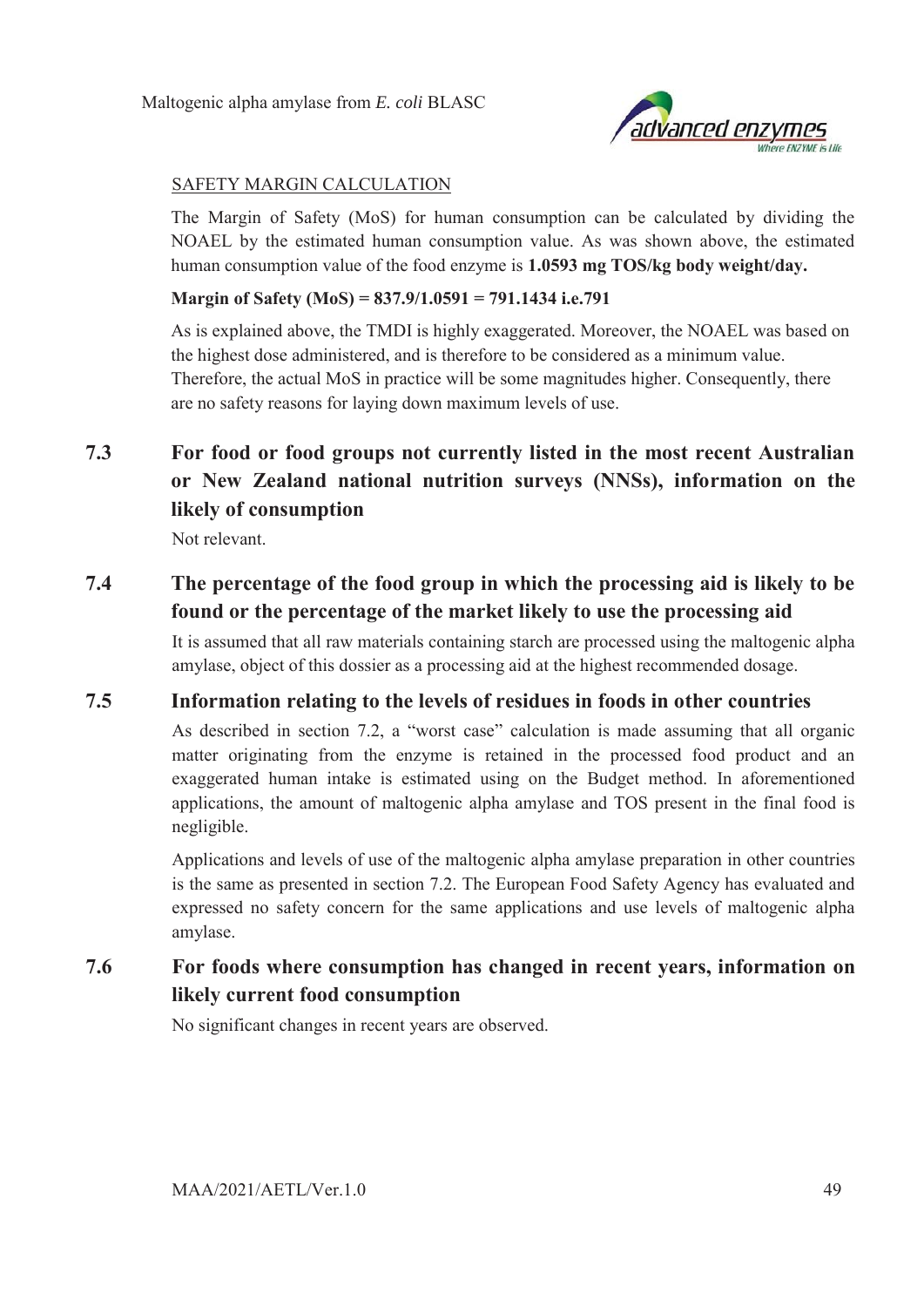

# **8 ANNEXES**

| <b>Annex</b>            | <b>Description</b>                                                                                                                                | Reference                          | Pages          |
|-------------------------|---------------------------------------------------------------------------------------------------------------------------------------------------|------------------------------------|----------------|
| Annex A1                | Method of Analyses                                                                                                                                |                                    | $1 - 20$       |
| <b>Annex A2</b>         | Analytical method for measuring the activity of<br>maltogenic alpha amylase (EC 3.2.1.133)                                                        |                                    | $1 - 2$        |
| <b>Annex B</b>          | Heavy Metals Analysis - TUV Nord Group                                                                                                            | 41400019,<br>71400440,<br>71400441 | $1 - 3$        |
| Annex C                 | Mycotoxin Analysis - TNO Triskelion BV                                                                                                            | 20121-<br>0815,16,17               | $1 - 3$        |
| Annex D                 | Allergen declaration for maltogenic amylase                                                                                                       |                                    | $\mathbf{1}$   |
| <b>Annex E</b><br>Conf. | Deposition certificate of production strain BLASC                                                                                                 |                                    | $\mathbf{1}$   |
| <b>Annex F</b><br>Conf. | Identification information of Strain BLASC                                                                                                        | <b>AML 081A</b>                    | $1 - 5$        |
| Annex G1                | Acute oral toxicity of maltogenic amylase in rats                                                                                                 | Intox-14164                        | $1-29$         |
| <b>Annex G2</b>         | Repeated dose 90-day oral Toxicity study with<br>maltogenic amylase by daily gavage in the rat followed<br>by a 4 week recovery period            | Intox-14165                        | $1 - 175$      |
| <b>Annex G3</b>         | Bacterial reverse mutation test of maltogenic amylase                                                                                             | Intox-14166                        | $1 - 50$       |
| <b>Annex G4</b>         | In vitro mammalian chromosome aberration test of<br>maltogenic amylase in human lymphocytes                                                       | Intox-14167                        | $1 - 54$       |
| <b>Annex H</b>          | EFSA scientific opinion - Safety evaluation of the food<br>enzyme maltogenic amylase from genetically modified<br>Escherichia coli (strain BLASC) |                                    | $1 - 16$       |
| Annex I Conf.           | Description of the genetic modification for generation of<br>the maltogenic alpha amylase production strain<br>Escherichia coli BLASC             |                                    | $1 - 20$       |
| Annex J                 | Confidential commercial Information                                                                                                               |                                    | $\overline{2}$ |
| Annex K                 | <b>Statutory Declaration</b>                                                                                                                      |                                    | $\mathbf{1}$   |
| Annex L                 | Allergenicity Assessment - Maltogenic amylase from<br>GMM E. Coli (strain BLASC)                                                                  |                                    | $1 - 10$       |
| <b>Annex M1</b>         | Action of maltogenic amylase from E. coli BLASC on<br>amylopectin and reaction products                                                           | MAA/AET/F<br>AL/001                | $1-9$          |
| <b>Annex M2</b>         | Effect of maltogenic amylase from E. coli BLASC on<br>loaf bread crumb softness, slice resilience, loaf volume,<br>crumb texture and shelf life   | MAA/AET/F<br>AL/003                | $1 - 13$       |
| Annex M3                | Action of maltogenic amylase from E. coli BLASC for<br>corn starch modification to produce maltose syrup                                          | MAA/AET/F<br>AL/004                | $1 - 10$       |
|                         | MAA/2021/AETL/Ver.1.0                                                                                                                             |                                    | 50             |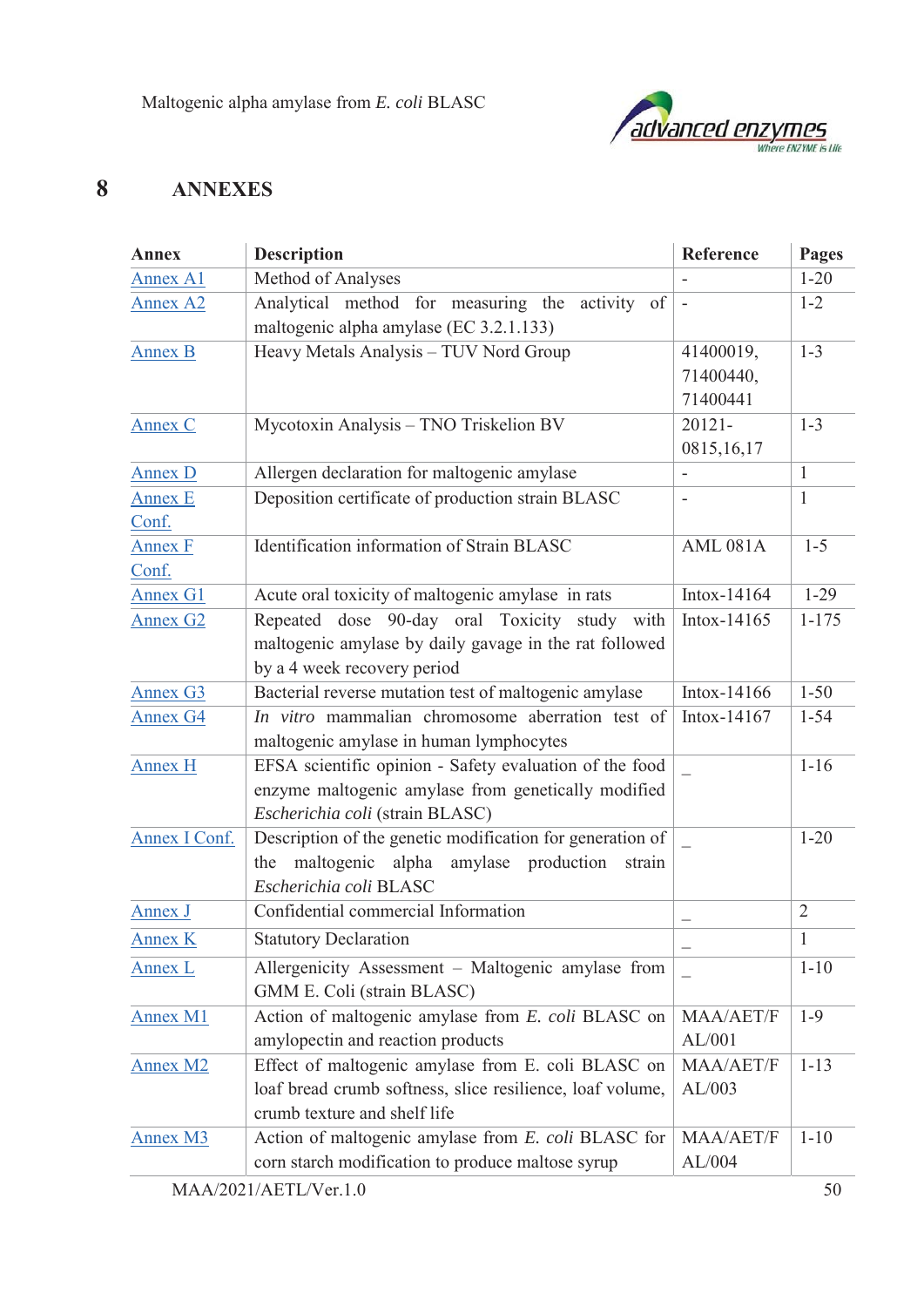

| Annex M4 | Action of maltogenic amylase from E. coli BLASC in   MAA/AET/F |        | $1 - 13$ |
|----------|----------------------------------------------------------------|--------|----------|
|          | brewing process using combination of Barley malt and   AL/005  |        |          |
|          | millet.                                                        |        |          |
| Annex M5 | Action of maltogenic amylase from E. coli BLASC on   MAA/AET/F |        | $1 - 9$  |
|          | the hydrolysis of starch from various grains                   | AL/002 |          |
| Annex N  | Three batches COAs of Maltogenic alpha amylase                 |        | $1 - 3$  |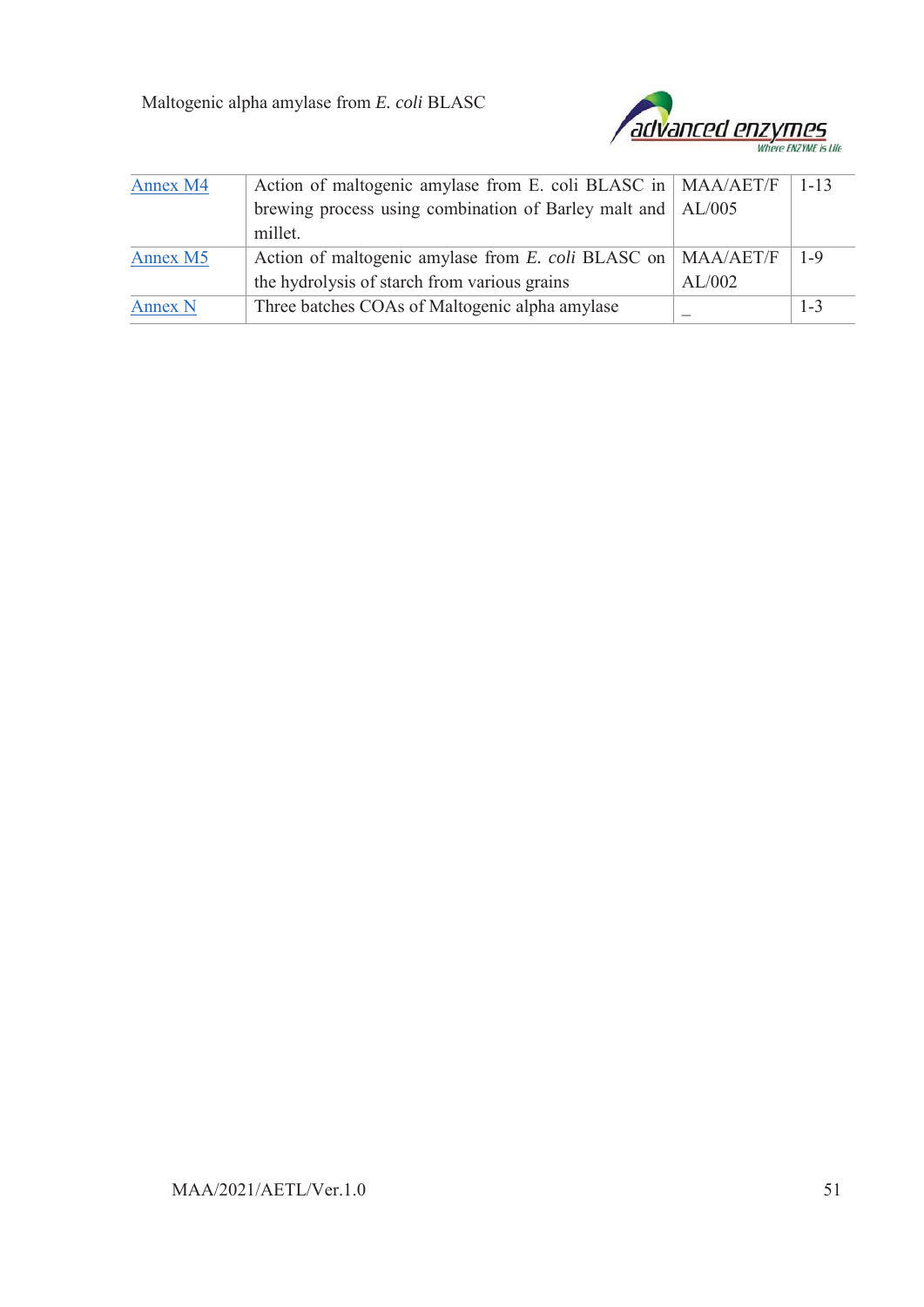

# **9 BIBLIOGRAPHY-REGULATIONS / REPORTS BY IMPORTANT AGENCIES (BBR)**

- 1. Amraini SZ, Ariyani LP, Hermansyah H, *et al.* 2017. Production and characterization of cellulase from *E. coli* EgRK2 recombinant based oil palm empty fruit bunch. Biotechnol Bioproc E 22: 287–295
- 2. Arrêté du 19 Octobre 2006 relatif à l'emploi d'auxiliaires technologiques dans la fabrication de certaines denrées alimentaires; Legifrance (2020)
- 3. Australia New Zealand Food Standards Code Schedule -15 Substances that may be used as food additives (December, 2019)
- 4. Australia New Zealand Food Standards Code Standard 1.3.3 Schedule -18 Processing Aids (September, 2020)
- 5. Barley Malt Beer, Agribusiness Handbook; FAO Investment Centre Division (2009) http://www.fao.org/3/a-i1003e.pdf
- 6. Bauer A., Dieckmann S., Ludwig W., Schleifer K. (2007). Rapid identification of *Escherichia coli* safety and laboratory strain lineages based on Multiplex-PCR; FEMS Microbiol Lett 269 (2007) 36–40
- 7. Bindslev-Jensen C, Stahl Skov P, Roggen EL, Hvass P and Sidelmann Brinch D; Investigation on possible allergenicity of 19 different commercial enzymes used in the food industry.; (2006); Food and Chemical Toxicology; 44; 1909–1915
- 8. Brumm P. J. & Teague W. M; A reduced stability *Bacillus stearothermophilus* α-amylase for food applications. Biotechnology Letters volume 10(7), 445–450 (July 1988).
- 9. Chakraborty A., Ghosh S., Chowdhary G., Maulik U., and Chakrabarti S. ,DBETH: A Database of Bacterial Exotoxins for Human. Nucleic Acids Res. 2012 Jan; 40
- 10. Chart H., Smith H R, Ragione R M, Woodward M J, An investigation into the pathogenic properties of *Escherichia coli* Strains BLR, BL21, DH5alpha and EQ1. J Appl Microbiol. 2000 Dec;89(6):1048-58
- 11. Chinese Standards for Food Additives GB2760-2015: National Food Safety Standard for Food Additive Use, implemented on May 24, 2015
- 12. CLSI (2012). Clinical and Laboratory Standards Institute: Performance standards for Antimicrobial disc susceptibility tests; Approved standards XI Edition.M02-11, Vol. 32 (1). Wayne, USA.
- 13. Douglass JS, Barraj LM, Tennant DR, Long WR and Chaisson CF; Evaluation of the Budget Method for screening food additive intakes.; (1997); Food Additives and Contaminants; 14; 791-802
- 14. EFSA (2007) EFSA Opinion of the Scientific Committee on a request from EFSA on the introduction of a Qualified Presumption of Safety (QPS) approach for assessment of selected microorganisms referred to EFSA; (2007); The EFSA Journal; 587; 1-16
- 15. EFSA (2008). Update of the criteria used in the assessment of bacterial resistance to antibiotics of human or veterinary importance: Prepared by the panel on additives and products or substances used in animal feed. *The EFSA Journal* 732: 1-15.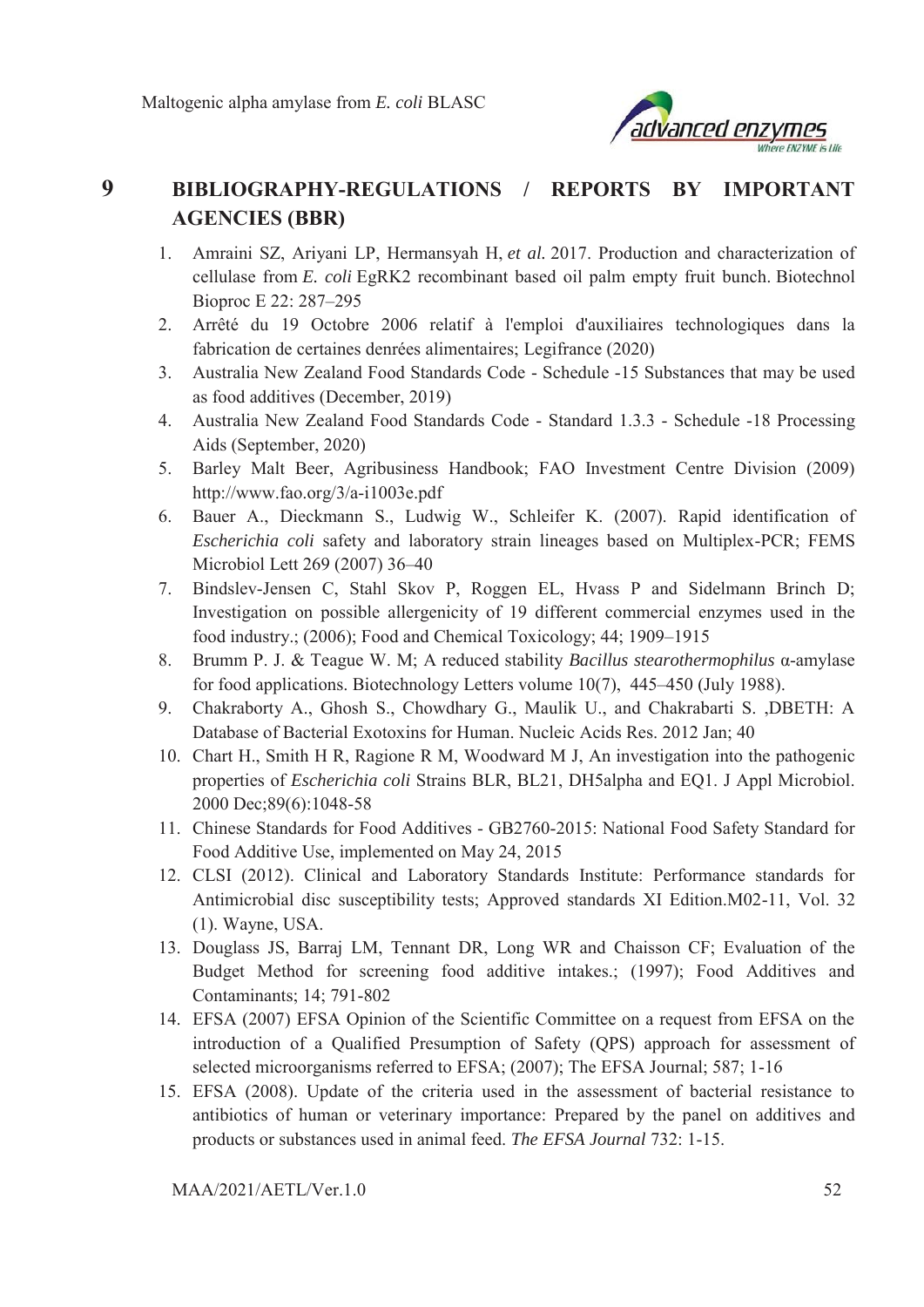

- 16. EFSA (2009). EFSA Guidance prepared by the Scientific Panel of Food Contact Material, Enzymes, Flavourings and Processing Aids on the Submission of a Dossier on Food Enzymes. The EFSA Journal 1305: 1-26.
- 17. EFSA (2020a) Scientific Opinion on the update of the list of QPS recommended biological agents intentionally added to food or feed as notified to EFSA (2017–2019). EFSA Journal 2020;18(2):5966
- 18. EFSA Journal (2011), Guidance on the risk assessment of genetically modified microorganisms and their products intended for food and feed use. EFSA Journal 9(6): 2193
- 19. EFSA Journal (2018a), Safety evaluation of the food enzyme maltogenic amylase from a genetically modified *Bacillus subtilis* (strain NZYM‐SM), EFSA Journal 2018;16(5):5171
- 20. EFSA Journal (2018b), Safety evaluation of the food enzyme maltogenic amylase from a genetically modified *Bacillus subtilis* (strain NZYM‐SO), EFSA Journal 2018;16(11):5478
- 21. EFSA Journal (2019), Safety evaluation of the food enzyme maltogenic amylase from genetically modified *Escherichia coli* (strain BLASC), EFSA Journal 2019;17(5):5769
- 22. EFSA Journal (2020b), Safety evaluation of the food enzyme maltogenic amylase from the genetically modified *Bacillus licheniformis* strain DP‐Dzr50, EFSA Journal 2020;18(1):5972
- 23. ETA position on 'Food Allergen Labeling of Microbially Derived Enzymes' Under FALCPA as it Applies to Fermentation Media Raw Materials'(2005)
- 24. FALCPA, Food Allergen Labeling And Consumer Protection Act of 2004
- 25. FAO/JECFA (2006a). Joint FAO/WHO Expert Committee on Food Additives Monographs: Combined compendium of food additive specifications, Volume 4, pp112
- 26. FAO/WHO (2006b). General Specifications and Considerations for Enzyme Preparations Used in Food Processing. Compendium of food additive specifications, sixty-seventh meeting. FAO JECFA Monographs 3, 2006, 63-67; (2006)
- 27. FARRP / AllergenOnline | http://www.allergenonline.org/databasefasta.shtml
- 28. Ferreira R.d.G, Azzoni AR, and Freitas S. 2018. Techno-economic analysis of the industrial production of a low-cost enzyme using E. coli: the case of recombinant βglucosidase. Biotechnol Biofuels 11: 81
- 29. Food Standards Australia New Zealand Application Handbook (1 July 2019)
- 30. Goesaert, H., Leman, P., Bijttebier, A., & Delcour, J. A. (2009). Antifirming effects of starch degrading enzymes in bread crumb. Journal of Agricultural and Food Chemistry, 57(6),2346-2355
- 31. Goodman RE, Vieths S, Sampson HA, Hill D, Ebisawa M, Taylor SL and van Ree R; Allergenicity assessment of genetically modified crops--what makes sense? (2008); Nat Biotechnol; 26; 73-78
- 32. Gopal GJ, Kumar A. Strategies for the production of recombinant protein in *Escherichia coli*. Protein J. 2013;32(6):419–425
- 33. Guimarães LM, Farias DF, Muchagata RC, de Magalhães MQ, Campello CC, Rocha TL et al. 2010. Short-term evaluation in growing rats of diet containing *Bacillus thuringiensis*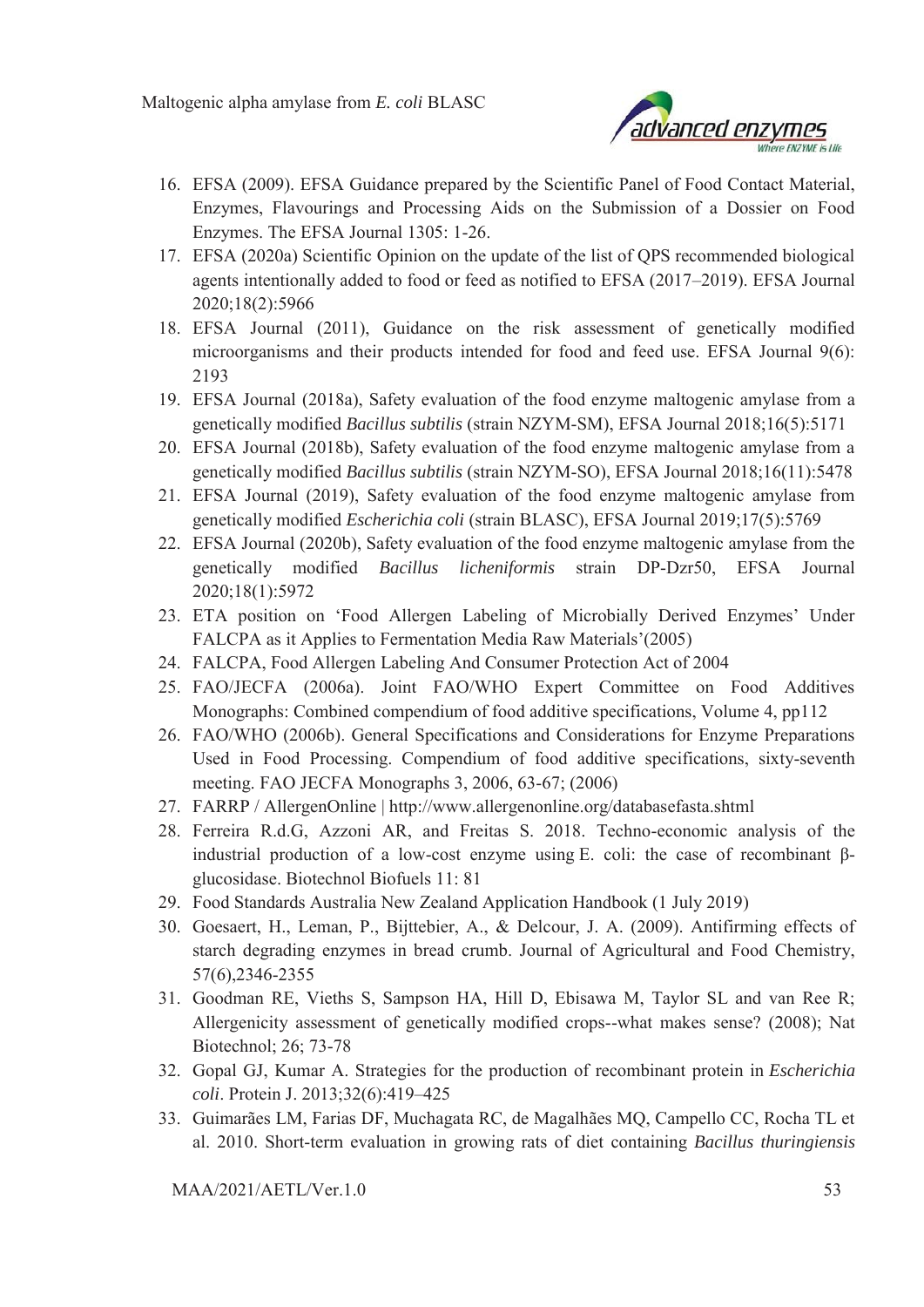

Cry1Ia12 entomotoxin: nutritional responses and some safety aspects. J Biomed Biotechnol doi:pii: 630267. 10.1155/2010/630267

- 34. Gupta R, Gigras P, Mohapatra H, Goswami VK, Chauhan B (2003) Microbial aamylases:a biotechnological perspective. Process Biochemistry, 38, 1599-1616
- 35. Guy, R. C. E., & Sahi, S. S. (2006). Application of a lipase in cake manufacture. Journal of the Science of Food and Agriculture, 86(11),1679-1687
- 36. Hansen SC; Acceptable daily intake of food additives and ceiling on levels of use.; (1966); Food Cosmet Toxicol; 4; 427–432
- 37. Hansen, S.C. (1979). Conditions for use of food additives based on a budget method for an acceptable daily 16 intake. Journal of Food Protection, 42, 429-434.
- 38. Health Canada, Food and Drug Regulations, C.R.C., c. 870, Section B.16.100, Table V. List of Permitted Food Enzymes (Lists of Permitted Food Additives) (2020)
- 39. Huang C-J, Lin H, Yang X. Industrial production of recombinant therapeutics in *Escherichia coli* and its recent advancements. J Ind Microbiol Biotechnol. 2012;39(3):383–399.
- 40. JECFA monograph (1999), Maltogenic amylase from *Bacillus stearothermophilus* expressed in *Bacillus subtilis*
- 41. Jeong H., Barbe V., Lee CH., Vallenet D. et al, Genome sequences of *Escherichia coli* B strains REL606 and BL21(DE3) J Mol Biol. 2009 Dec 11;394(4):644-52
- 42. Jia B, Jeon CO. High-throughput recombinant protein expression in *Escherichia coli*: current status and future perspectives. Open Biol. 2016;6:8
- 43. Joint FAO/WHO Expert Consultation on Foods Derived from Biotechnology; 22 25 January 2001; Topic 5: Stability of Known Allergens (Digestive and Heat Stability) | http://www.fao.org/ag/agn/food/pdf/bi07al.pdf
- 44. Kamionka M. 2011. Engineering of therapeutic proteins production in *Escherichia coli.* Curr Pharm Biotechnol. 12(2):268–74
- 45. Kikuchi Y, Takai T, Kuhara T, Ota M, Kato T, Hatanaka H, Ichikawa S, Tokura T, Akiba H, Mitsuishi K, Ikeda S, Okumura K and Ogawa H ; Crucial commitment of proteolytic activity of a purified recombinant major house dust mite allergen Der p 1 to sensitization towards IgE and IgG responses.; (2006); J Immunol; 177; 1609-1617
- 46. Korea Food Additives Code (2004). Maltogenic amylase Assay.
- 47. Koyanagi S, Murakami T, Nakashima K, Maeda T, Miyatsu Y, et al.; Characterization of the recombinant Der f 2 mutant C8/119S and evaluation of C8/119S in a rDer f 2 sensitized rhinitis mice model; (2010); J Aller Ther; 1; 105
- 48. Lagrain, B., Leman, P., Goesaert, H., & Delcour, J. A. (2008). Impact of thermostable amylases during bread making on wheat bread crumb structure and texture. Food Research International, 41(8),819-827.
- 49. Liu M, Feng X, Ding Y, Zhao G, Liu H, Xian M. Metabolic engineering of *Escherichia coli* to improve recombinant protein production. Appl Microbiol Biotechnol. 2015;99(24):10367–10377.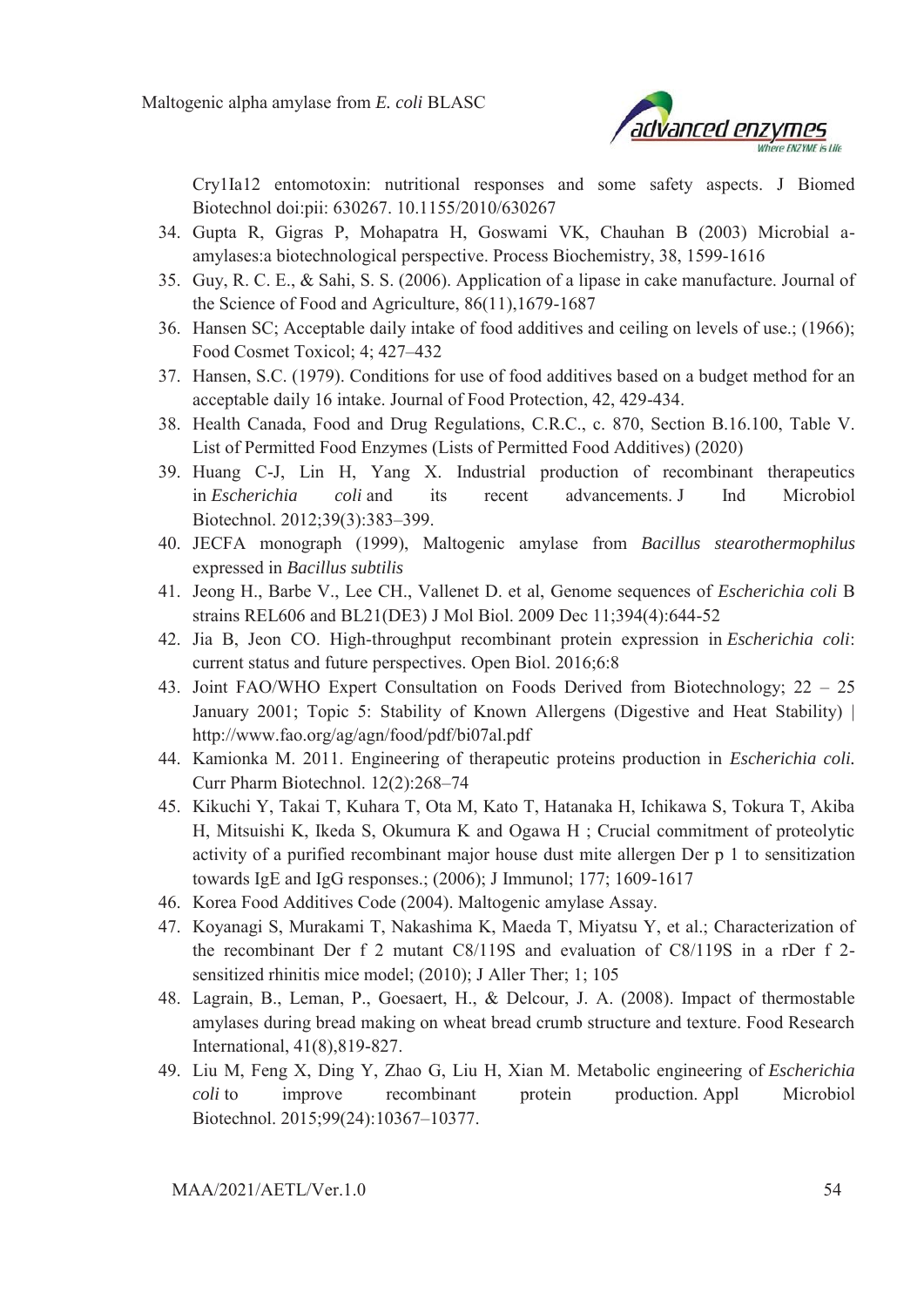

- 50. Maksum I.P., Nabiel A., Ishmayana S, Soedjanaatmadja U. Safety Aspect of Recombinant Protein Produced by *Escherichia coli*: Toxin Evaluation with Strain and Genomic Approach. IntechOpen, pp.1-12; May 2020.
- 51. Marc J.E.C. van der Maarel, Bart van der Veen, Joost C.M. Uitdehaag, Hans Leemhuis, L. Dijkhuizen; Properties and applications of starch-converting enzymes of the alpha amylase family; (2002); Journal of Biotechnology;94; 137-155
- 52. Mathesius CA, Barnett JF, Cressman RF, Ding J, Carpenter C, Ladics GS et al. 2009. Safety assessment of a modified acetolactate synthase protein (GM-HRA) used as a selectable marker in genetically modified soybeans. Regul Toxicol Pharmacol 55(3): 309- 320.
- 53. Nilsson J, Jonasson P, Samuelsson E, Stahl S, Uhlen M. 1996. Integrated production of human insulin and its C-peptide. J Biotechnol. 48:241–250.
- 54. OECD Principles on Good Lab Practice (1998) Series on Principles of Good Laboratory Practice and Compliance Monitoring; 1-41
- 55. OECD Test No. 408: Repeated dose 90-day oral toxicity study in rodents (1998) OECD Guidelines for the Testing of Chemicals, Section 4, OECD Publishing; 1-16
- 56. OECD Test No. 423: Acute Oral toxicity Acute Toxic Class Method (2001) OECD Guidelines for the Testing of Chemicals, Section 4, OECD Publishing; 1-14
- 57. OECD Test No. 471: Bacterial Reverse Mutation Test (1997) OECD Guidelines for the Testing of Chemicals, Section 4, OECD Publishing; 1-11
- 58. OECD Test No. 473: In Vitro Mammalian Chromosomal Aberration Test (1997) OECD Guidelines for the Testing of Chemicals, Section 4, OECD Publishing; 1-10
- 59. Pence JW (1953) Panary Fermentation. Current Status of Problems. Journal of Agricultural and Food Chemistry, 1 (2), 157-161.
- 60. Quemada H, Zarka K, Pett W, Bothyma G, Felcher K, Mirendil H et al. 2010. Safety evaluation of the Cry11a1 protein found in the transgenic potato 'SpuntaG2'. J Am Soc Hortic Sci 135(4): 325-332.
- 61. Report of a Joint FAO/WHO Expert Consultation on Allergenicity of Foods Derived from Biotechnology;22 – 25 January 2001; 1-29
- 62. Reschner A., Scohy S., Vandermeulen G., Daukandt M., Jacques C., Michel B., Nauwynck H., Xhonneux F.,Préat V., Vanderplasschen A., Szpirer C. (2013),Use of Staby® technology for development and production of DNA vaccines free of antibiotic resistance gene. Hum Vaccin Immunother. 2013 Oct 1; 9(10): 2203–2210
- 63. Roifman CM, Mills GB, Chu M, Gelfand EW. 1985. Functional comparison of recombinant interleukin 2 (IL-2) with IL-2-containing preparations derived from cultured cells. Cell Immunol. 95(1):146-156.
- 64. Rosano GL, Ceccarelli EA. Recombinant protein expression in Escherichia coli: advances and challenges. Front Microbiol. 2014;5:172.
- 65. Slominska L. Enzymatic Modification of Low Conversion Starch Products. Starch; Volume41, Issue5, 1989 ;Pages 180-183
- MAA/2021/AETL/Ver.1.0 55 66. Studier W. F. Daegelen P., Lenski R. E., Maslov S., Kim J. F., Understanding the differences between genome sequences of *Escherichia coli* B Strains REL606 and